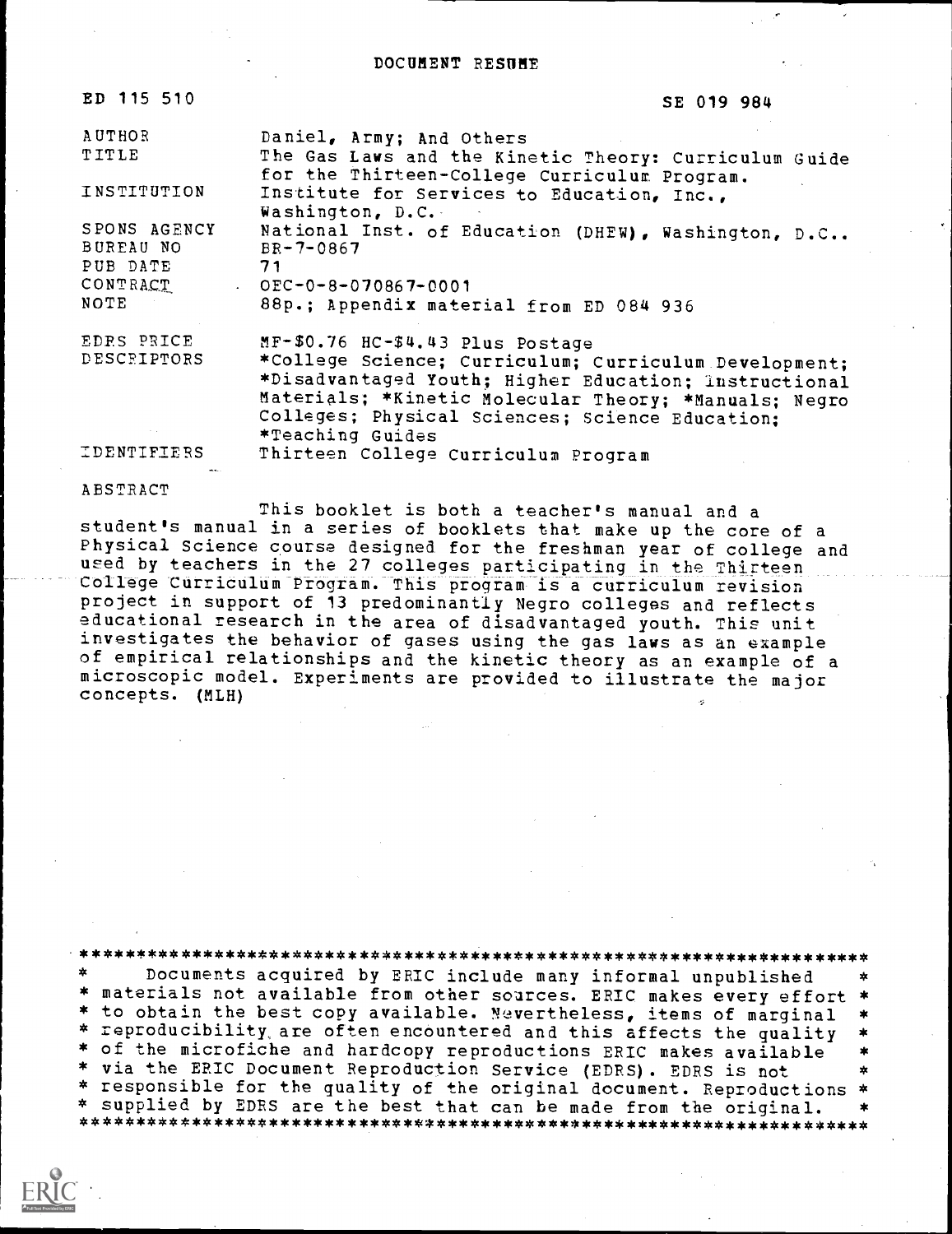### . DEPARTMENT OF HEALTH, EDUCATION& WELFARE NATIONAL INSTITUTE OF EDUCATION

THIS DOCUMENT HAS BEEN REPROMINGED FROM THE PERSON OR GARLETY AT A RECEIVED FROM THE PERSON ORIGINATION ORIGINATION CONTRACT POINTS OF VIEW OR OPINIONS<br>STATED DO NOT NECESSARILY REPRE.<br>SENTOFFICIAL NATIONAL INSTITUTE OF<br>SE

 $ED1155$ 

 $\begin{picture}(150,10) \put(0,0){\line(1,0){10}} \put(10,0){\line(1,0){10}} \put(10,0){\line(1,0){10}} \put(10,0){\line(1,0){10}} \put(10,0){\line(1,0){10}} \put(10,0){\line(1,0){10}} \put(10,0){\line(1,0){10}} \put(10,0){\line(1,0){10}} \put(10,0){\line(1,0){10}} \put(10,0){\line(1,0){10}} \put(10,0){\line(1,0){10}} \put(10,0){\line($ 

18661-

"PERMISSION TO REPRODUCE THIS COPY- RIGHTED MATERIAL HAS BEEN GRANTED BY ISE

TO ERIC ANU ORGANIZATIONS OPERATING UNDER AGREEMENTS WITH THE NATIONAL IN- STITUTE OF FOUCATION. FURTHER REPRO-<br>DUCTION OUTSIDE THE ERIC SYSTEM RE-<br>OUIRES PERMISSION OF THE COPYRIGHT<br>OWNER"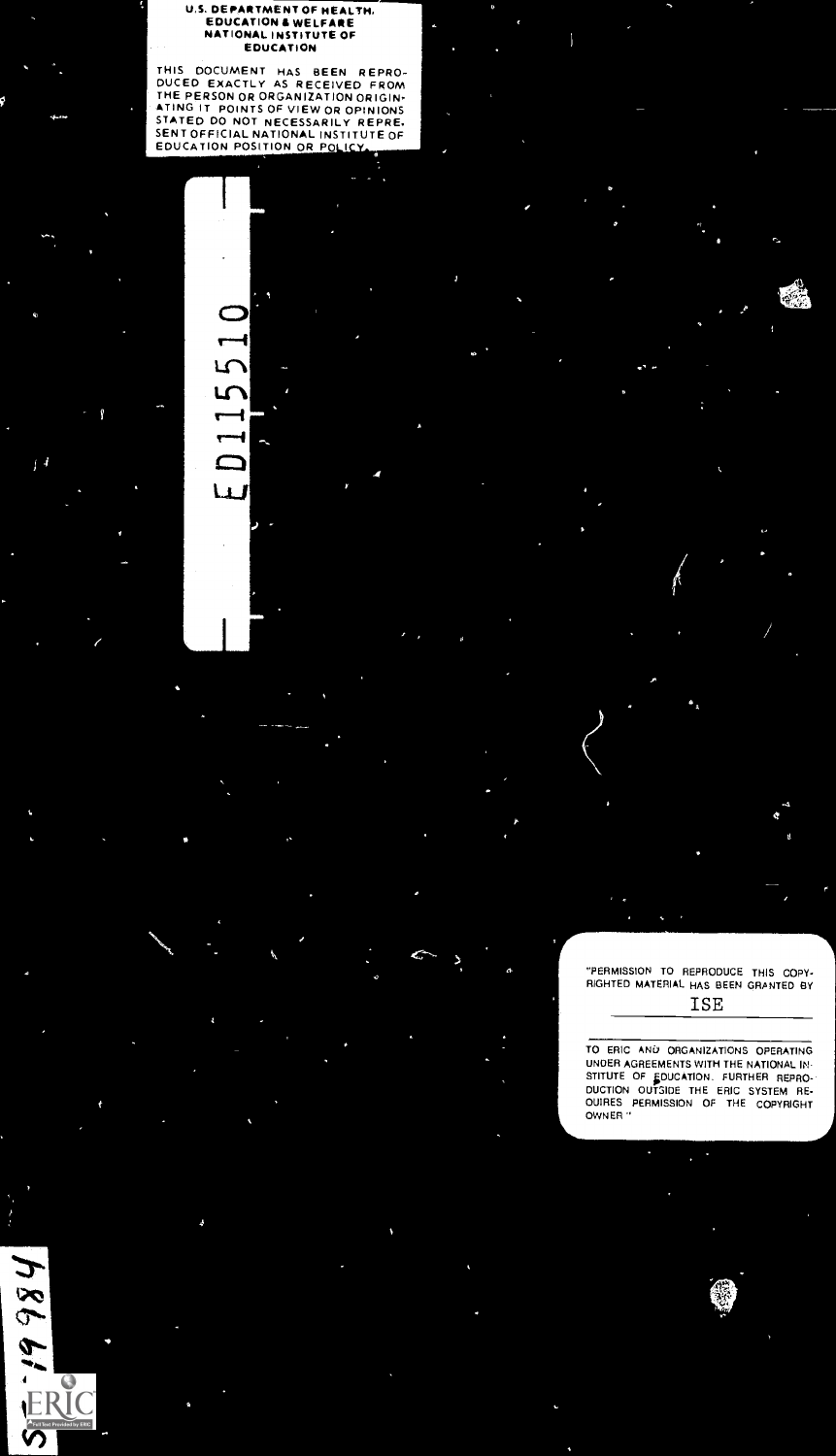# THE GAS LAWS and THE KINETIC THEORY

# CURRICULUM GUIDE

# for the Thirteen-College Curriculum Program

# contributors

Army Daniel, M. S. Department of Mathematics and Physics Albama A. & M. University Huntsville, Alabama

ng)

Arthur Hannah, M. S. Department of Physics Clark College Atlanta, Georgia

Paul McEvoy, M. S. Program Associate for Physical Science Institute for Services to Education Washington, D. C.

Burtis Robinson, M. S. Department of Biophysical **Science** Bishop College Dallas, Texas

### editor

Leroy Colquitt, Jr., Ph.D. Senior Program Associate for Physical Science Institute for Services to **Education** Washington, D. C.

 $3 -$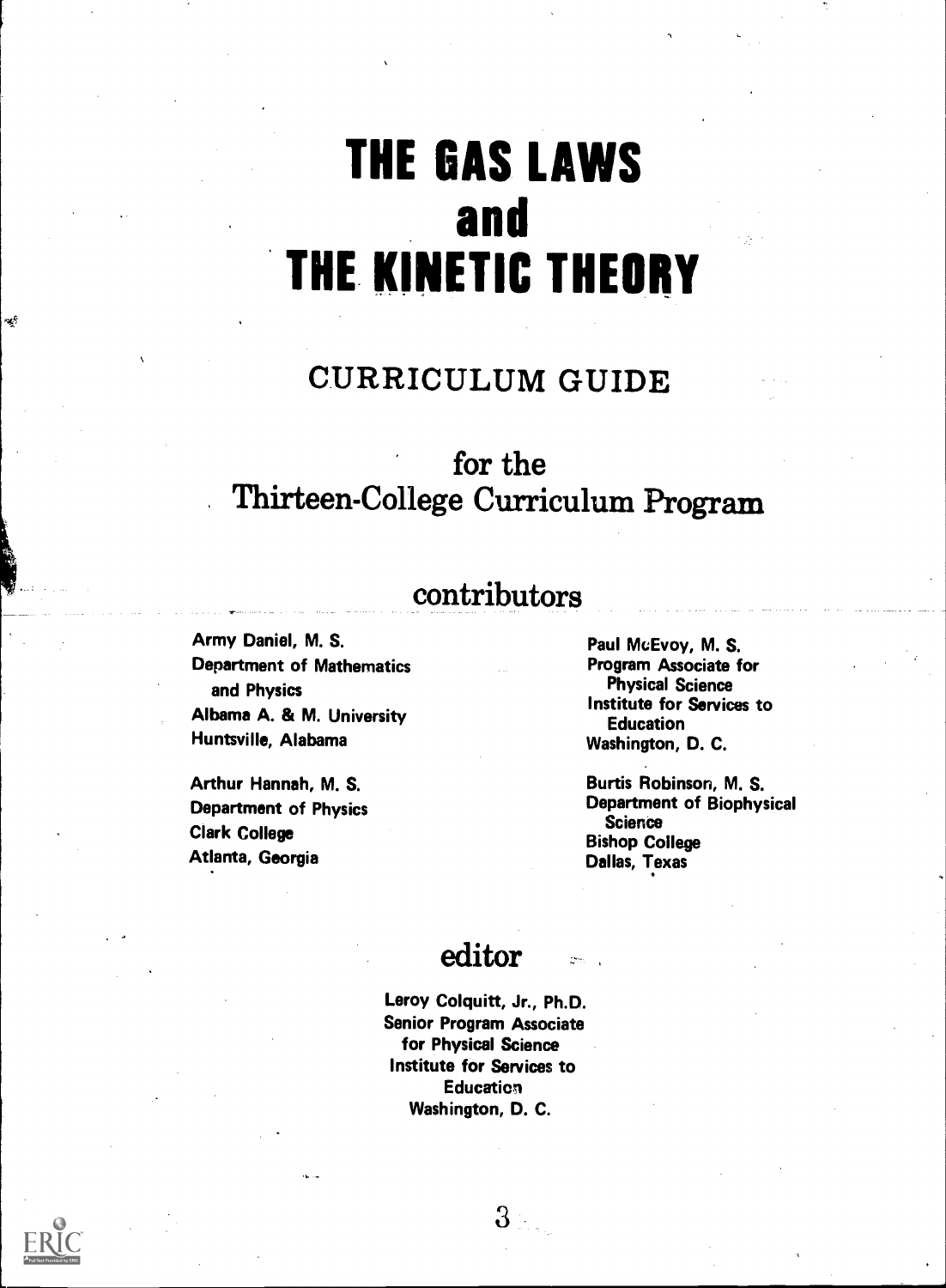el Copyright 1971 by the Institute for Services to Education 2001 S STREET, N.W. - WASHINGTON, D.C. 20009

No part of this material may be reproduced in any form whatsoever without the express written consent of the Institute for Services to Education



 $\widetilde{I}$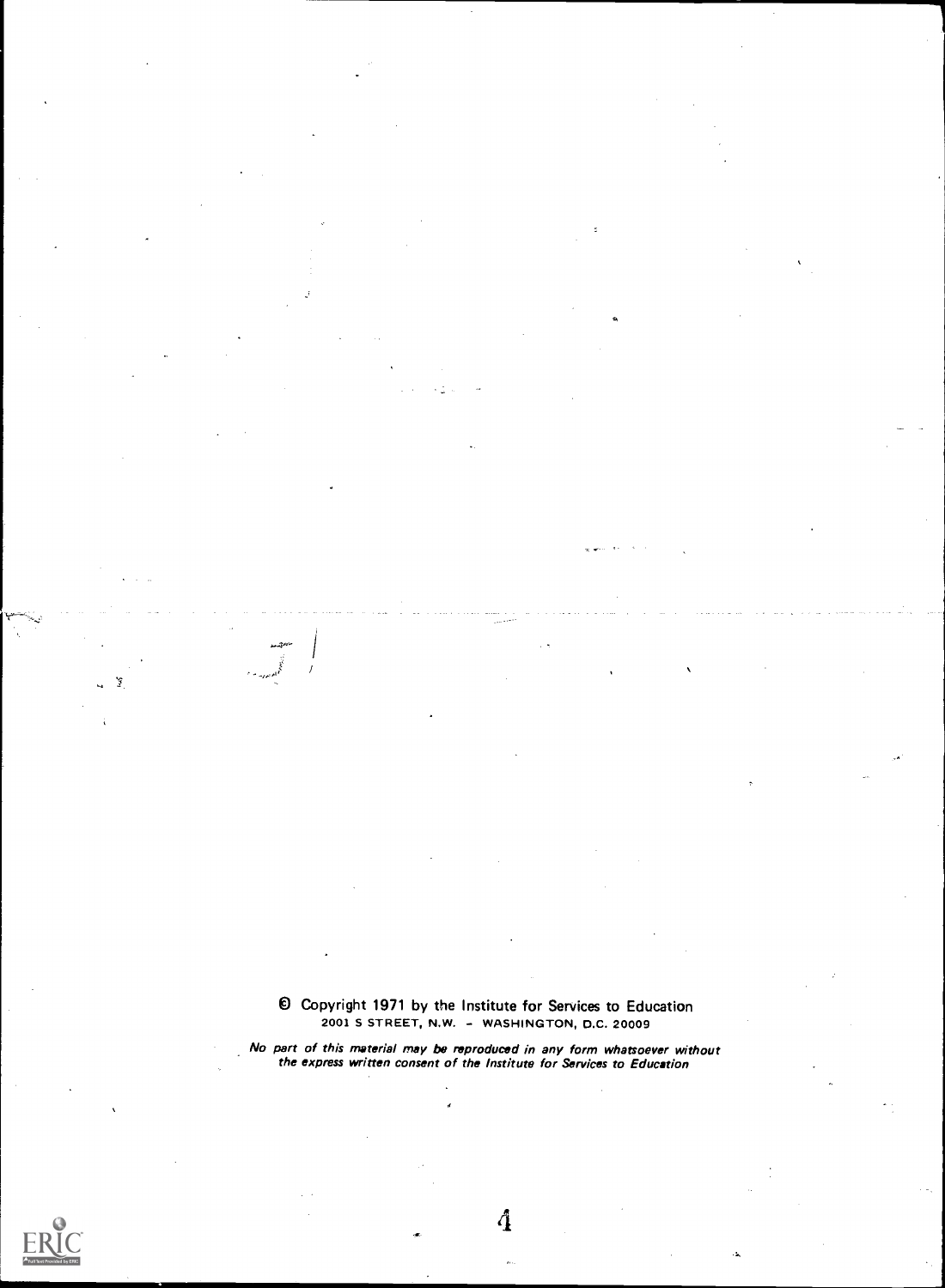### ABOUT THE INSTITUTE FOR SERVICES TO EDUCATION

The Institute for Services to Education was incorporated as a non-profit organization in 1965 and received a basic grant from the Carnegie Corporation of New York. The organization is founded on the principle that education today requires a fresh examination of what is worth teaching and how to teach it. ' ISE undertakes a variety of educational tasks, working cooperatively with other educational institutions, under grants from government agencies and private foundations. ISE is a catalyst for change. It does not just produce educational materials or techniques that are innovative; it develops, in cooperations with teachers and administrators, procedures for effective installation of successful materials and techniques in the colleges.

ISE is headed by Dr. Elias Blake, Jr., a former teacher and is staffed by college teachers with experience in working with disadvantaged youth and Black youth in educational settings both in predominantly Black and predominantly white colleges and schaple.

ISE's Board of Directors consists of persons in the higher education system with histories of involvement in curriculum change. The Board members are:

5

Vernon Alden

Herman Branson Kingman Brewster, Jr. Donald Brown

Arthur P. Davis

Carl J. Dolce

Alexander Heard Vivian Henderson Martin Jenkins Samuel Nabrit

Arthur Singer

Otis Singletary C. Vann Woodward Stephen Wright Jerrold Zacharias Chairman of the Board, The Boston Company, Boston, Massachusetts-President, Lincoln University President, Yale University The Center for Research on Learning and Teaching, University of Michigan Graduate Professor in English, Howard University Dean, School of Education, North Carolina State University Chancellor, Vanderbilt University President, Clark College Director, Urban Affairs, ACE Executive Director, Southern Fellowship Fund, Atlanta, Georgia Vice President, Sloan Foundation, New York, New York President, University of Kentucky Professor of History, Yale University Vice President of the Board, CEEB Professor of Physics, Massachusetts Institute of Technology

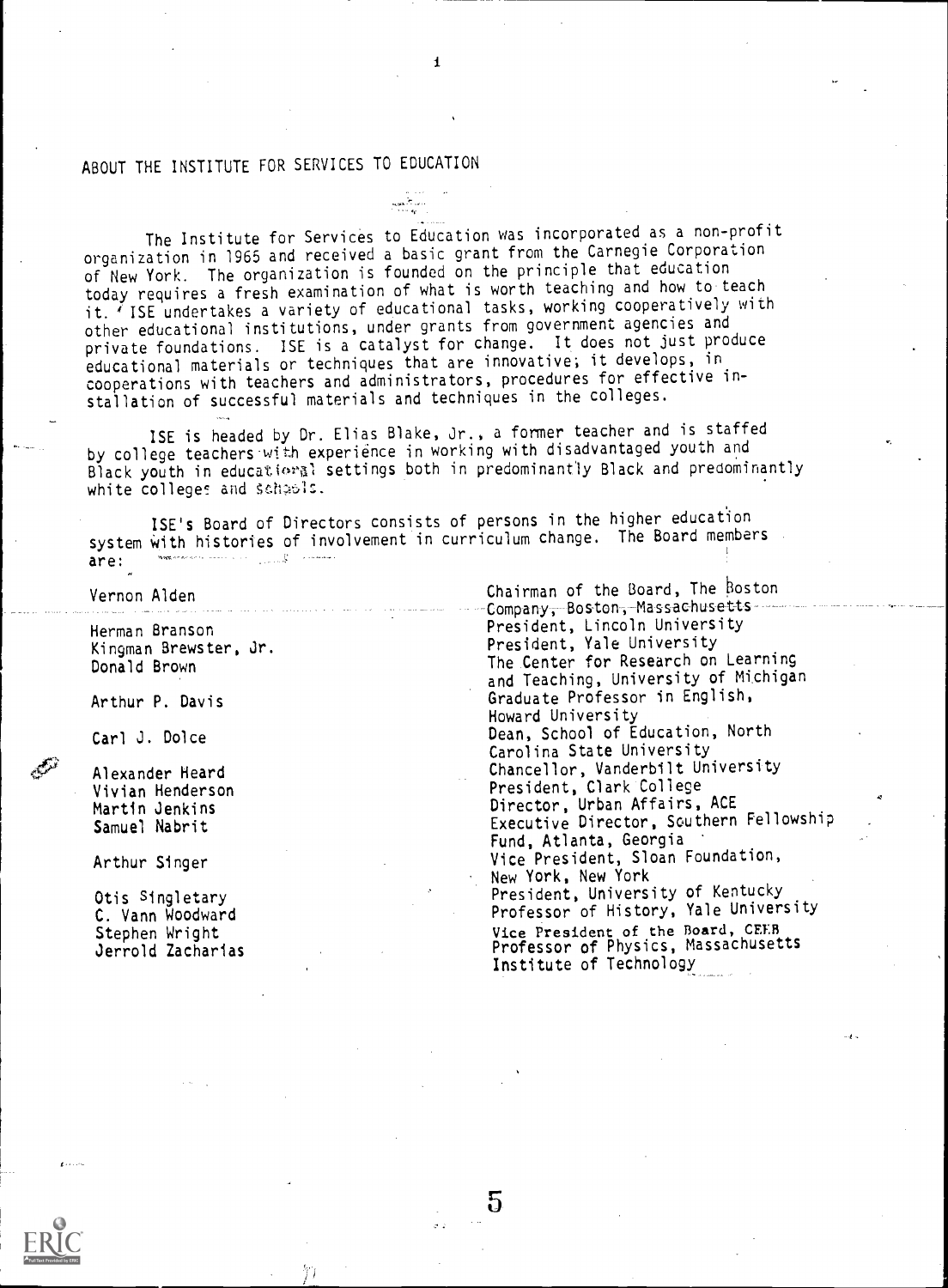#### ABOUT THE THIRTEEN-COLLEGE CURRICULUM PROGRAM

From 1967 to the present, ISE has been working cooperatively with the Thirteen-College Consortium in developing the Thirteen-College Curriculum Program. The Thirteen-College Curriculum Program is an educational experiment that includes developing new curricular materials for the entire freshman year of college in the areas of English, mathematics, social science, physical science, and biology and two sophomore year courses, humanities and philosophy. The program is designed to reduce the attrition rate of entering freshmen through well thought-out, new curricular materials, new teaching styles, and new faculty arrangements for instruction. In addition, the program seeks to alter the educational pattern of the institutions involved by changing blocks of courses rather than by developing single courses. In this sense, the Thirteen-College Curriculum Program is viewed not only as a curriculum program with a consistent set of academic goals for the separate courses, but also as a vehicle to produce new and pertinent educational changes within the consortium institutions. At ISE, the program is directed by Dr. Frederick S. Humphries, Vice-President. The curricular developments for the specific courses and evaluation of the program are provided by the following persons:

| Course             | ISE STAFF                                    |
|--------------------|----------------------------------------------|
| English<br>$\cdot$ | Miss Joan Murrell, Senior Program            |
|                    | Associate                                    |
|                    | Miss Carolyn Fitchett, Program               |
|                    | Associate                                    |
|                    | Mr. Sloan Williams, Program Associate        |
|                    | Miss Tiveeda Williams, Research              |
|                    | Assistant                                    |
|                    | Miss Ernestine Brown, Secretary<br>$\bullet$ |
| Social Science     | Dr. George King, Senior Program              |
|                    | Associate                                    |
|                    | Dr. William J. Massie Jr., Program           |
|                    | Associate                                    |
|                    | Miss Nancy Seymour, Research Assistant       |
|                    | Miss Gloria Lowe, Secretary                  |
| Mathematics        | Dr. Beauregard Stubblefield,                 |
|                    | Senior Program Associate                     |
|                    | Mr. Bernis Barnes, Program Associate         |
|                    | Dr. Phillip McNeil, Program Associate        |
|                    | Dr. Walter Talbot, Consultant                |
|                    | Mrs. Debrah Johnson, Secretary               |
| Physical Science   | Dr. Leroy Colquitt, Senior Program           |
|                    | Associate                                    |
|                    | Dr. Roosevelt Calbert, Program Associate     |
|                    | Dr. Ralph W. Turner, Consultant              |
|                    | Mr. Armv Daniel. Consultant                  |
|                    | Miss LuCinda Johnson, Secretary              |
|                    | Mrs. Cynthia Paige, Secretary                |
|                    |                                              |

6

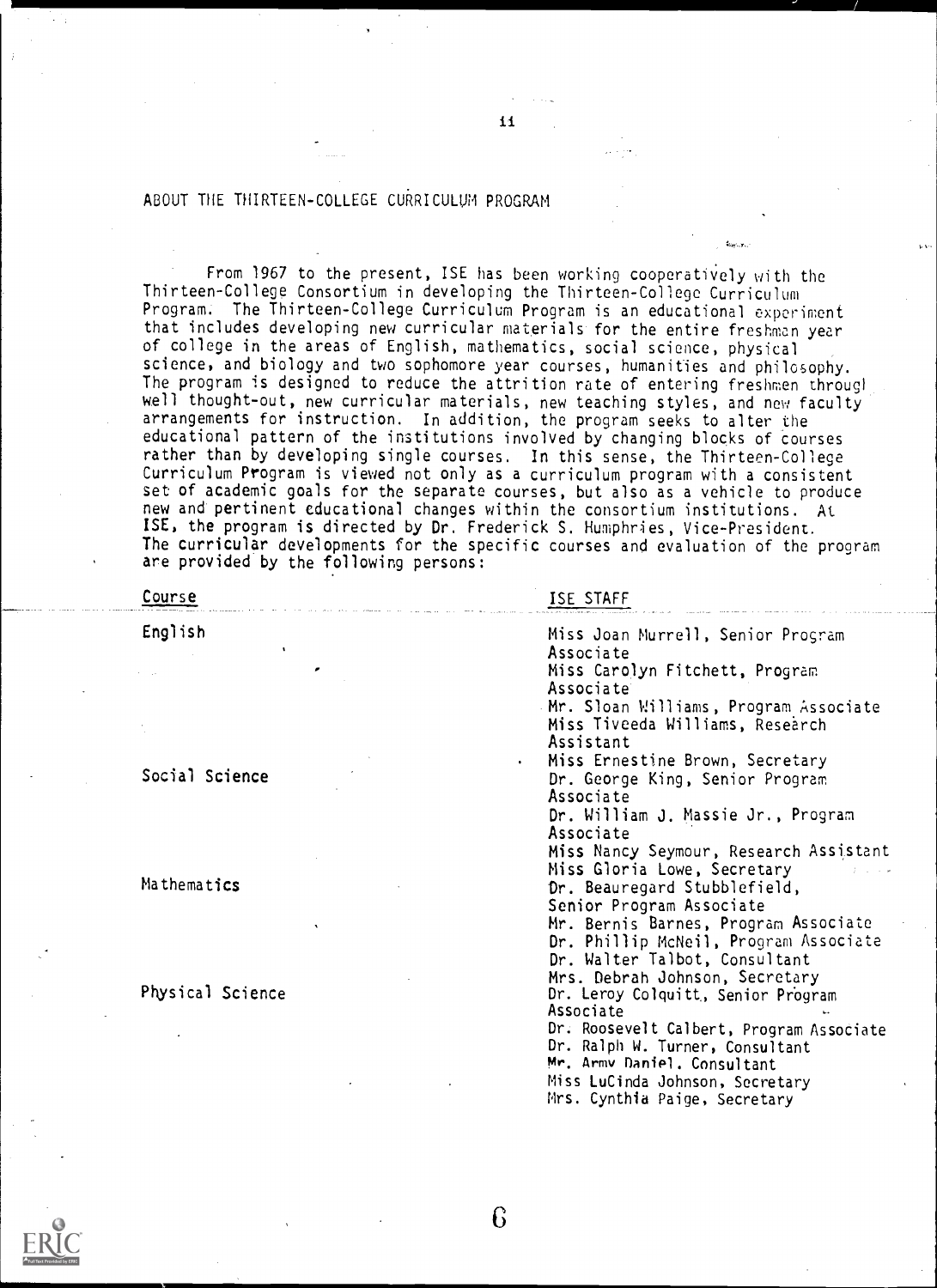ABOUT THE THIRTEEN-COLLEGE CURRICULUM PROGRAM

| Course       | ISE Staff                                                                                                                                                           |
|--------------|---------------------------------------------------------------------------------------------------------------------------------------------------------------------|
| Biology      | Dr. Charles Goolsby, Senior Program<br>Associate                                                                                                                    |
| Humanities   | Mr. Dan Obasun, Program Associate<br>Dr. Paul Brown, Consultant<br>. - Mr. Clifford Johnson, Senior Program                                                         |
|              | Associate<br>Mr. Roger Dickerson, Program Associate<br>Mr. Keopapetse Kgositsile, Program                                                                           |
| Philosophy   | Associate<br>Miss Marquerite Willett, Secretary<br>Dr. Conrad Snowden, Senior Program<br>Associate<br>Dr. Henry Olela, Program Associate                            |
| Evaluation   | Miss Valerie Simms, Program Associate<br>Miss Judith Burke, Research Assistant<br>Miss Faith Halper, Secretary<br>Dr. Thomas Parmeter, Senior Research<br>Associate |
| $\mathbf{v}$ | Dr. Joseph Turner, Senior Research<br>Associate<br>Mr. John Faxio, Research Assistant<br>Mrs. Judith Rogers, Secretary                                              |

In addition, Miss Patricia Parrish serves as general editor of the curriculum materials as well as an Administrative Assistant to the Director. Mrs. Joan Cooke is Secretary to the Director.

The curriculum staff is assisted in the generation of new educational ideas and teaching strategies by teachers in the participating colleges and outside consultants. Each of the curriculum areas has its own advisory committee, with members drawn from distinguished scholars in the field but outside the program.

The number of colleges participating in the program has grown from the original thirteen of 1967 to neneteen in 1970. The original thirteen colleges are:

7

Alabama A and M University Bennett College Bishop College Clark College Florida A and M University Jackson State College Lincoln University

Huntsville, Alabama Greensboro, North Carolina Dallas, Texas Atlanta, Georgia Tallahassee, Florida Jackson, Mississippi Lincoln University, Pennsylvania



iii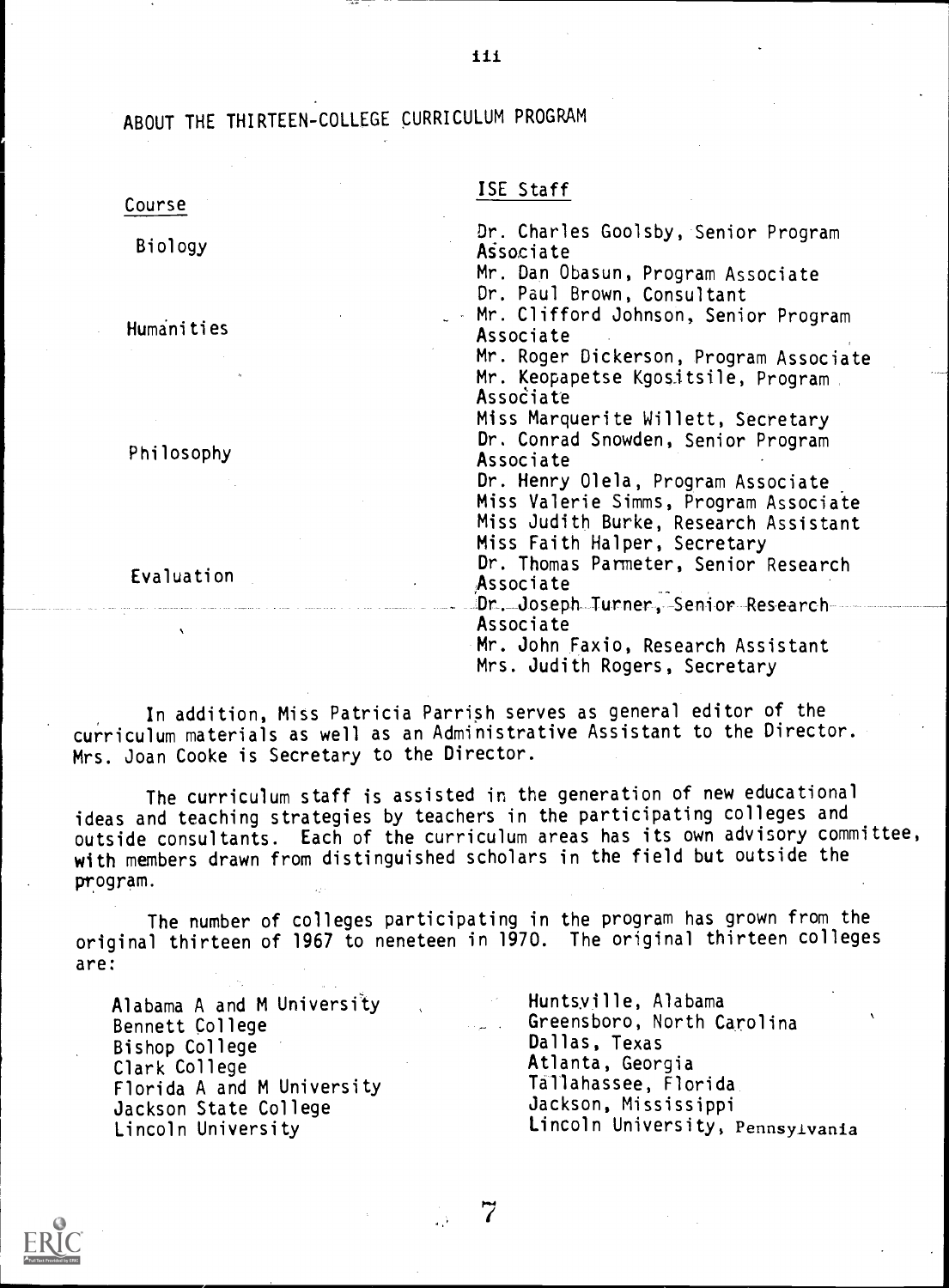Norfolk State College North Carolina A and T State University Southern University Talladega College Tennessee State University Voorhees College

Norfolk, Virginia

Greensboro, North Carolina Baton Rouge, Louisiana Talladega, Alabama Nashville, Tennessee Denmark, South Carolina

A fourteenth college joined this consortium in 1968, although it is still called the Thirteen-College Consortium. The fourteenth member is

Mary Holmes Junior College West Point, Mississippi

In 1971, five more colleges joined the effort although linking up as a separate consortium. The members of the Five-College Consortium are:

Elizabeth City State University Langston University Southern University at Shrev'eport Saint Augustine's College Texas Southern University

Elizabeth City, North Carolina Langston, Oklahoma

Shreveport, Louisiana Raleigh, North Carolina Houston, Texas

The Thirteen-College Curriculum Program has been supported by grants from:

The Office of Education, Title III, Division of College Support The Office of Education, Bureau of Research The National Science Foundation, Division of the Undergraduate Education The Ford Foundation The Carnegie Corporation The ESSO Foundation

8

iv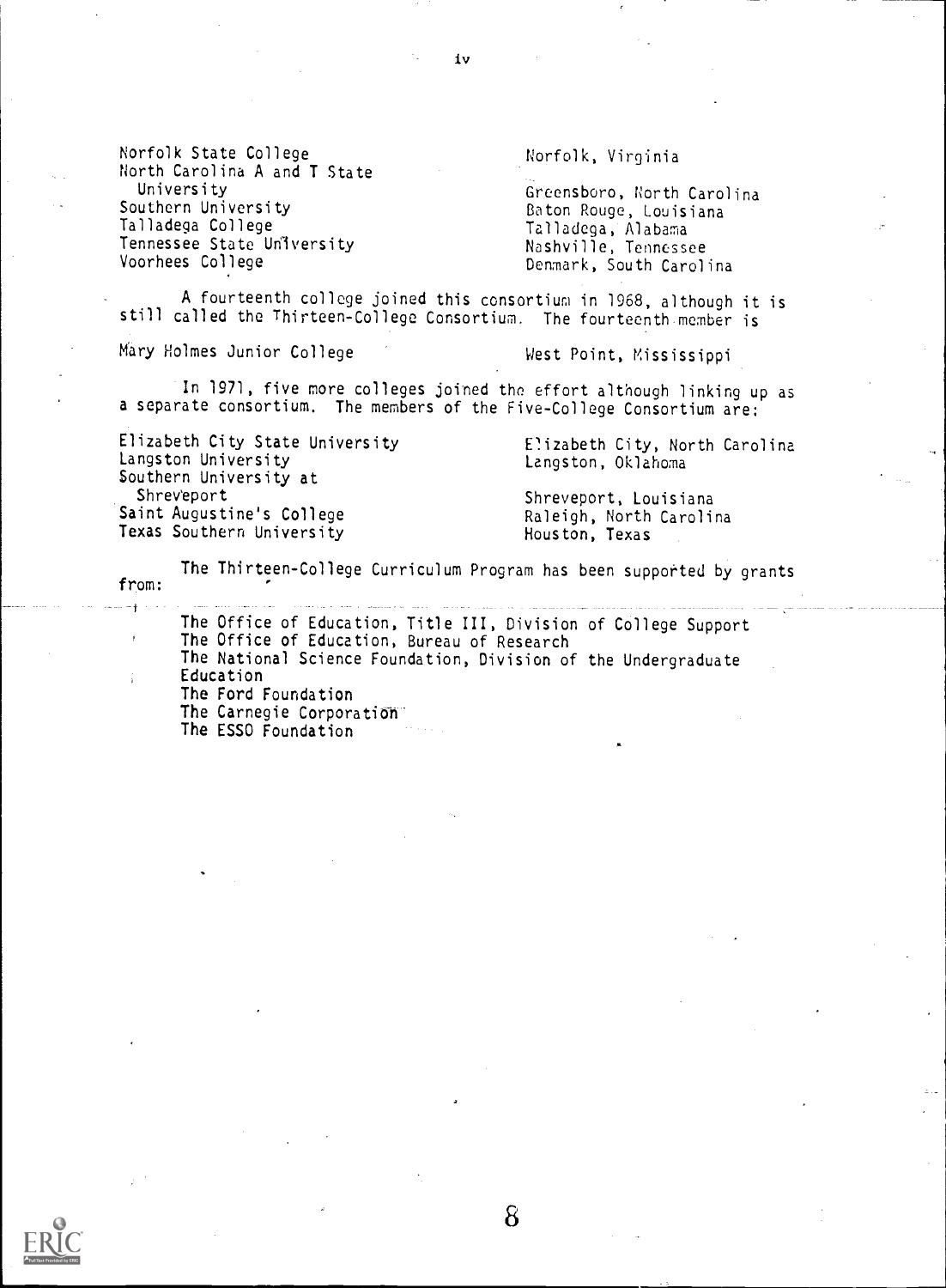#### Thirteen College Consortium Physical Science Teachers

l,

V

|                             | $1967 - 1968$                                                    | $1968 - 1969$          | $1969 - 1970$          | $1970 - 1971$    |
|-----------------------------|------------------------------------------------------------------|------------------------|------------------------|------------------|
| Alabama<br>A & M:           | Army Daniels                                                     | Army Daniels -         | Army Daniels           | Army Daniels     |
| Bennett:                    | Perry Mack                                                       | Perry Mack             | Dorothy Harris         | Dorothy Harris   |
| Bishop:                     | Burtis Robinson                                                  | <b>Burtis Robinson</b> | <b>Burtis Robinson</b> | Burtis Robinson  |
| Clark:                      | Arthur Hannah                                                    | Arthur Hannah          | Arthur Hannah          | Arthur Hannah    |
| Florida<br>A & M:           | Ralph Turner                                                     | Lewis Allen            | Robert Flakes          | Melvin Gadson    |
| Jackson<br><b>State:</b>    | Dennis Holloway                                                  | Dennis Holloway        | Dennis Holloway        | Dennis liolloway |
|                             | Lincoln: Sabinus Christensen Sabinus Christensen Julian McCreary |                        |                        | Julian McCreary  |
|                             | Mary Holmes: ----------                                          | <b>Thomas Wirth</b>    | Thomas Wirth           | William Royal    |
| Norfolk<br>State:           | Melvin Smith                                                     | Melvin Smith           | Leon Ragland           | Leon Ragland     |
| North<br>Carolina<br>State: | Curtis Higgenbotham Vallie Guthrie                               |                        | Vallie Guthrie         | Vallie Guthrie   |
|                             | Southern: Thomas Wirth                                           | Charles Osborne        | Charles Osborne        |                  |
|                             | Talladega: Harban Singh                                          | Harban Singh           | Aleyamma George        | Aleyamma George  |
|                             | Tennessee Berry Hempstead                                        | Berry Hempstead        | Wil Cumming            | Wil Cumming      |
|                             | Voorhees: Bernie Dingle                                          | Bernie Dingle          | Bernie Dingle          | Donald Volz      |
|                             |                                                                  |                        |                        |                  |

9

ر<br>بر<br>پروخت جا جا جا جا جا جا جا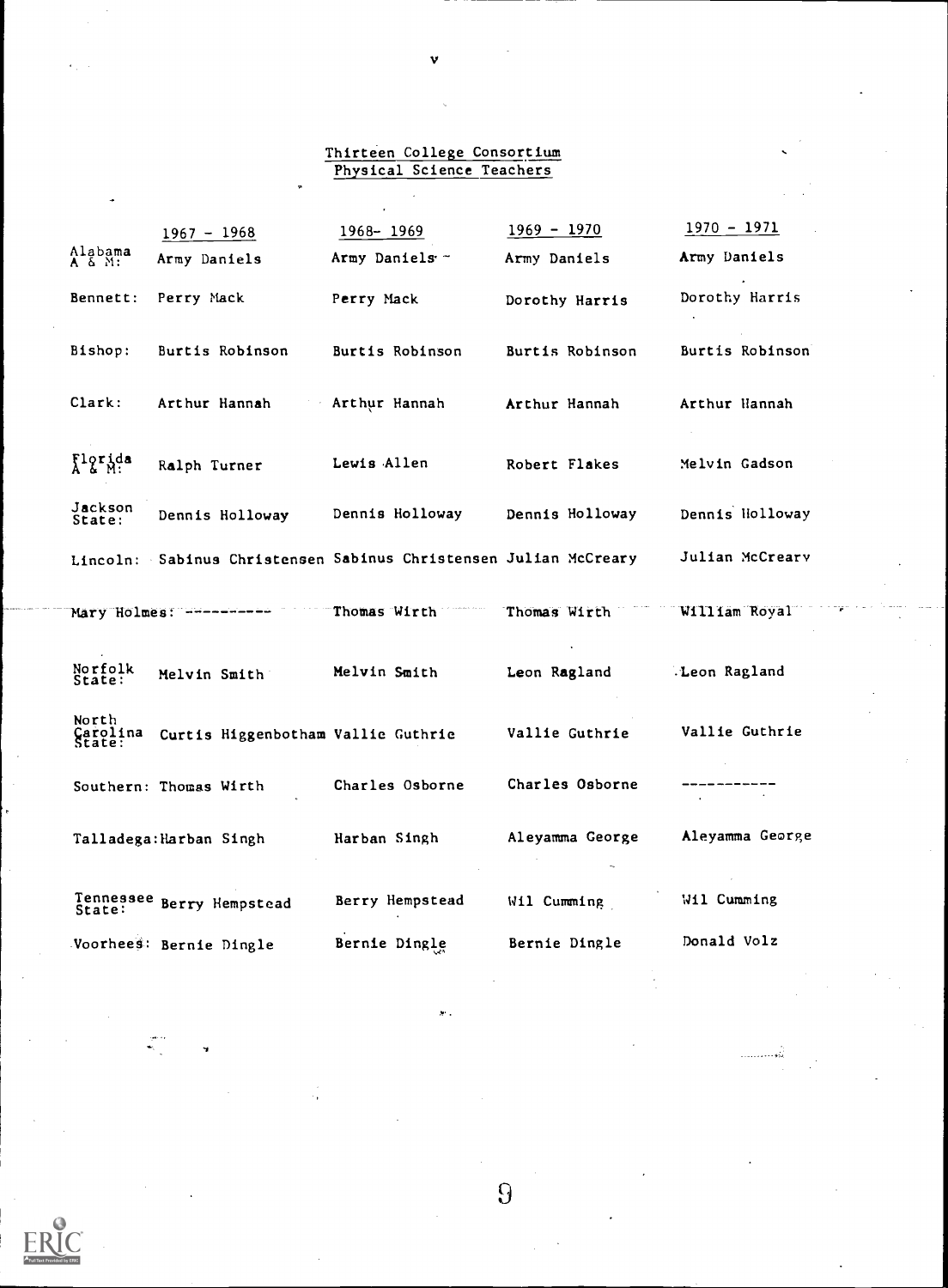### Five College Consortium Physical Science Teachers

#### 1970-71

10

Elizabeth City State College

Langston University

Saint Augustine's College

Southern University at Shreveport

Texas Southern University

Kumar Chatterjie

 $\ddot{\phantom{a}}$ 

Jimmie White

Ramesh Mathur

Margaret Knighton

Edward Booker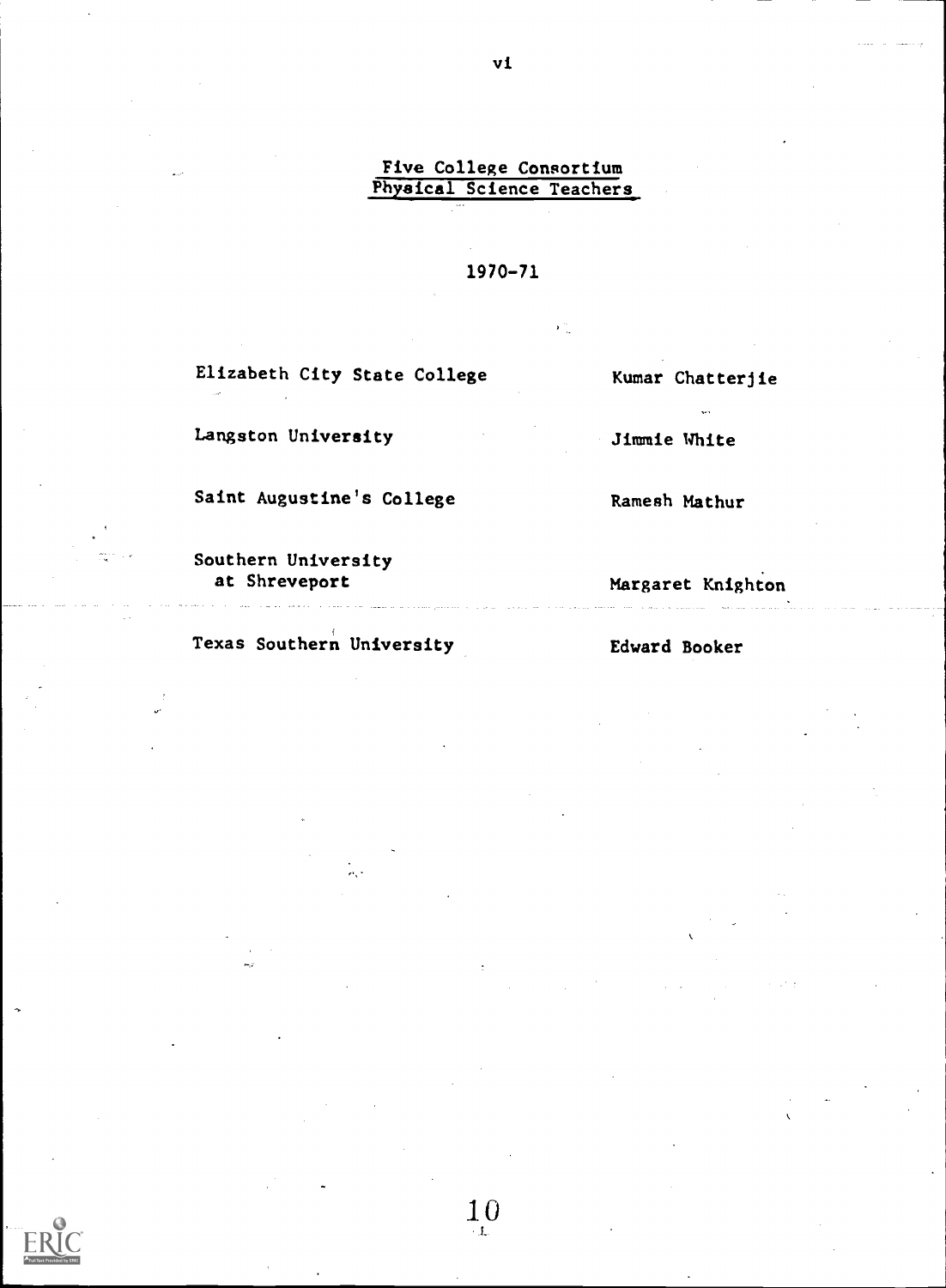#### PREFACE TO STUDENT

This booklet is one of a series of seven used in the Thirteen College Curriculum Physical Science Course. The series includes:

"The Nature of Physical Science",

"Chemistry" - Part  $I - A$  Macroscopic View",

"Chemistry" - Part II - A Microscopic View",

"Chemistry" - Part III - The Organic Molecule",

"The Conservation Laws - Momentum and Energy".

"Optics", and

"The Gas Laws and Kinetic Theory"

Each unit is designed to be self-contained. It starts with a fundamental concept and develops it in a spiral fashion through a hierarchy of levels. Each level contains the development of at least one fundamental idea from empirical data obtained in the laboratory, the demonstration of the utility of the concept, and a natural termination point. By virtue of their self-containment, a given unit may be interchanged in a course sequence with almost any other; consequently, a teacher constructs his course around the sequence of units that best suits his own interests and the background of his students.

This booklet itself, however, is not self-contained or complete. Its effective use is strongly dependent on students own input and individual response. Laboratory exercises are-designed to place students into working contact with physical principles that naturally lead them to ask questions and discover for themselves the hidden laws. Physical concepts

vii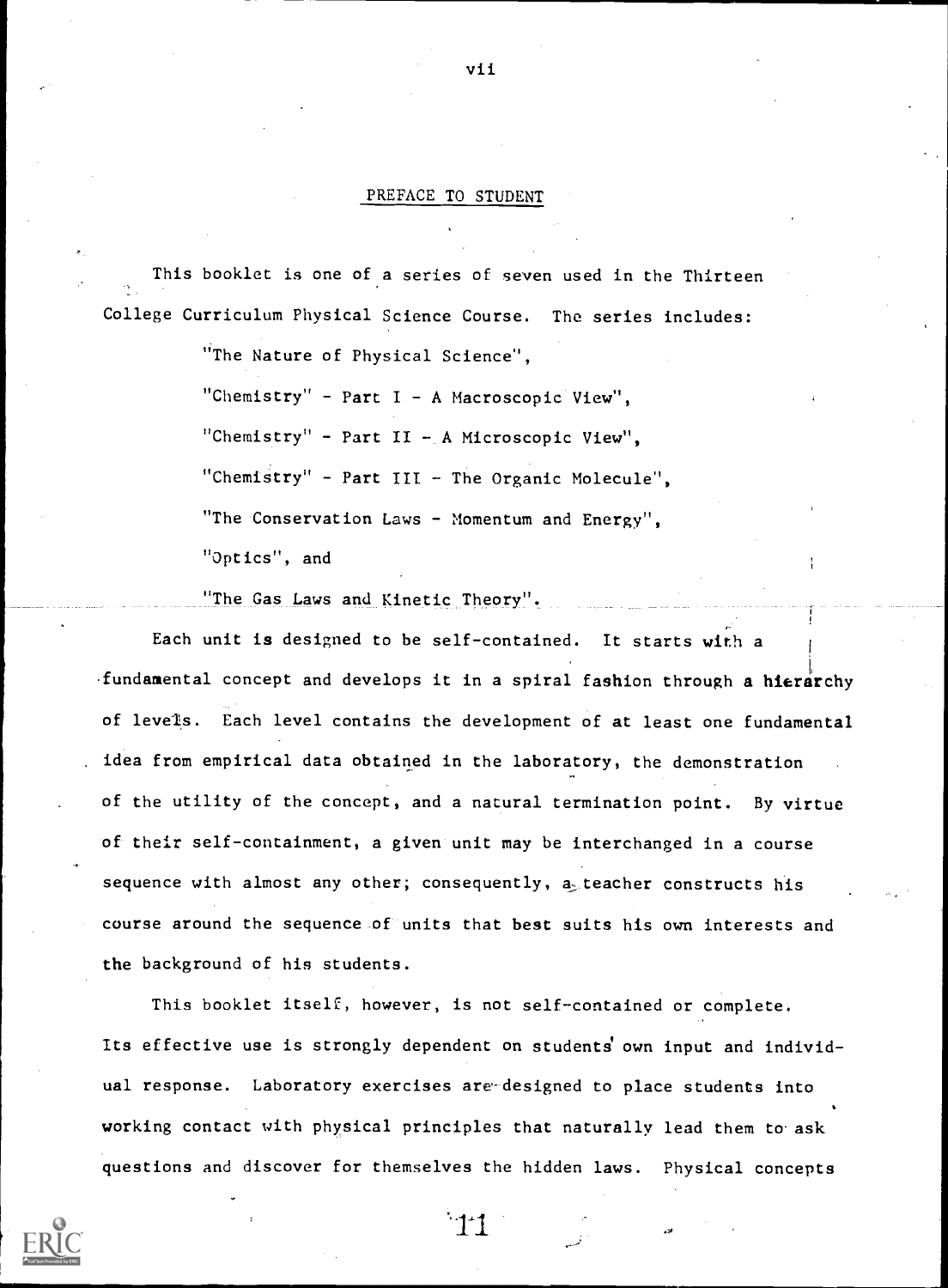and statements of physical laws are arrived at in the laboratory after careful experimental investigation of physical phenomena and are not given at the outset of experiments. Consequently, statements of the physical laws to be studied do not appear in this workbook. They are derived from laboratory activities. It is essential then that in the use of this workbook supplementary readings from several sources be relied on for a background of the history, development, and application of the concepts encountered in the course of our experimental. studies.

Althought it is designed to be used flexibly, this unit has a consistent format, designed to insure a deliberate and disciplined approach to an open ended study of the principles of the physical sciences. Each chapter begins with a brief discussion of the concept to be studied, raises a series of questions about it, and outlines the rationale for an investigation. On occasion, detailed experimental procedures are suggested; thcugh in the main, the details of the experimental design are left to the students and his instructor. Answers to the experiments are not given. Each student must supply his own. During classroom presentation and discussion of these results general patterns will be cited and physical laws identified. At the end of each chapter, questions, problems, and extensions to activities are offered to assist the students in assessing their progress and the value of the concepts they have encountered.

It is our hope that students and teachers alike will find the use

12

viii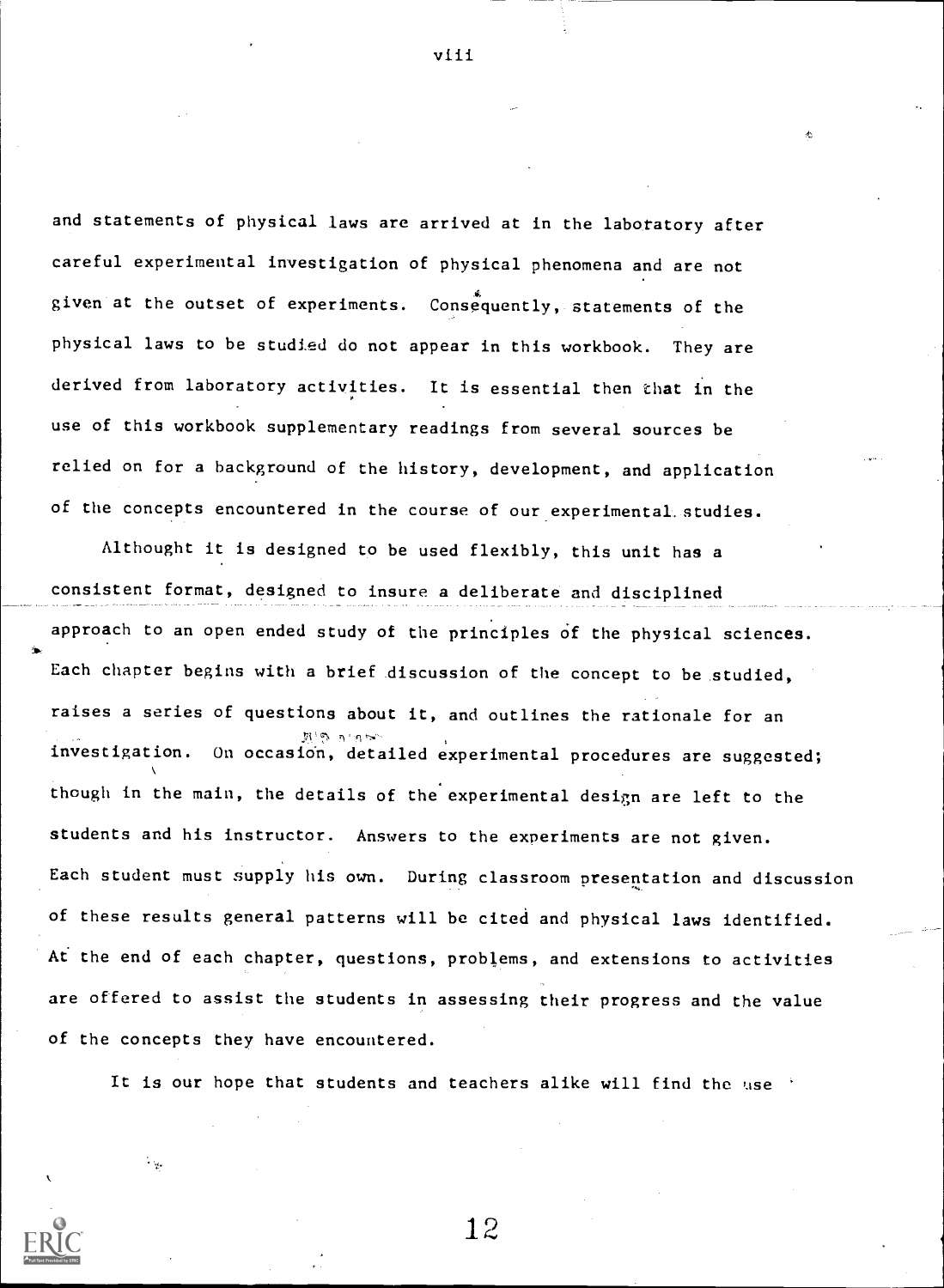these materials a challenging and rewarding experience that leads to a deeper insight into the laws and practices of science and the process of education.

13

 $\mathbf{X}_{\mathrm{eff}}$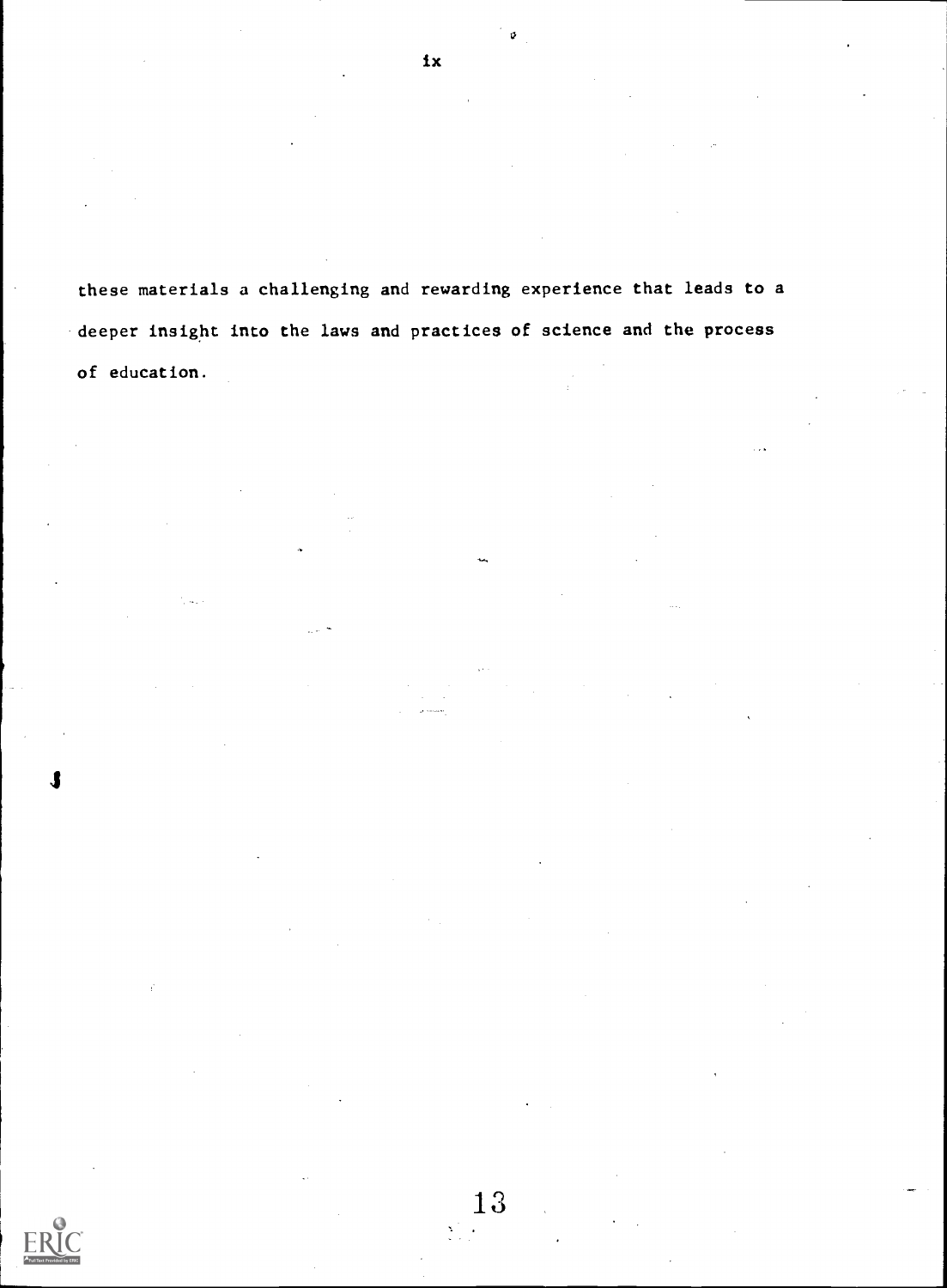#### PREFACE TO TEACHER

This booklet is one of a series of seven that make up up the core of a course in Physical Science designed and used by teachers in the twenty-seven colleges participating in the Thirteen-College Curriculum Program.

The course has several unique features. Especially important is its balanced emphasis on effective teaching methodology and basic concepts in the physical sciences. The two are closely woven into the fabric of the course. Consequently, in order that a teacher gain maximum use of these materials which were designed especially for the TCCP course it is essential that he understands the purposes it was designed to serve and the style and techniques chosen to accomplish them.

#### Course Objectives

The basic goal of the course is to make clear the nature of science as an enterprise and illustrate by numerous examples how science really proceeds. Exercises are chosen according to their potential to bring students into working contact with the essential aspects of the scientific experience. In these experiences the students develop concrete ideas about the operational meaning of, and the association between observation, experiment, measurement, hypothesis, theory, the nature of evidence, test, modification, formulating questions, accuracy of language, the role and value of schematic language in general and mathematics as an appropriate language in particular, the role of the observer, prediction, and the residual mystery of unanswered questions.

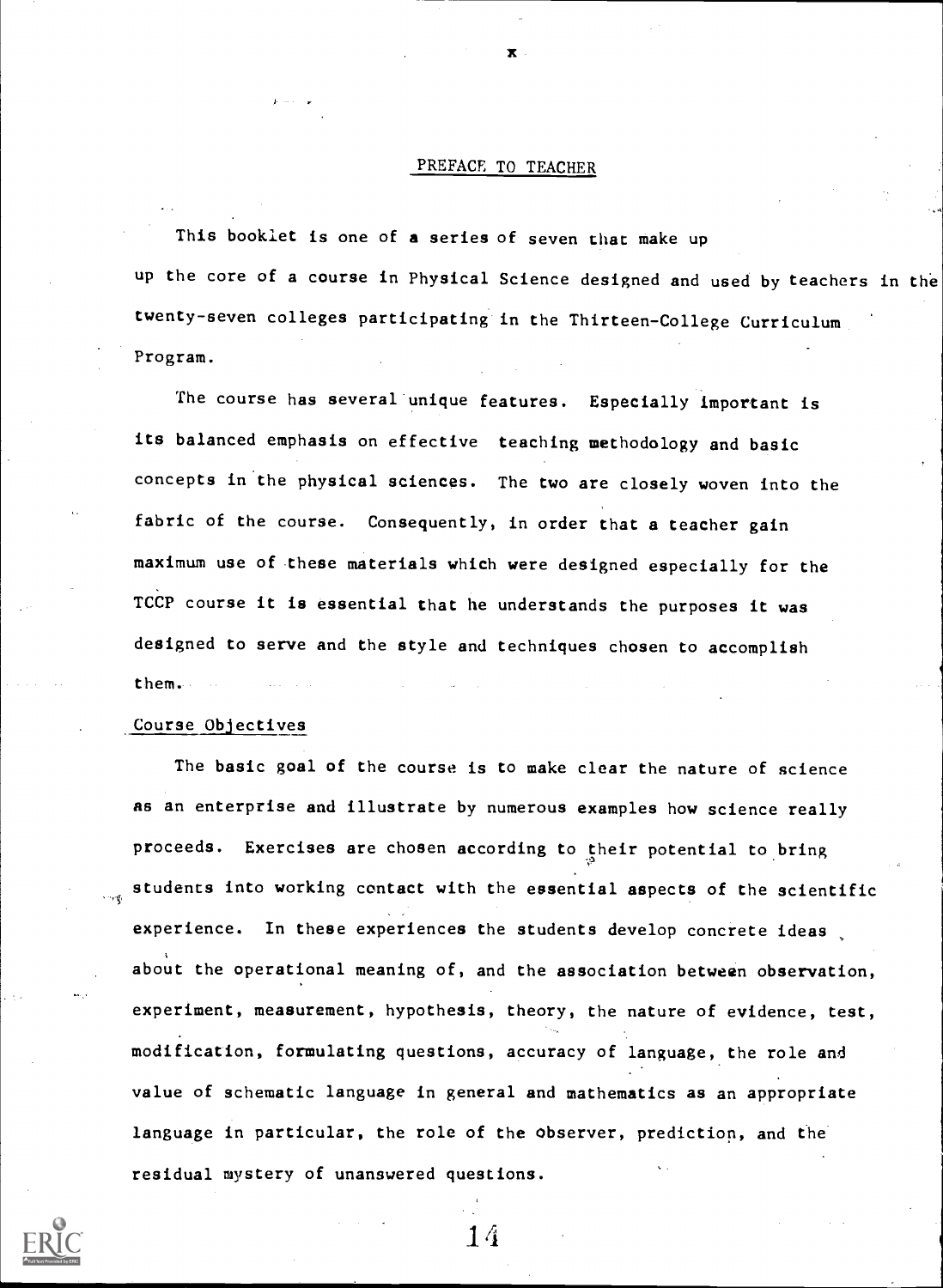Secondly we strive to develop an appreciation for the features of science that distinguishes it from the other major disciplines, namely, the ability to establish a clear and testible criterion for the value of concepts and the role of experimentation as the sole criterion for the scientific truth. "Facts" and theories are never presented without a description; at least, of the experiments which support them.

By the use of a judicious choice of problems in.the course we seek to divulge the peculiar nature of physical science th,i: distinguishes it from other sciences. The course stresses the use of mathematics as a major analytical tool and the use of numerical patterns to describe physical phenomena.

Finally we are concerned with developing an appreciation for the value of "rigor" as a quality measure of a scientific study. A natural part of this is an exposure to- the development of the analytical tools and skills to deal with-scientific problems.

#### Pedagogical Priorities

High on our list of priorities in the course is the requirement that a substantial amount of learning take place in the classroom. Attention is given to creating learning situations where students collect information firsthand, consider its implications,and draw conclusions all within the same class period. The classrooms learning experiences are constructed so that they closely approximate real life situations where one has to search for clues and insights from a variety of sources, from

xi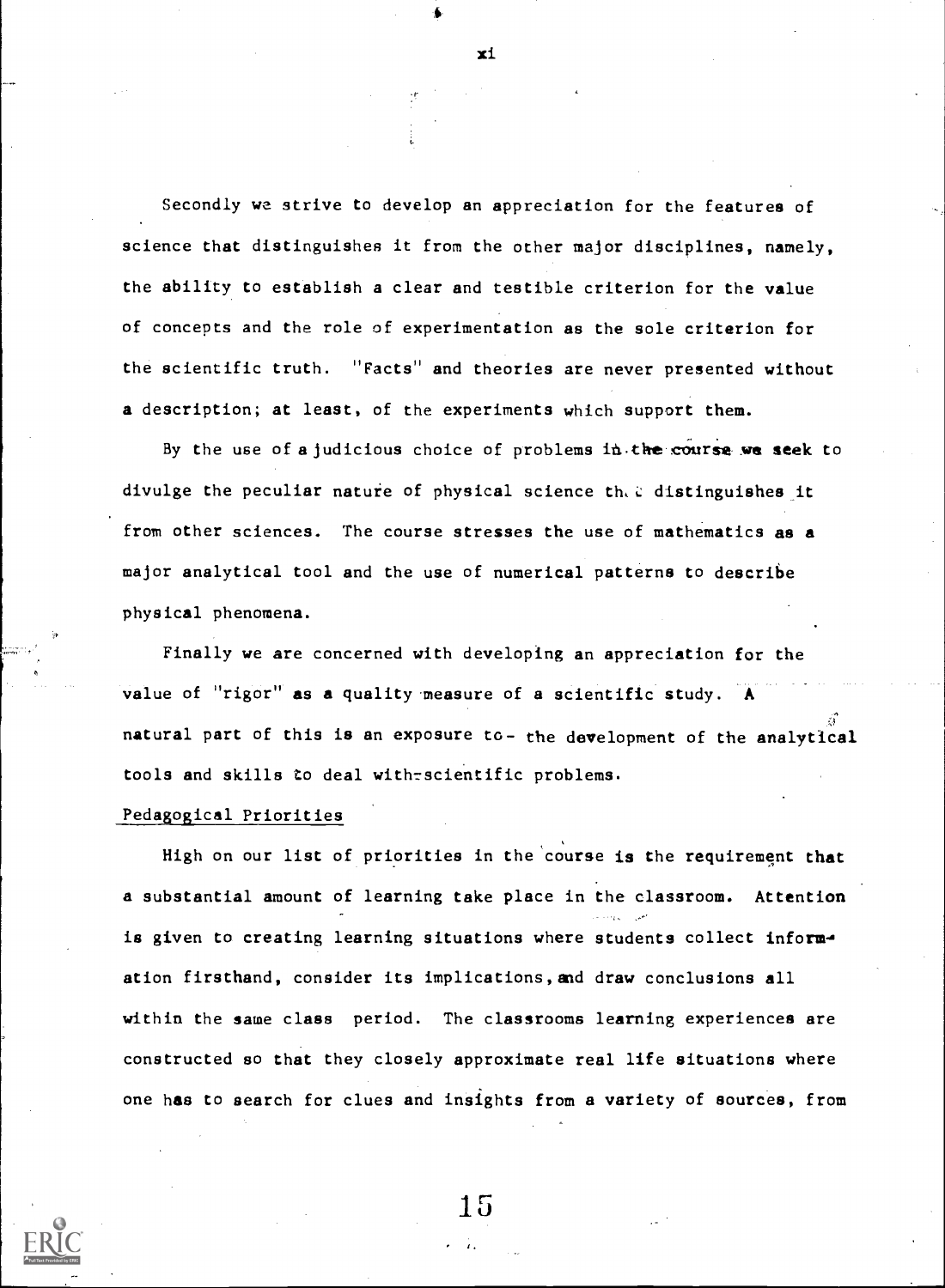reference materials, the teacher, as well as other students. The mudent must acquire the habit of weighing carefully the value of the information obtained from each.

Because of the variety of learning styles among the students, a mechanism is established for generating a variety of models of information integration. By encouraging students to actively participate in classroom exercises and develop ideas from the evidence that is presented for class inspection, the students themselves provide a range of models of learners. Students are encouraged to seek information from one another and teach themselves while the teacher supervises. This setting generates a number of dramatic experiences in a process of vital intellectual interaction.

The role of the teacher in the classrooms described above differs from that in a more traditional lecture oriented classroom where he is the central figure in the classroom and the prime source of information. In the settings described above the teacher becomes a coordinator. It is his responsibility to assist the students in seeking information and judging the value of what they find. He asks students the questions he would ask himself when he is in search of answers to crucial questions,displays the criteria he uses to reach conclusions, and thus allows the students themselves to make the crucial steps in the learning process. In order to be effective in this role, a teacher must accept as legitimate a wider base of student experiences, priorities, intellectual styles, and range of abilities.

1G

It has been our experience that if these things are given proper



xii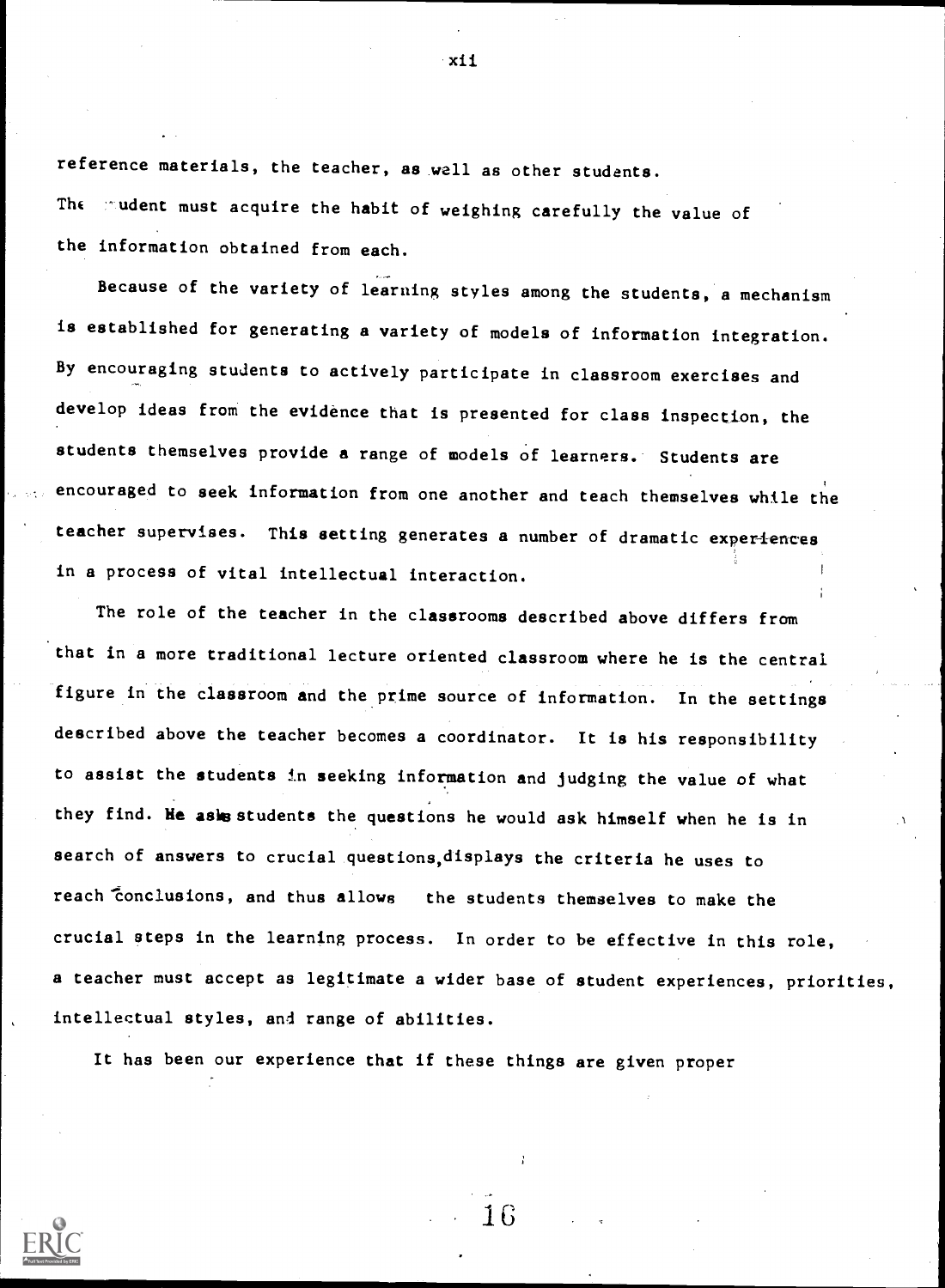attention, students develop an attitude about learning,where the learner is active, aggressive, and effective.

The Scope and Structure of the Course

The course is based upon five topics:

- 1. The Nature of Physical Science
- 2. Light
- 3. Inorganic and Organic Chemistry
- 4. Conservation principles
- 5. Gas Laws and Kinetic Theory

Each unit is self-contained, starting with a fundamental concept and developing in a spiral fashion through a hierarchy of levels. Each level contains the development of at least one fundamental idea from empirical data obtained in the laboratory, the demonstration of the utility of the concept, and a natural termination point that permits a study to end at a variety of levels always with a sense of completion. By virtue of their self-containment, a given unit may be interchanged in a course sequence with almost any other; consequently, a teacher may construct his course around the sequence of units that best suits his own interests and the background of his students.

17

وذن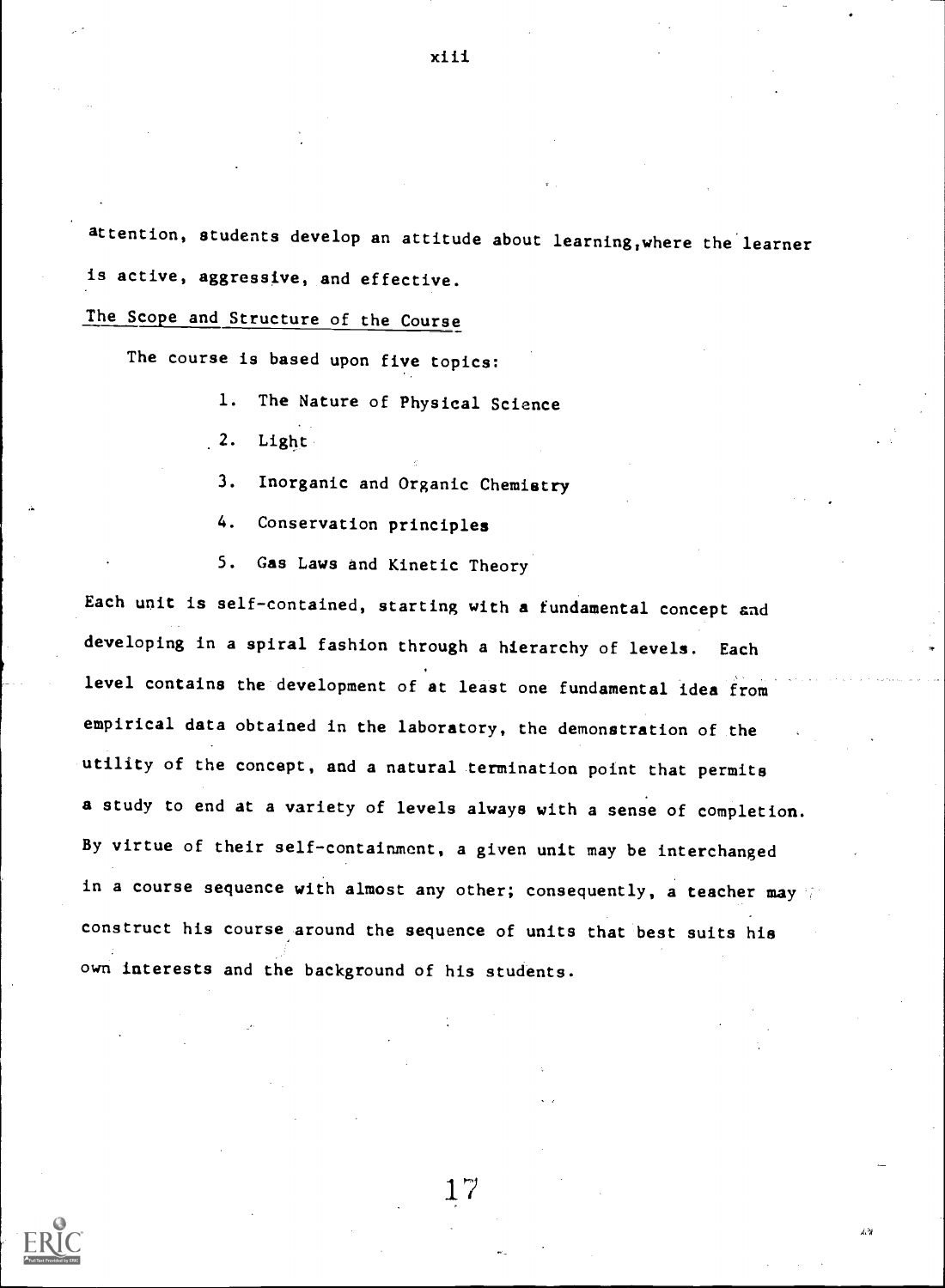### **CONTENTS**

|                                                                                              | Page |
|----------------------------------------------------------------------------------------------|------|
| Chapter I. GENELAL INTRODUCTION                                                              |      |
| Α.                                                                                           | 1    |
| В.                                                                                           | 3    |
|                                                                                              |      |
| PART I - THE GAS LAWS<br>( AN EMPIRICAL STUDY OF THE BEHAVIOR OF GASES )                     |      |
| Chapter II. THE PROPERTIES OF GASES                                                          |      |
| EXPERIMENT I - Relationship Between Volume and Pressure<br>at Constant Temperature           | 5    |
| EXPERIMENT II - Relationship Between Temperature and Volume<br>at Constant Pressure          | 9    |
| EXPERIMENT III - Relationship Between the Temperature and<br>Pressure at Constant Volume  14 |      |
| Chapter III. APPLICATIONS OF THE GAS LAWS                                                    |      |
| Α.                                                                                           |      |
| Building an Air Thermometer  20<br>В.                                                        |      |
| C. A Composite of the Gas Laws - The Ideal Gas Law  23                                       |      |
| PART II - THE KINETIC THEORY<br>( A MICROSCOPIC MODEL FOR THE BEHAVIOR OF GASES )            |      |
| Chapter IV.                                                                                  |      |
| <b>DIFFUSION</b><br>Chapter V.                                                               |      |
| A.                                                                                           |      |
| $\, {\bf B}$ .                                                                               |      |

C. An Experimental Study <sup>33</sup> Chapter VI. MECHANICAL MODELS <sup>44</sup>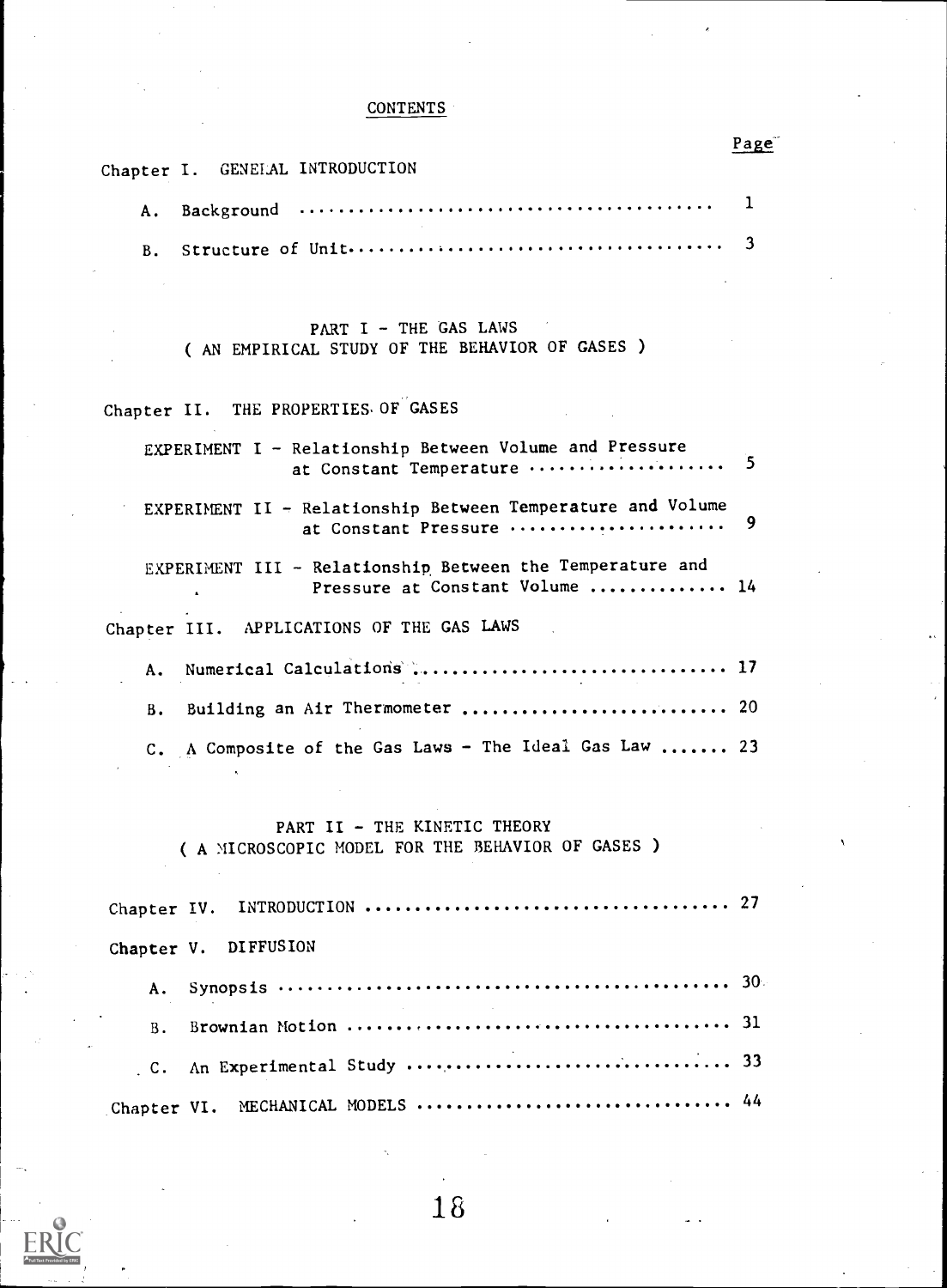# CONTENTS CONTINUED

|             | Chapter VII. THEORETICAL IMPLICATIONS                     | Page |
|-------------|-----------------------------------------------------------|------|
|             |                                                           |      |
| B.          | Relationship Between Pressure, Volume, and the Kinetics   |      |
| $c_{\cdot}$ | Relationship Between Temperature and Kinetics of Gases 56 |      |
| D.          | Application of the Kinetic Theory  58                     |      |
|             |                                                           |      |

 $\overline{a_2}$ 

ç.

19

 $ERIC$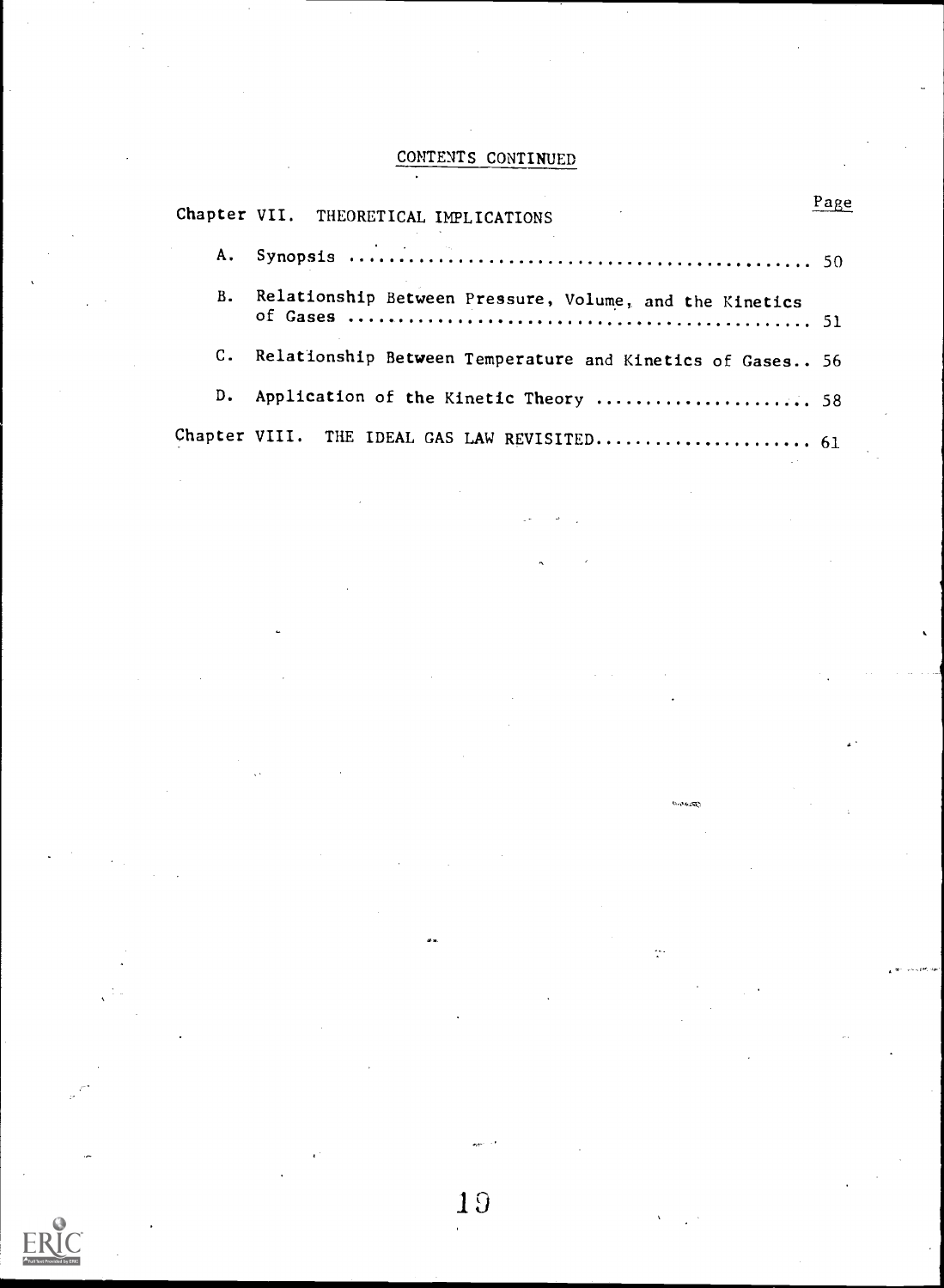#### I. GENERAL INTRODUCTION

 $\mathbf{r}$  and  $\mathbf{r}$ 

#### A. BACKGROUND

Gases, liquids, and solids constitute the three principal states of matter. From earliest childhood everyone becomes familiar with these three states. Everyone has handled solid objects, like rods of steel, which retain their shape unless violently twisted or deformed; everyone has poured liquids, like water, which do not retain any one fixed form but adjust their shapes to those of the containers in which they are placed; and nearly everyone has seen a toy balloon inflated, a process which leads to the conclusion that gases tend to fill completely any container which encloses them.

, Among these states the gaseous state may be considered fundamental. A knowledge of the behavior of gases is essential for understanding the physiochemical nature of many other more complex forms of matter, both animate and inanimate. Aimost all the life processes (metabolism, growth, and even replication) involve the transfer of molecules into and out of solution. Although this process involves fluids, it may be understood in terms of the properties of gases. Thus, a knowledge of the thermodynamic and kinetic nature of gases is an essential foundation for the understanding of these fundsmental', vital processes.

Historically, men have always been fascinated by the study of gases. During the seventeenth century man began to look for proofs that the earth was enveloped by a "sea of air." This search led to one

 $^{\prime}$ 20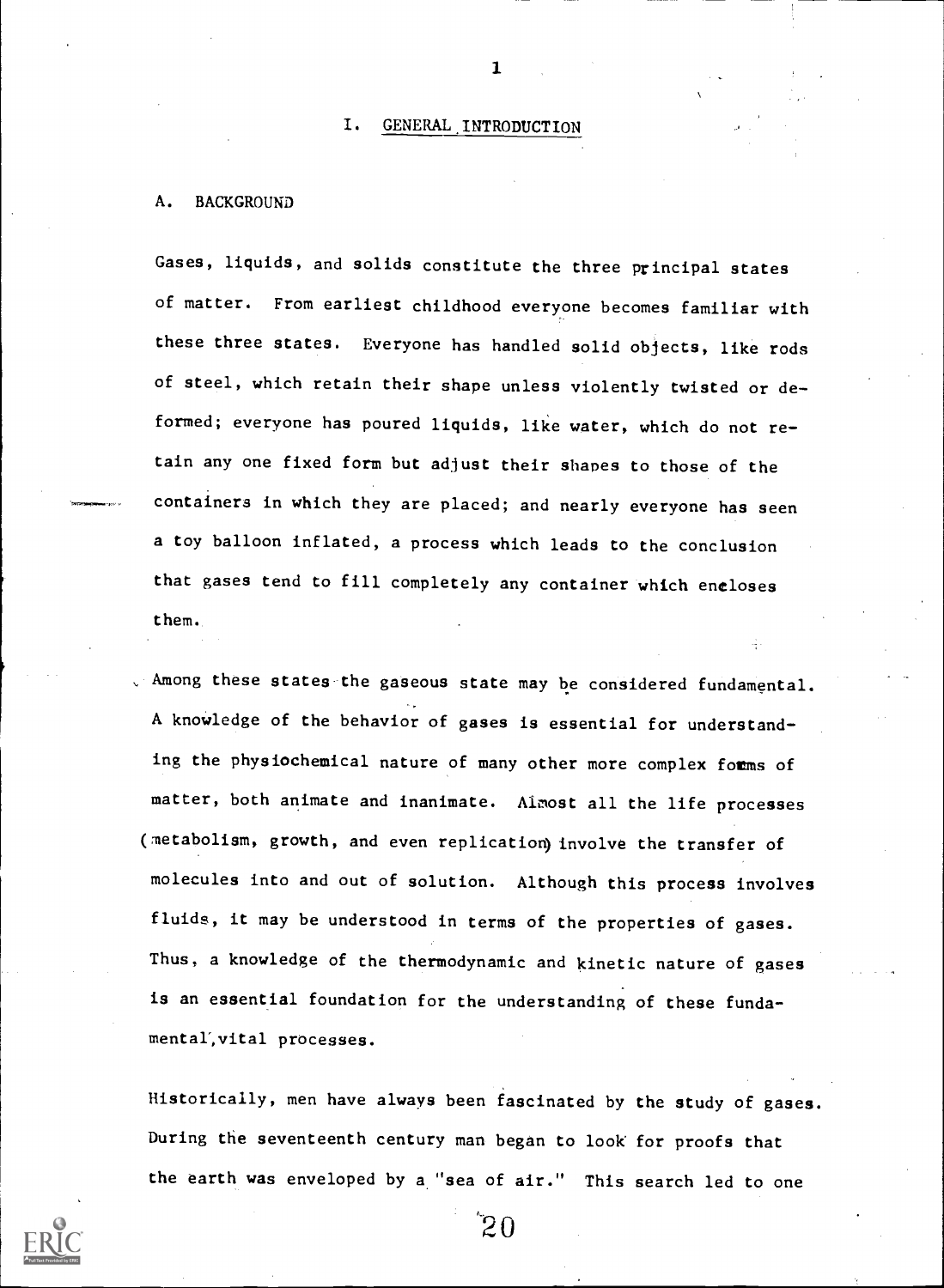of the first breakthroughs, the discovery of a method to measure air pressures. It was Evangelista Torricelli, a student of Galileo, who developed the first barometer in 1643. About twenty years later, Robert Boyle developed a device which could pump air into and out of a confined space. However, although men sought patterns between the parameters of gases, general laws were elusive. The search went on for years until Boyle observed that as he increased the pressure on this space, its volume decreased. Boyle was the first to describe this relationship, known as Boyles" Law. The first quantitative measurements of the effect on the volume of a gas by a change in temperature were made by a French scientist Jacques Charles in 1801. A third relationship, one between the pressure and temperature of a gas, was found by Joseph Louis Gay-Lussac.

The works of these men laid the foundation for a basic macroscopic theory of gases. Their studies resulted in accurate descriptions of the properties of gases that enables one to make useful quantitative predictions about the behavior of gases. Using the laws they discovered, one is able to build many useful instruments such as thermometers, barometers, and pressure gauges. Theirs was the first step in an understanding of this state of matter.

These laws are, however, not connected to the rest of our knowledge of physics. For they deal only with the relation between the pressure, volume, and temperature of gases. They are a set of laws unto themselves. They are useful but limited. It is a basic feature of science that connections between areas of physical laws



2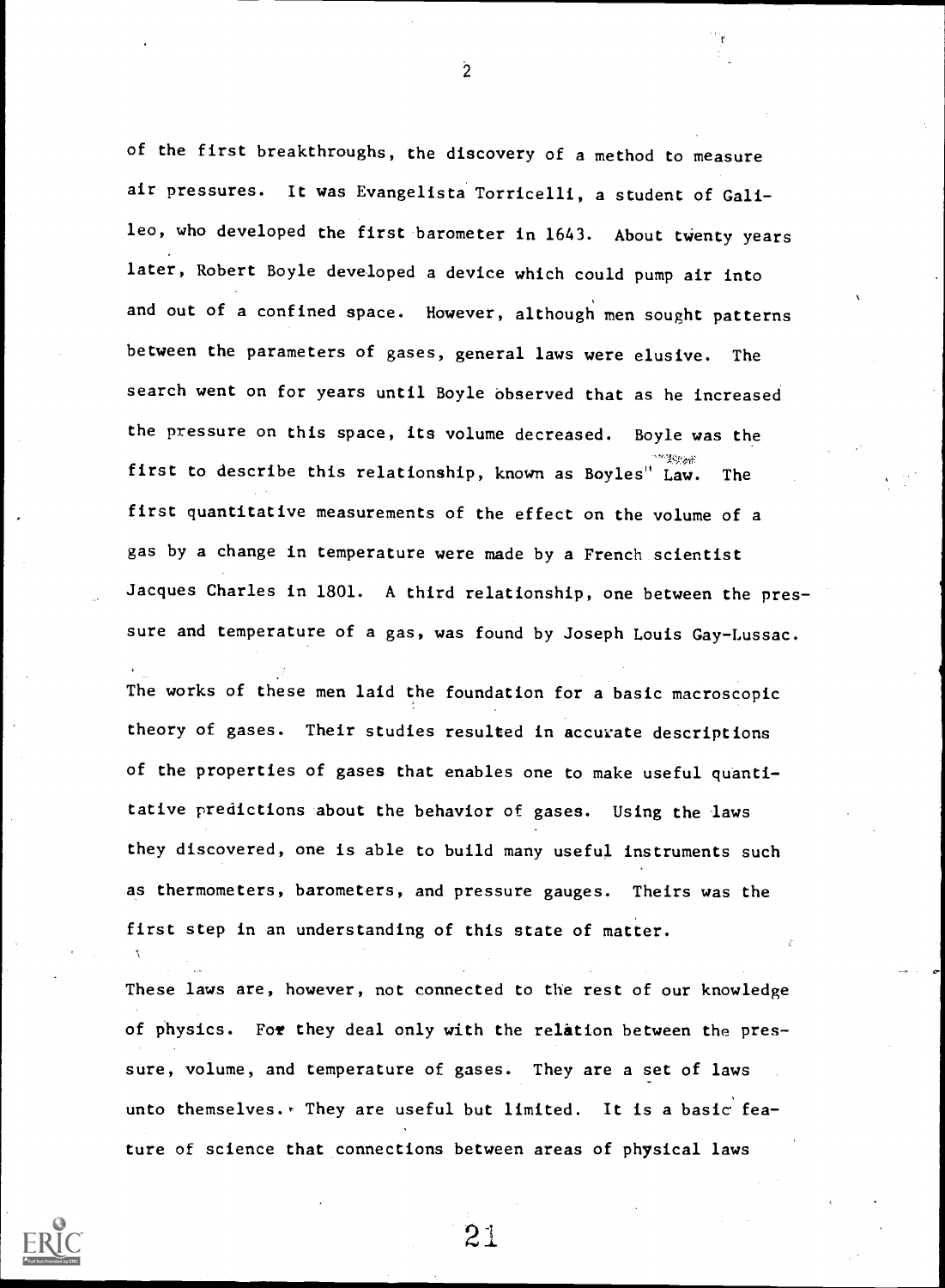are always sought. How are these laws related to the other laws of physics? Is there a relation? Why do gases behave as they do? Why is the behavior of gases different from that of the other states of matter? In order to make thses connections, we must seek a more fundamental understanding of the gas laws. That is, we must investigate the possibility that these laws are a natural consequence of other basic laws, such as Newtons laws, and the ultimate molecular structure of gases. This line of investigation leads us to the Kinetic Theory of Gases which was invented to make these connections. These two sets of theories, the Macroscopic and-the Kinetic, comprise a complete study of the physics of gases, together they provide us with an indepth understanding of the nature of gases.

B. STRUCTURE OF THIS UNIT

This unit is divided into three sections; each sheds light on a different aspect of the properties of gases. The first section is devoted to an experimental study of the macroscopic properties of gases. In this section, three basic experiments are outlined to provide guidelines for an experimental study of the relationships between the parameters of a gas. The objective of each of these experiments is to provide information from which we can obtain mathematical expressions describing those relationships. In each of these investigations several gases are studied to assure that the relationships discovered are properties of the gaseous state in general and not a feature of a particular gas. In the second section we seek a more fundamental understanding of these laws by studying



3-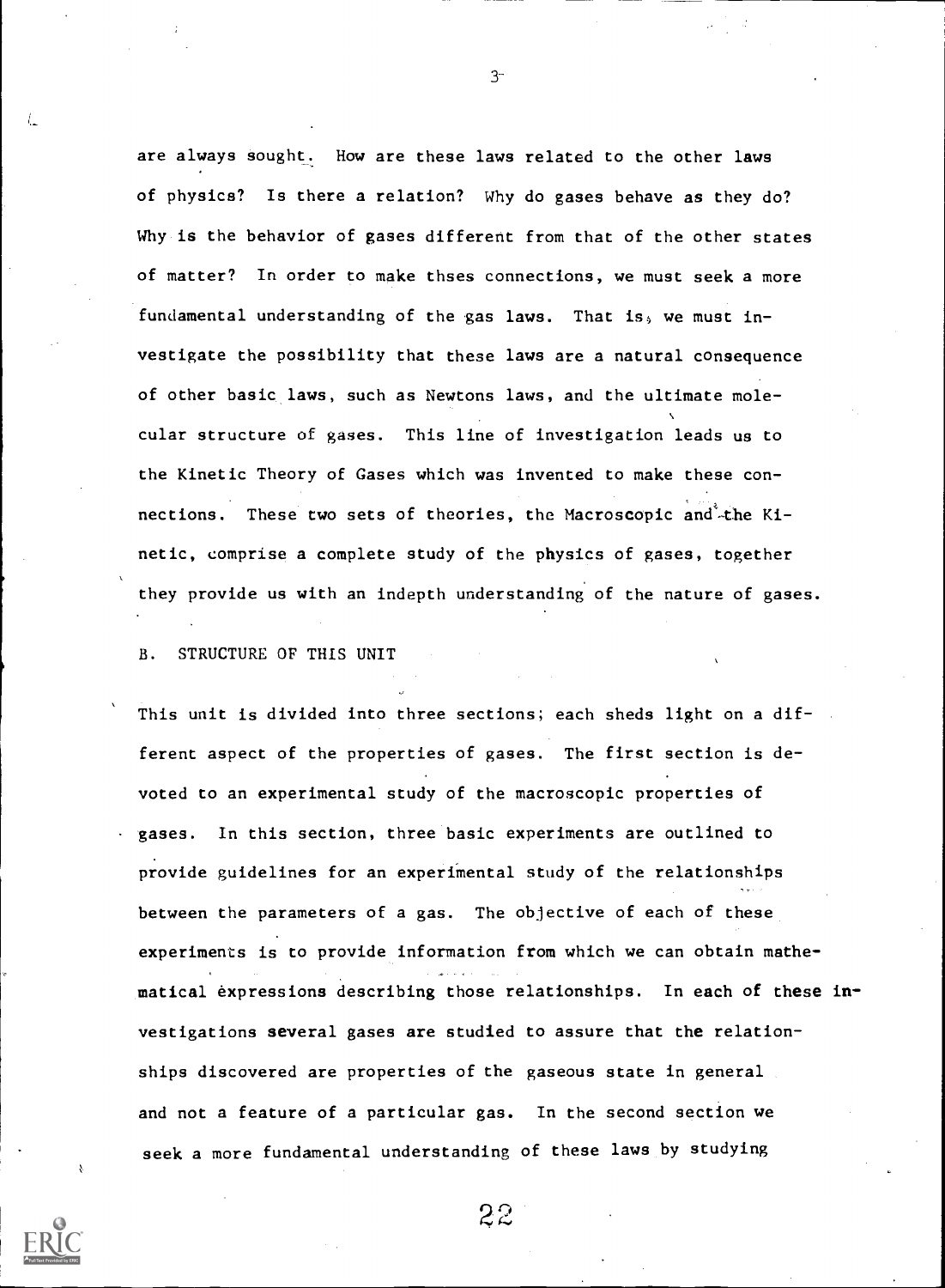the Kinetic Theory. In that study the elements of the Kinetic Theory of Gases are introduced and their logical consequences pursued. In the final section, a composite of the three macroscopic laws, called the Ideal Gas Law, is compared to the experimental results of gases and some of the limitations of the gas laws are pointed out.

 $23$ 

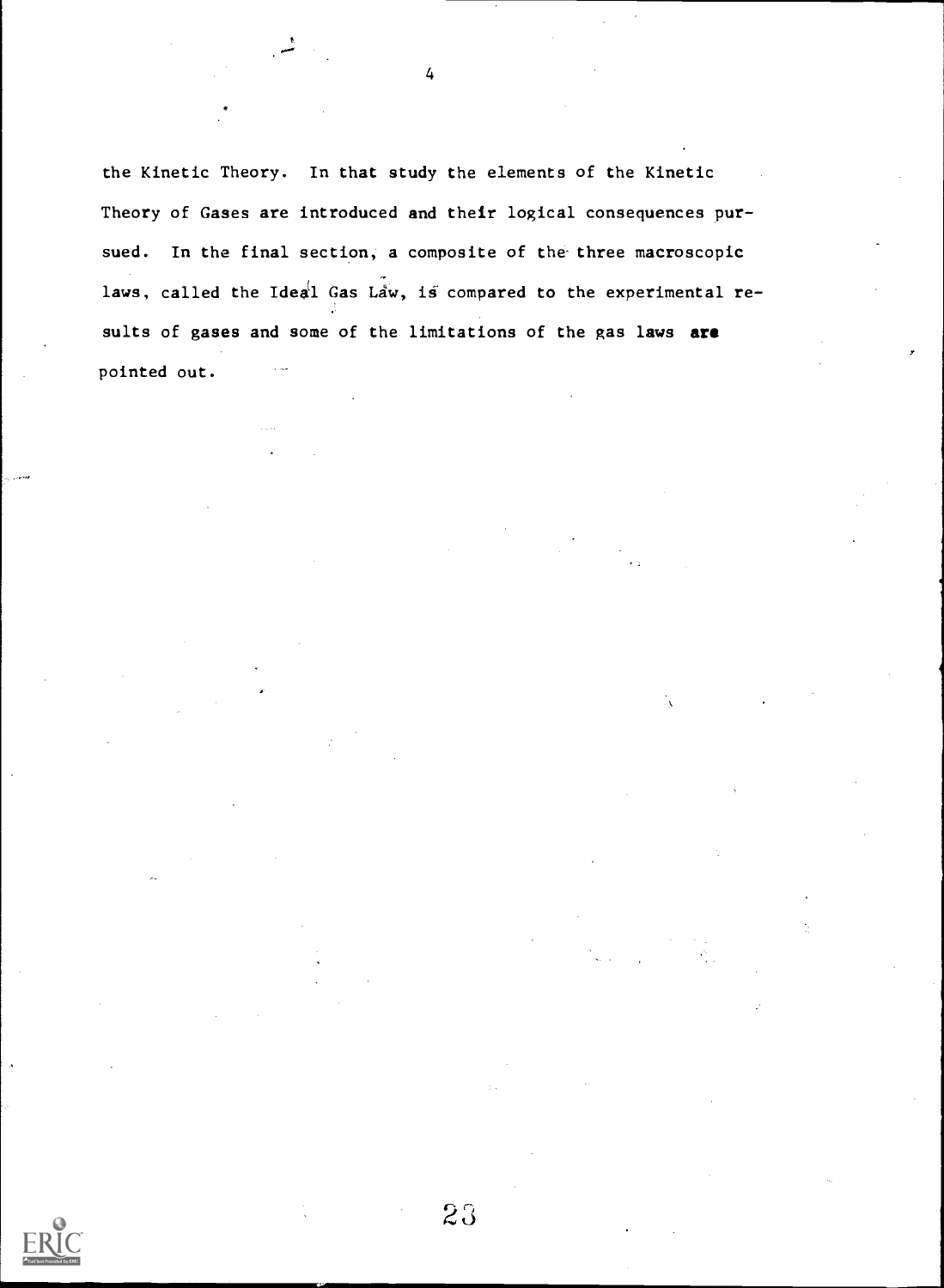### PART I

 $\frac{1}{2}$ 

### THE GAS LAWS

# ( AN EMPIRICAL STUDY OF THE BEHAVIOR OF GASES )

ERIC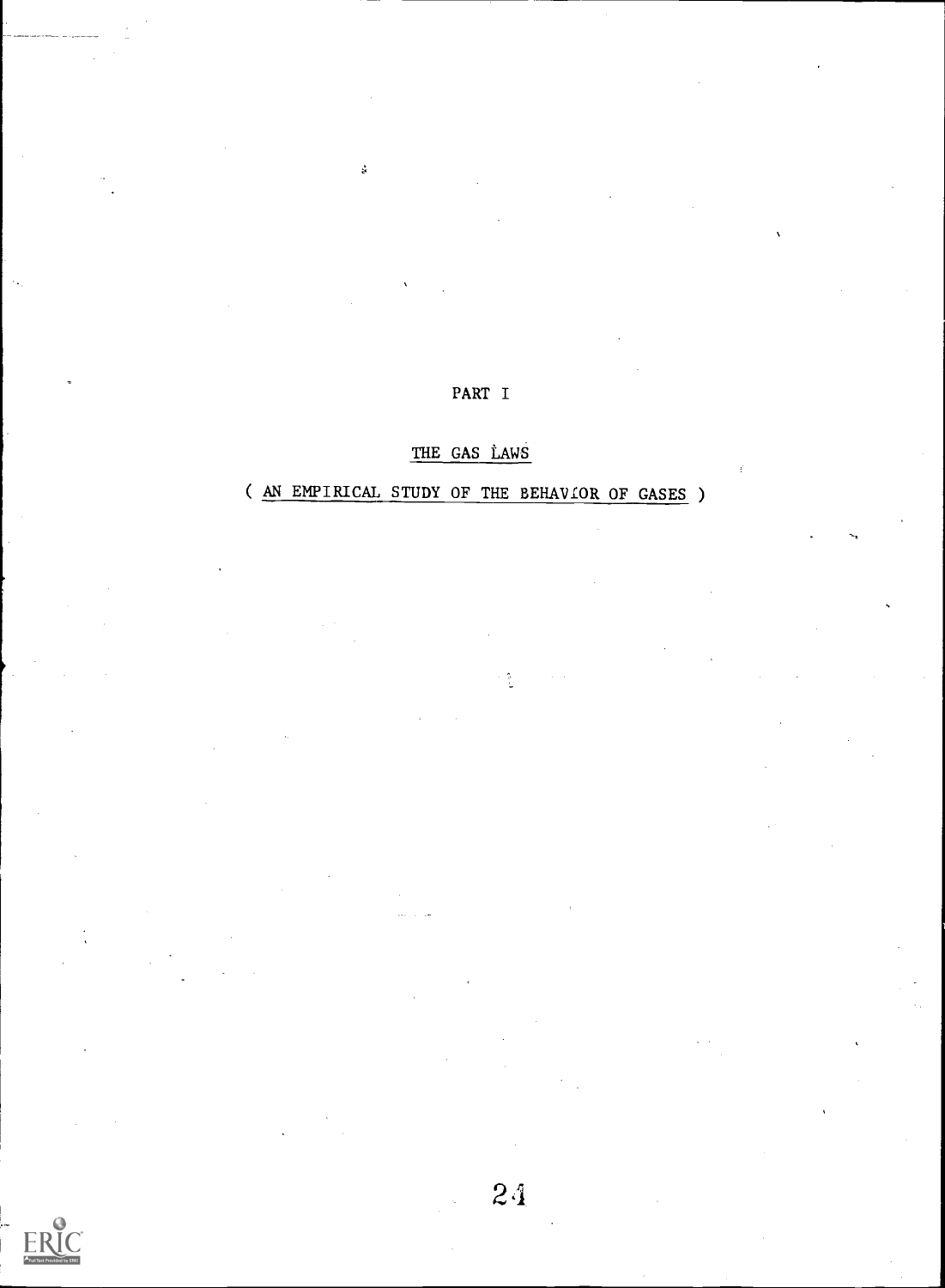Chapter II. THE PROPERTIES OF GASES



ś

 $25$ 

À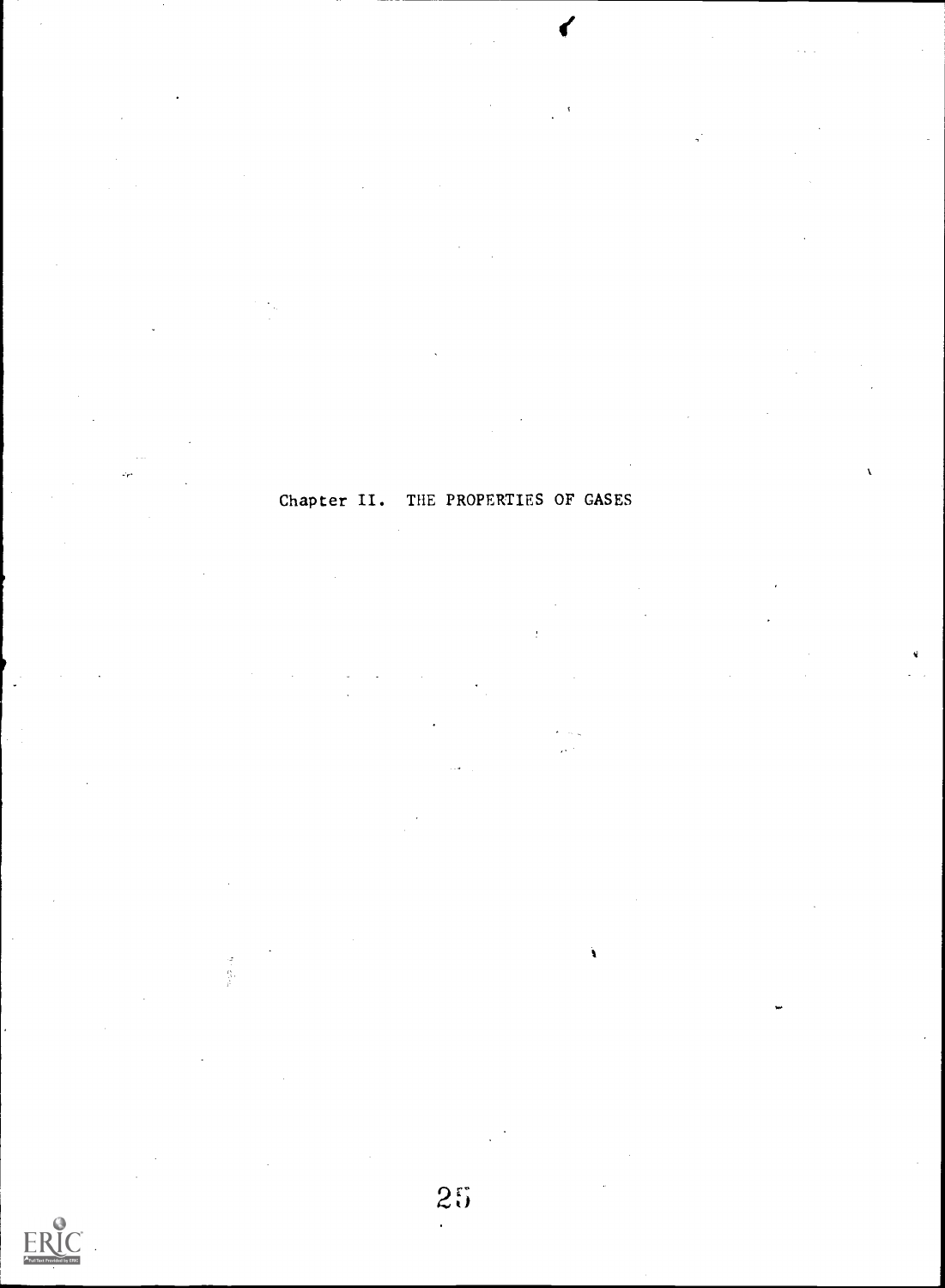#### EXPERIMENT I - RELATIONSHIP BETWEEN VOLUME AND PRESSURE AT CONSTANT TEMPERATURE (BOYLE'S LAW)

- PURPOSE:' The object of this experiment is to study the variation in the volume of a sample of gas as a result of changes in it's pressure while the system remains at a fixed temperature. Studies are to.be made on samples of several different gases to insure that any significant properties found are characteristic of the gaseous state in general and not just those of a particular gas.
- EQUIPMENT: A commercial volume pressure apparatus such as shown in figure 1, a set of weights, and cannisters of several different gases.
- PROCEDURE: During this experiment the apparatus and the gas within it will be at room temperature. Thus we maintain a condition of constant temperature.

Starting with air, adjust the initial volume of the air confined in the cylinder by placing a cord or wire along the piston seal when inserting the piston into the cylinder, and withdrawing it when the desired position has been attained. Be sure the inside of the cylinder and the air used are dry; the presence of water vapor will affect the results. Set the volume of the trapped gas initially at the top of the scale. This allows the piston to advance far enough into the cylinder so that it will support a load without binding excessively against

5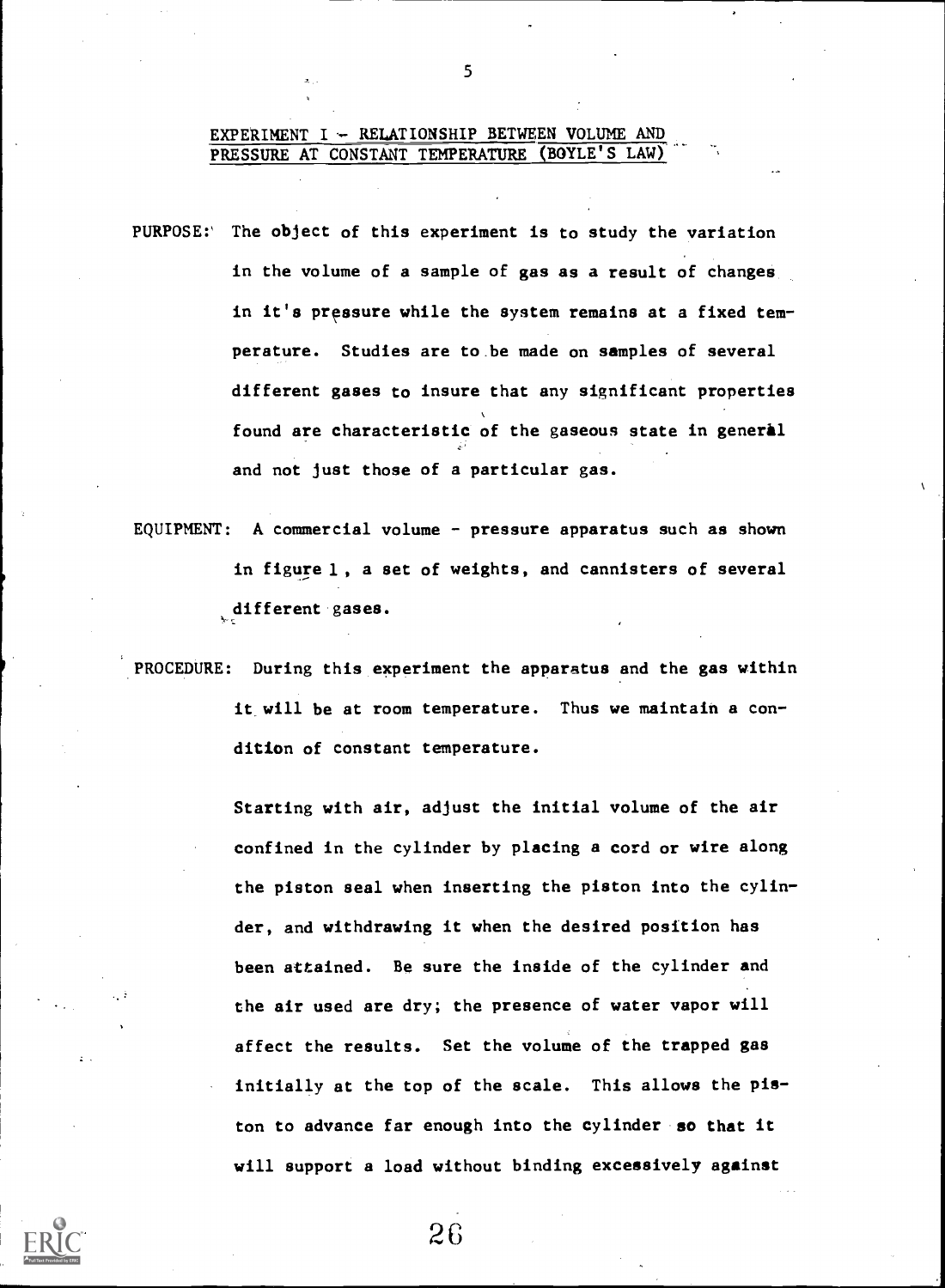

 $27$ 

PLASTIC SYRINGE USED IN INVESTIGATING THE PRESSURE-VOLUME RELATIONSHIP

FIG.  $1$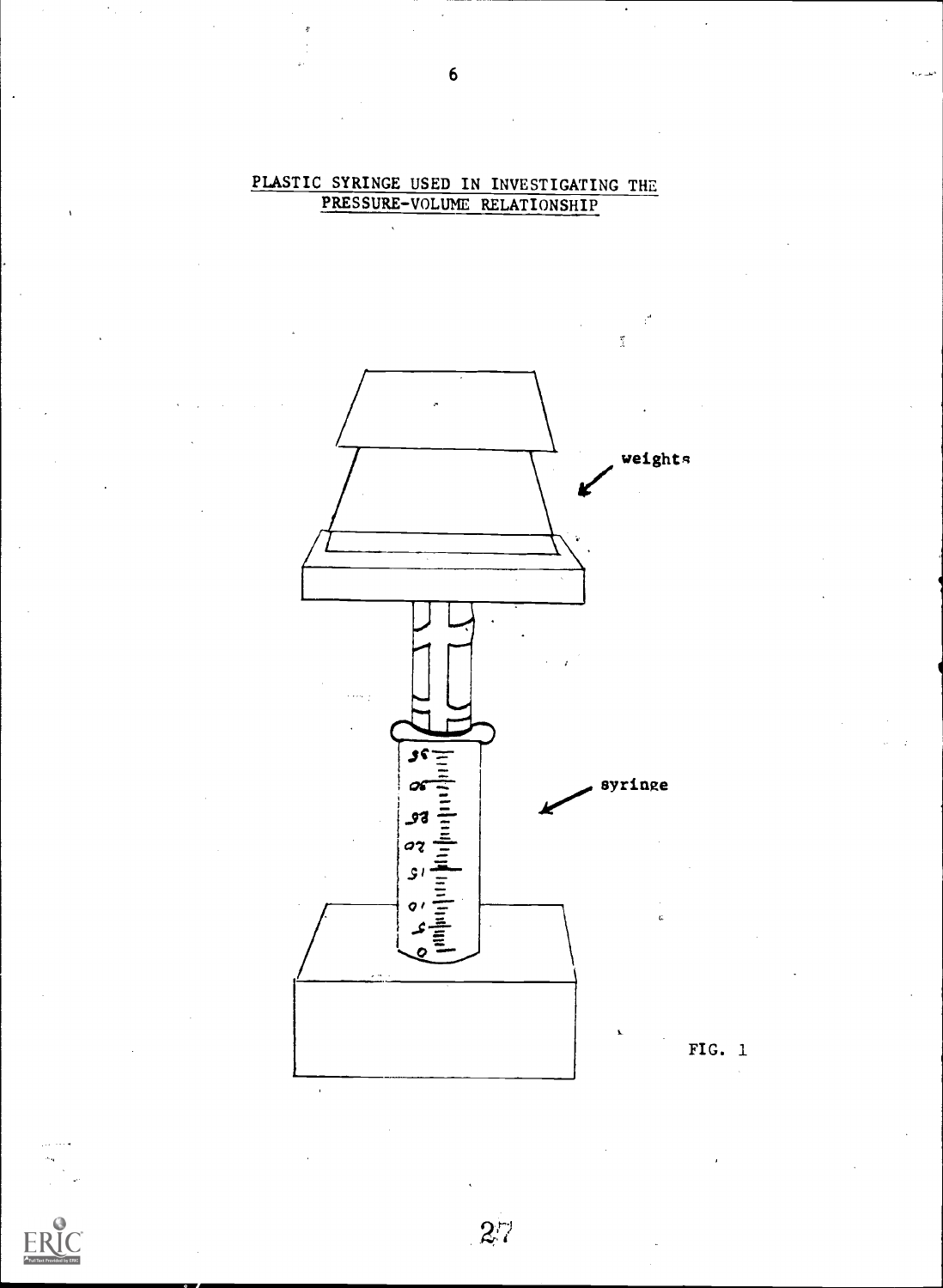the side of the cylinder.

It may help, after you have placed a load on the piston, to compress the gas further by pushing down on the piston and then releasing it. The piston is then more likely to come to rest at a position uninfluenced by friction. Then, by twisting the piston laterally without giving it a push either up or down, you can be sure to find the best position for it.

Find the gas volume for five or six different loads from 1/2 kg to several kilograms.

Convert the weights of the loads into pressures, remembering that pressure is defined as a force per unit area. Recalling that  $V = r^2h$  and  $A = \text{Tr}^2$ .

Where:  $A = area of the piston$ 

 $V = volume$  taken from the scale

 $h =$  distance between the scale marks

 $r$  = radius of the inside circular base of the piston

Make plots of the volume of the gas and the corresponding pressure. Also for each set of data, find the value of 1/volume and plot a graph of these values versus the pressure applied to the syringe system.

Repeat cne procedure using three different gases in the syringe.

 $28<sub>5</sub>$ 

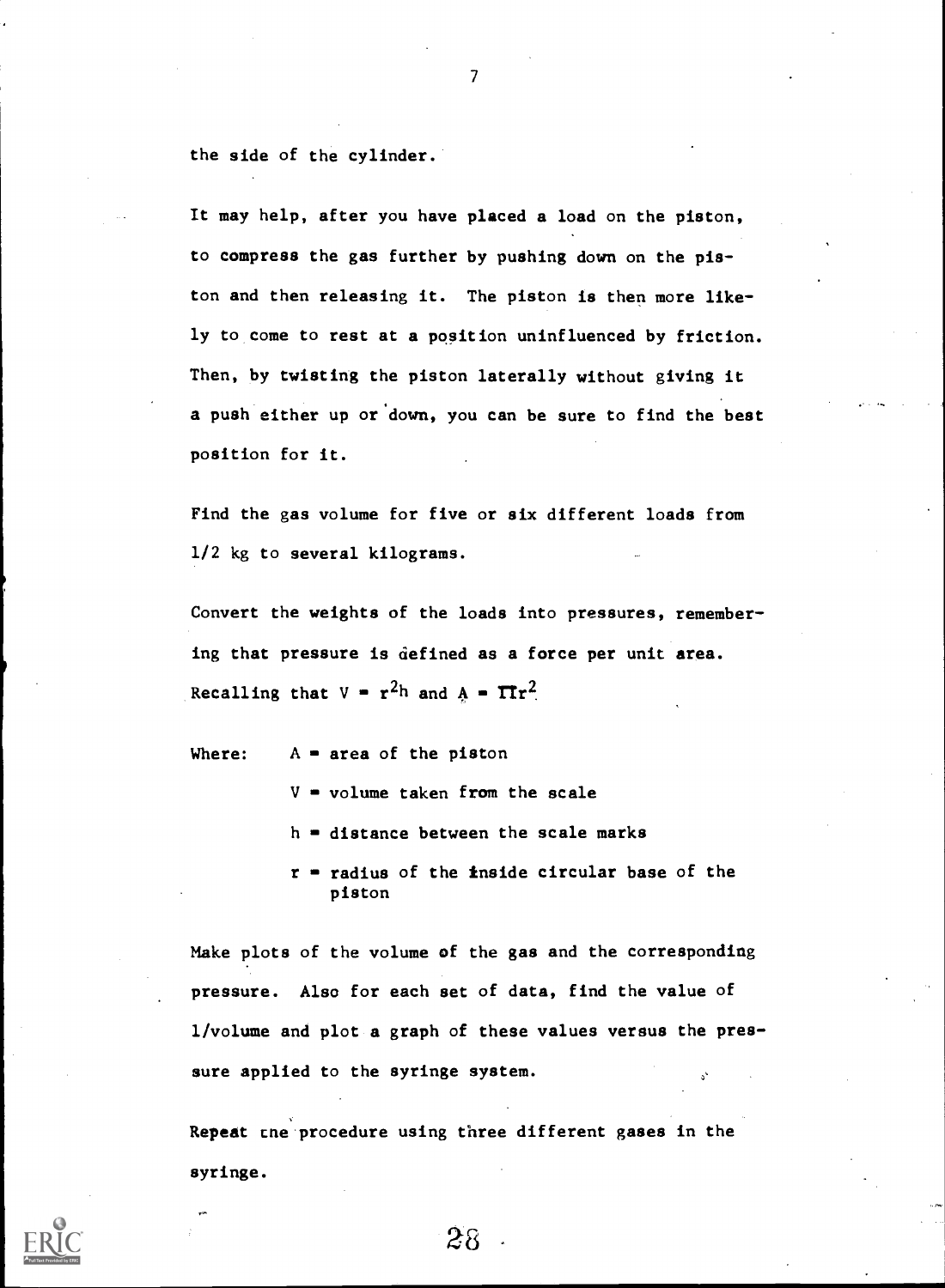QUESTIONS AND PROBLEMS:

- 1. Compare your graphs for the three different gases. Discuss the similarities and differences.
- 2. Using your experimental data express the relation on each of your graphs of 1/volume versus pressure as an algebraic equation. From this obtain an expression for the relationship displayed in your graph of volume versus pressure.
- 3. Express any relationships that you find to hold for all gases in algebraic form.
- 4. Test the value of your algebraic equation for the relation between the pressure and volume of gases by:
	- a. theoretically predicting the value of the volume of a gas when the pressure applied to the syringe is between two of the values you used and twice as much of the largest value you used. Experimentally check the accuracy of these predictions by applying these pressures to the syringe and measuring the resulting volume in each case.
	- b. theoretically predicting the pressure needed to give you "zero" volume and an infinitely "large" volume. Discuss the possibility of checking these results experimentally.



20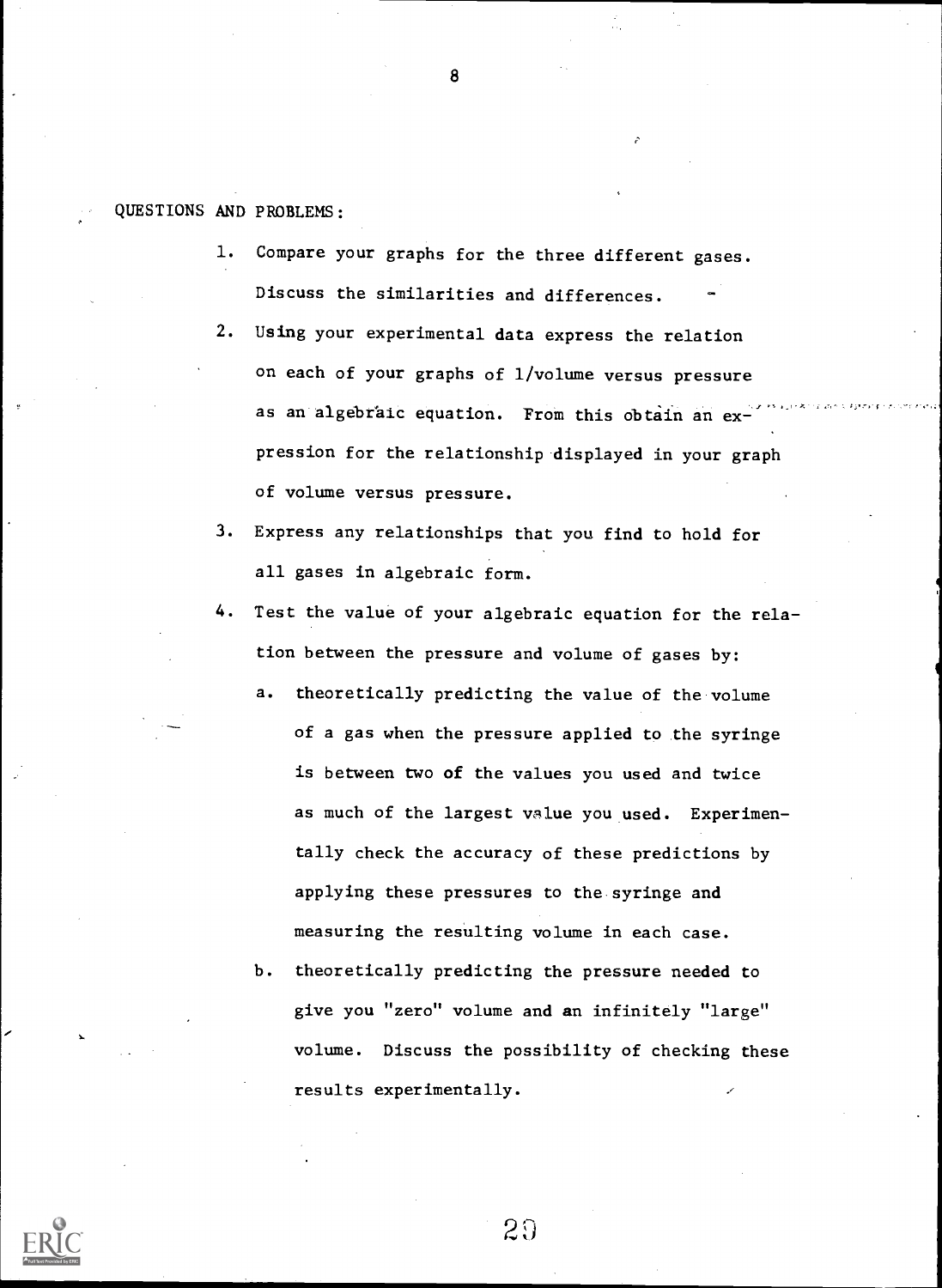#### EXPERIMENT II - RELATIONSHIP BETWEEN TEMPERATURE AND VOLUME AT CONSTANT PRESSURE

You will be given a glass tube containing a drop of mercury (or oil) that keeps a given amount of air trapped in the capillary tube. (The teacher must prepare these tubes before the laboratory). The mass of the air trapped in this glass tube will remain constant throughout the course of the measurements you make even though its uplume may change. Use eare when measuring or manipulating the gas tube.

In making your measurements, you will need to assume that the volume of trapped air is proportional to the length of the trapped air column. That is, if the length of the air column doubles, the volume also doubles. If the length of the air column triples, the volume also triples. One quantity is said "to be proportional" to another when they are related in this way.

Our assumption that the volume of the trapped air column is a reasonable one, since the diameter of the gas tube and thus the crosssectional area is uniform. You will recall that to find the volume of a cylinder you multiply the cross-sectional area by the height of the cylinder; doubling the height would double the volume. Thus, your measurement of the change in height of the trapped air column in the gas tube is also a measure of the change in volume of the trapped gas.

We will perform this experiment at constant pressure, so we will not be concerned with measuring the pressure. Set up the apparatus as shown below. Use a large test tube, and clamp it on a pegboard or ring stand at a height convenient for heating with a burner.

30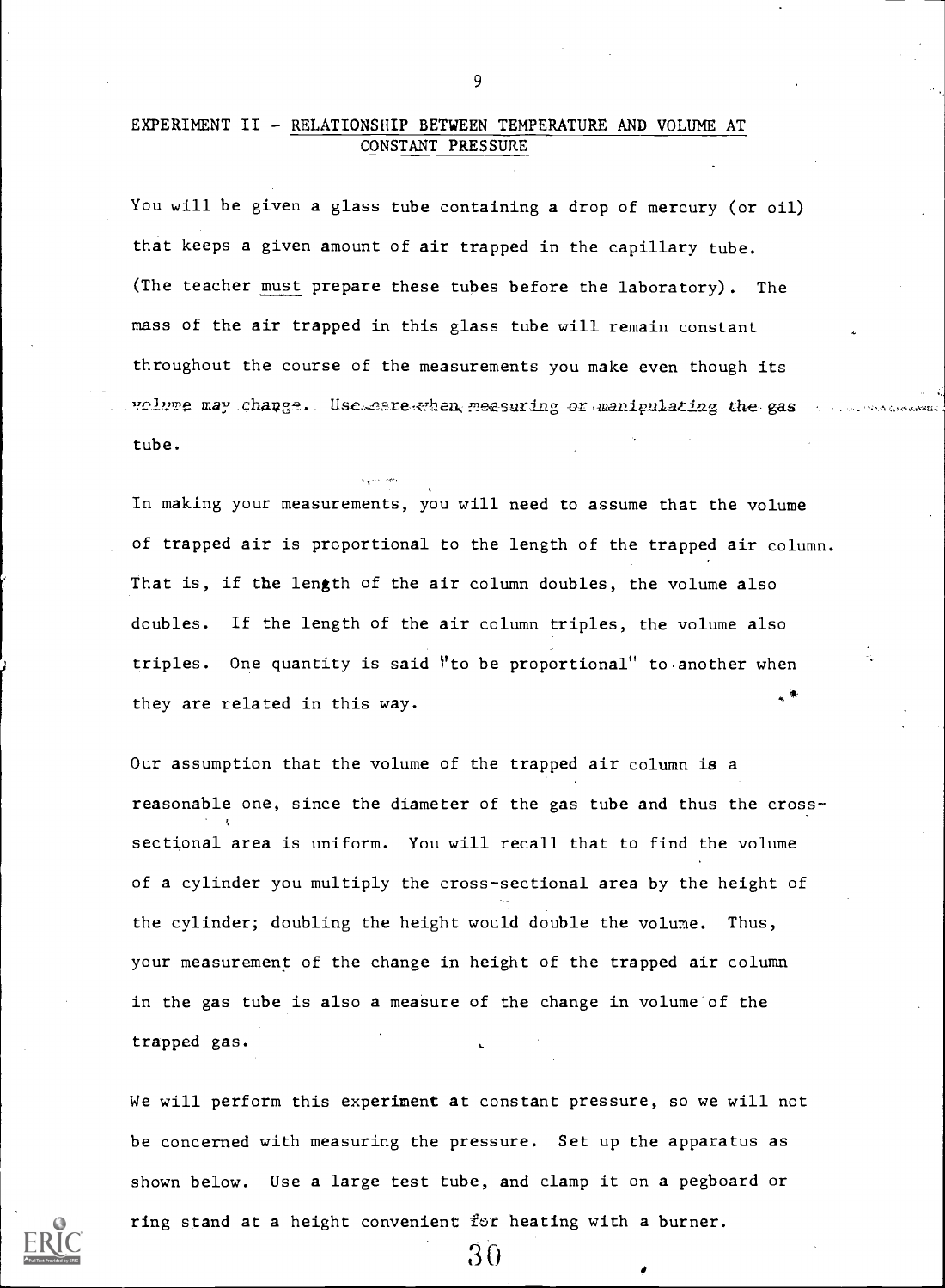Stopper (for clamp) Wire Stirrer Gas Tube Oil Hz Thermometer Tap Water ٦<br>d



## APPARATUS FOR TEMPERATURE - VOLUME RELATIONSHIP

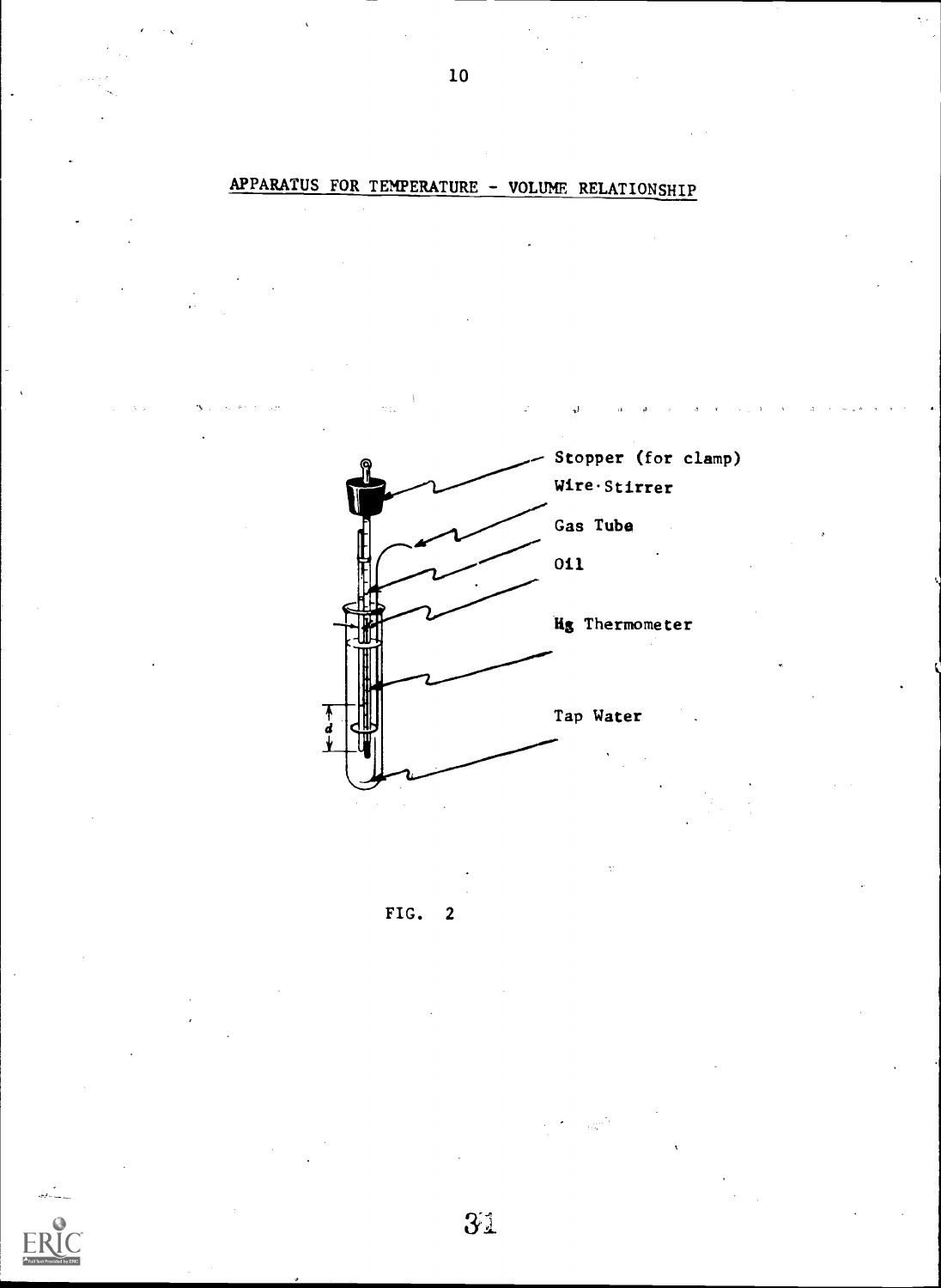Secure the thermometer to the glass tube with a rubber band. Support the thermometer and gas tube inside the test tube by means of a split cork around the combination, and attach the thermometer and tube to the pegboard by a clamp. Fill the test tube about two-thirds full of ice water, being sure that the length d can double and still be entirely in the water. (d should be about 6 cm.)

To determine the dependence of the volume of trapped air in the gas tube on temperature, you will need to measure the height of the trapped air column at various temperatures. Can you measure d conveniently when the gas tube is immersed in the water? If not, devise a method to determine d without direct measurement. Desribe your method in your notebook. (Note to the Instructor - be sure, that the student records the position of the bottom of the air column, or have the student position the bottom of the air column (cappillary tube) at zero  $°C.$ 

Record the temperature of the water; calculate and record the length d.

Gently heat the test tube until the temperature alses about  $5^\circ$ . Stop heating, wait  $10 - 15$  seconds, read and record the temperature and determine the length of d of the trapped air column. Repeat the measurement at approximately 5' intervals until the water in the test tube is close to boiling (stop at about 90 °C).

Record all of the temperature-volume data in tabular form. You will need a table with five columns. It will be convenient to head the



11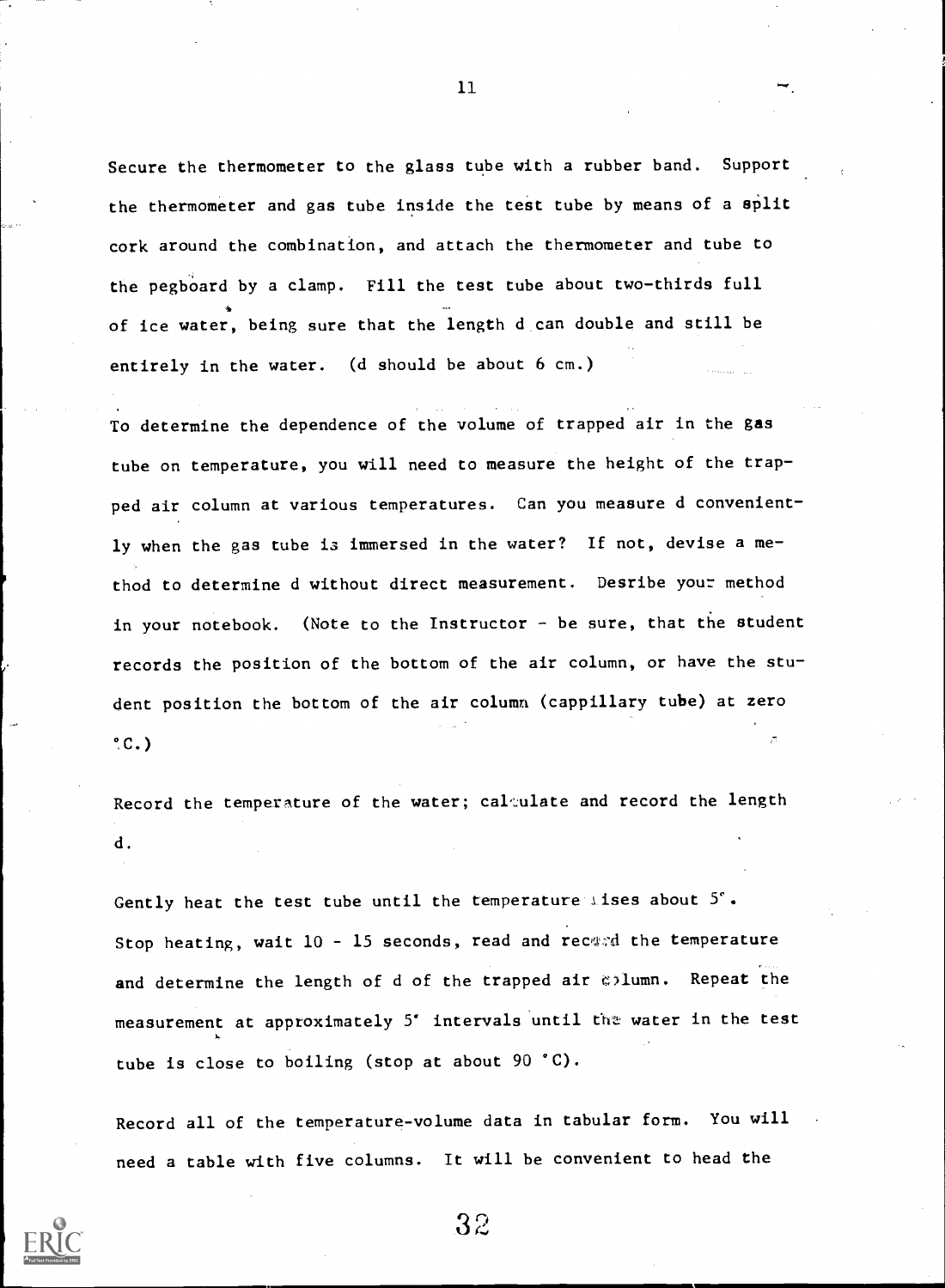first two columns: (1) Temperature °C, (2) Length d of trapped air column." The other three will be labeled as the need arises.

A graphical presentation of data will be far more informative than the raw data in your table above. 'First, plot Celsius Temperature on the x (horizontal) axis and plot the height d (which is proportional to the volume) on the y (vertical) axis. It is convenient to have the two axes meet at a temperature of )°C and a height (volume) of zero. When this is done, any point actually on the y axis represents zero volume. You will need a temperature range from about -350° C to 100° C along the x axis. Plot your experimental points, one value of d for the particular temperature reading at which that d was measured. When all of your points are plotted, draw the best straight line through the experimental points. The best line will usually have as many points on one side of the line as on the other. However, it is not just the nunber of points on each side of the line, but the sum of the dist nees of those points from the line. For example, one point at a given distance from a line will balance two points closer to and on the other side of the line.

Extend the straight line so that it intersects the temperature axis. At that temperature, the height of the air column d, and thus the volume of the gas, would presumably be zero. Record that temperature. Note: More precise measurement shows this value to be 273.15°C. On the Kelvin Scale of temperature this is zero degrees. To convert from Celsius to Kelvin one need merely add 273° (273.15° for more precise measurements). Thus 20°C, which is approximately room temperature, is changed to Kelvin degrees as follows:



12

 $\rm 33$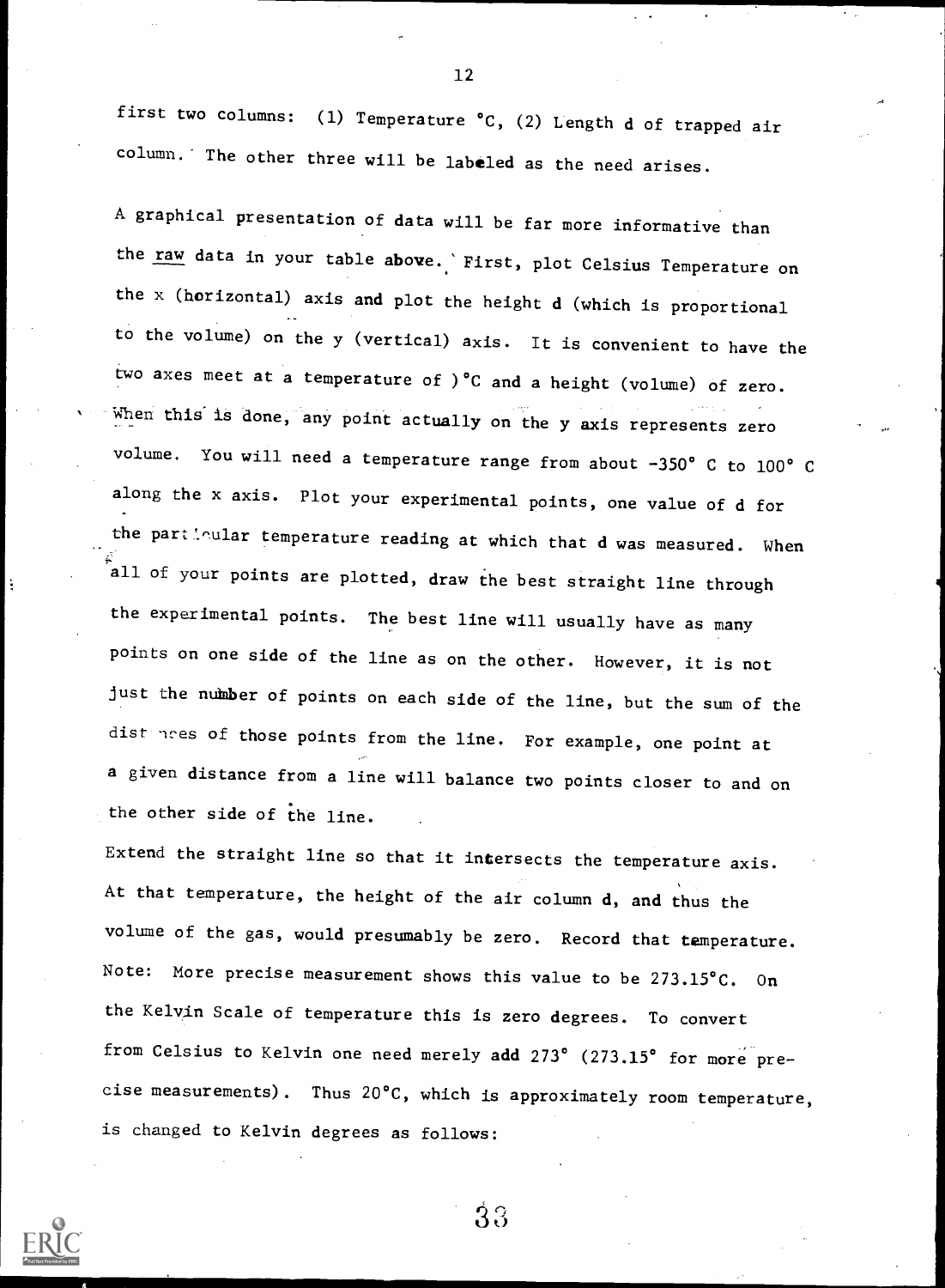#### $20^{\circ}$  C = ( 20 + 273) $^{\circ}$  K = 293 $^{\circ}$  K

With this in mind, you can now complete your five-column table. Column 3, appropriately labeled, should contain all of your temperature readings converted to the Kelvin scale. Column 4 should contain your values of each length d divided by the corresponding temperature in degrees Kelvin. Column 5 should contain each length d divided by the corresponding temperature in degrees Celsius. You will want to compare the numbers in columns 4 and 5'. Which has values which are more nearly constant? Which of the two temperature scales appears the more significant?

QUESTIONS:1. What do your results show about the relationship between the volume of a gas and its temperature on the Kelvin scale if the pressure and mass are constant?

- 2. Does your graph show that the volume of the confined gas doubles if its temperature doubles? U
- 3. From your own graph predict that the volume of the trapped gas should be at  $-273$ °C. Why do you suppose you were not asked to measure the volume of the gas at temperatures near this value?
- 4. Why do you think you were advised to wait 10-15 seconds after you stopped heating before taking the temperature reading?

3 4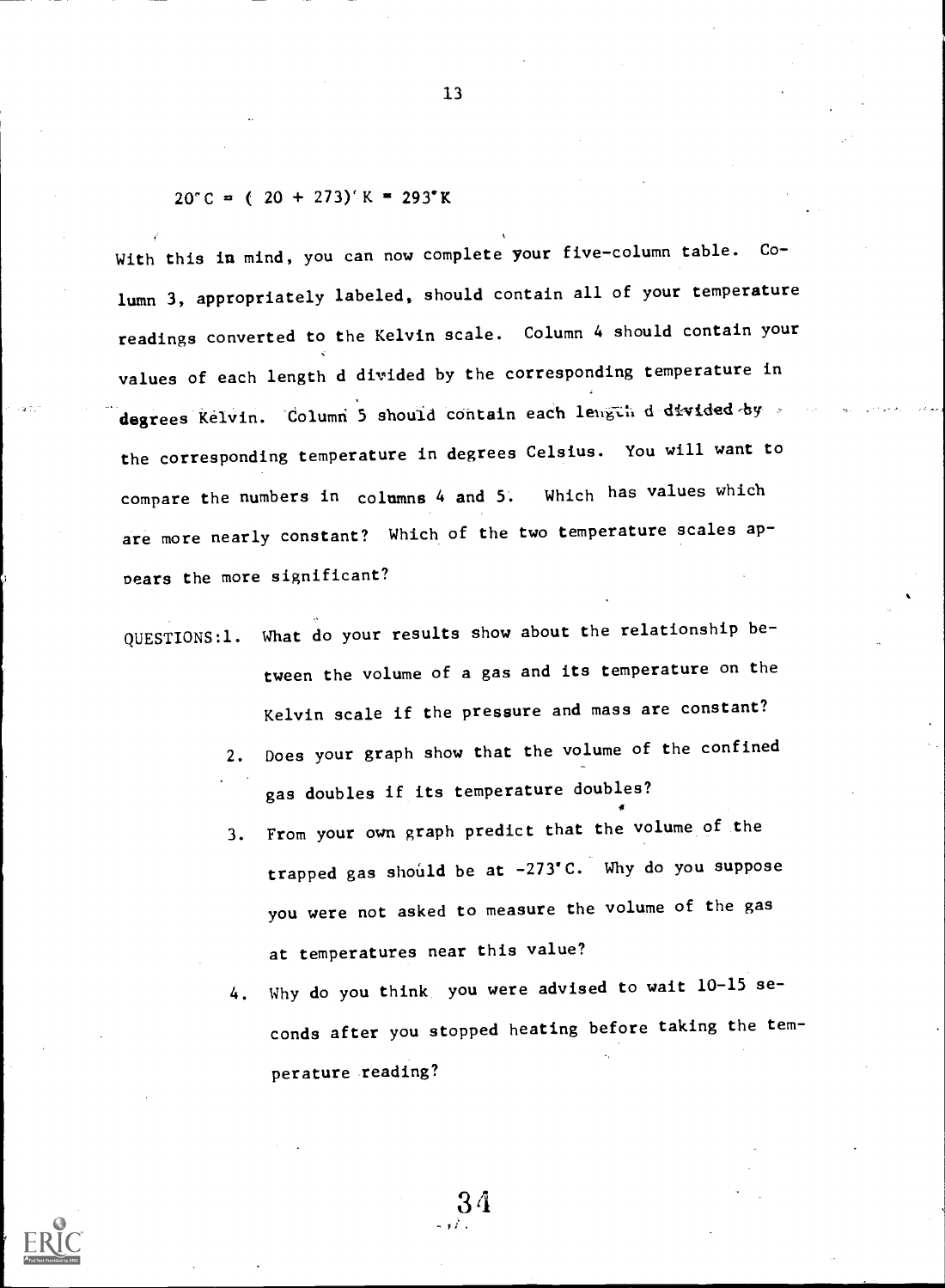### EXPERIMENT III - RELATIONSHIP BETWEEN THE TEMPERATURE AND PRESSURE AT CONSTANT VOLUME

The apparatus for this,experiment is a commercial device illustrated by figure 3 . It consists of a hollow copper ball which is attached to one end of a short length of copper tubing. A pressure gauge is attached to the other end of the tubing..

To start the experiment, the air or gas is removed from the ball and tubing. What does the pressure gauge read?

Introda e air into the apparatus at room pressure and temperature. Record the pressure and the temperature. Close the valve on the ball. Now submerge the ball first in freezing water and then in boiling water. Record the proper gauge reading with its corresponding temperature.

A fourth pressure reading can be obtained if dry ice and alcohol are available. The temperature of a mixture of these two substances will be close to 78'C.

A fifth pressure reading can be obtained above the boiling temperature of water with an oil bath.

Plot these sets of pressure temperature points and draw the best smooth curve through them.

QUESTIONS: 1. When the apparatus was completely evacuated, we observed a zero pressure reading. After studying your graph, can you suggest a temperature at which a zero pressure reading might be expected when there is gas

35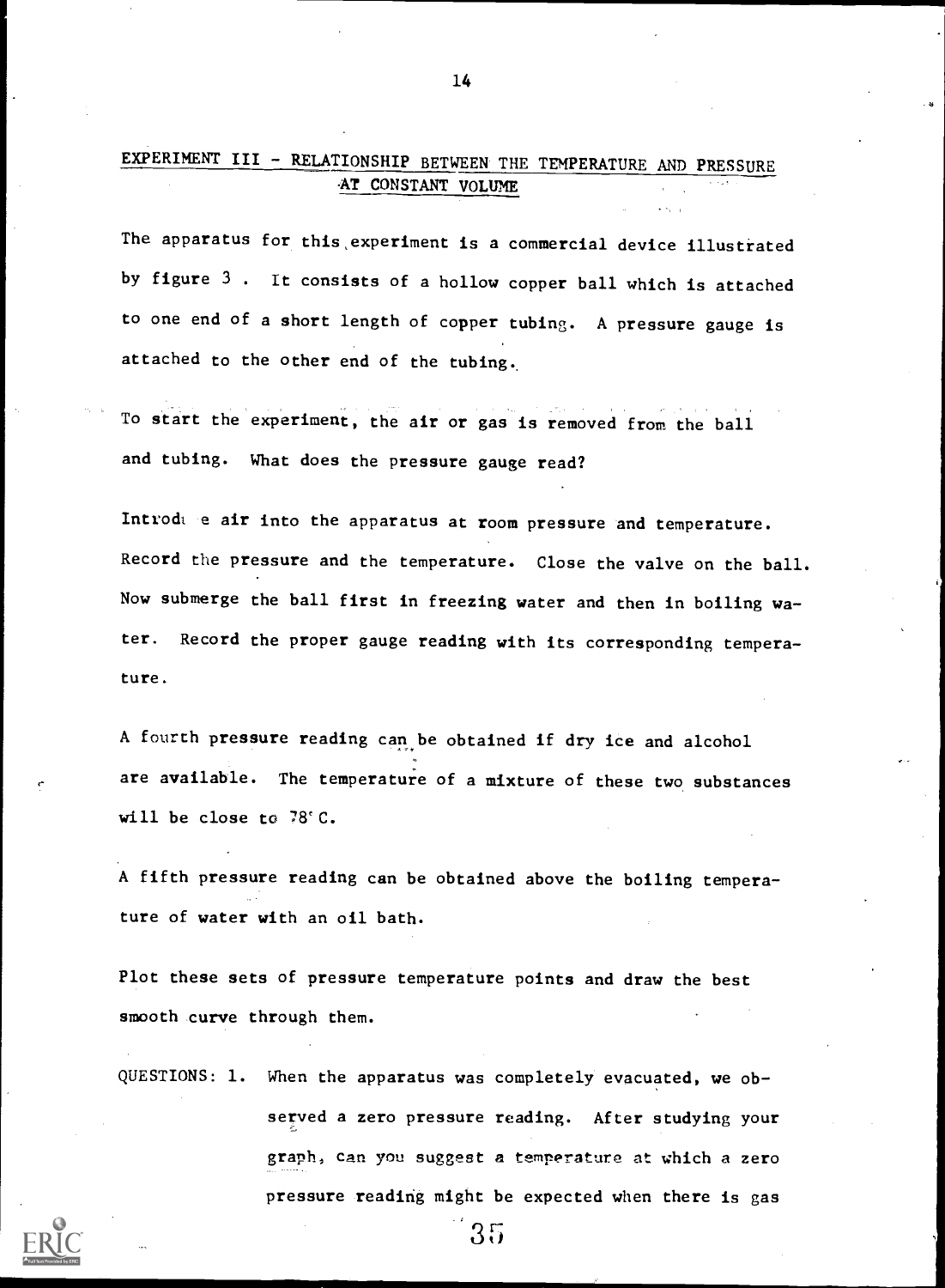in the tube?

2. How is the temperature referred to in Question 1 above related to the temperature found in Experiment II?

3G

 $\epsilon \in \mathcal{L}$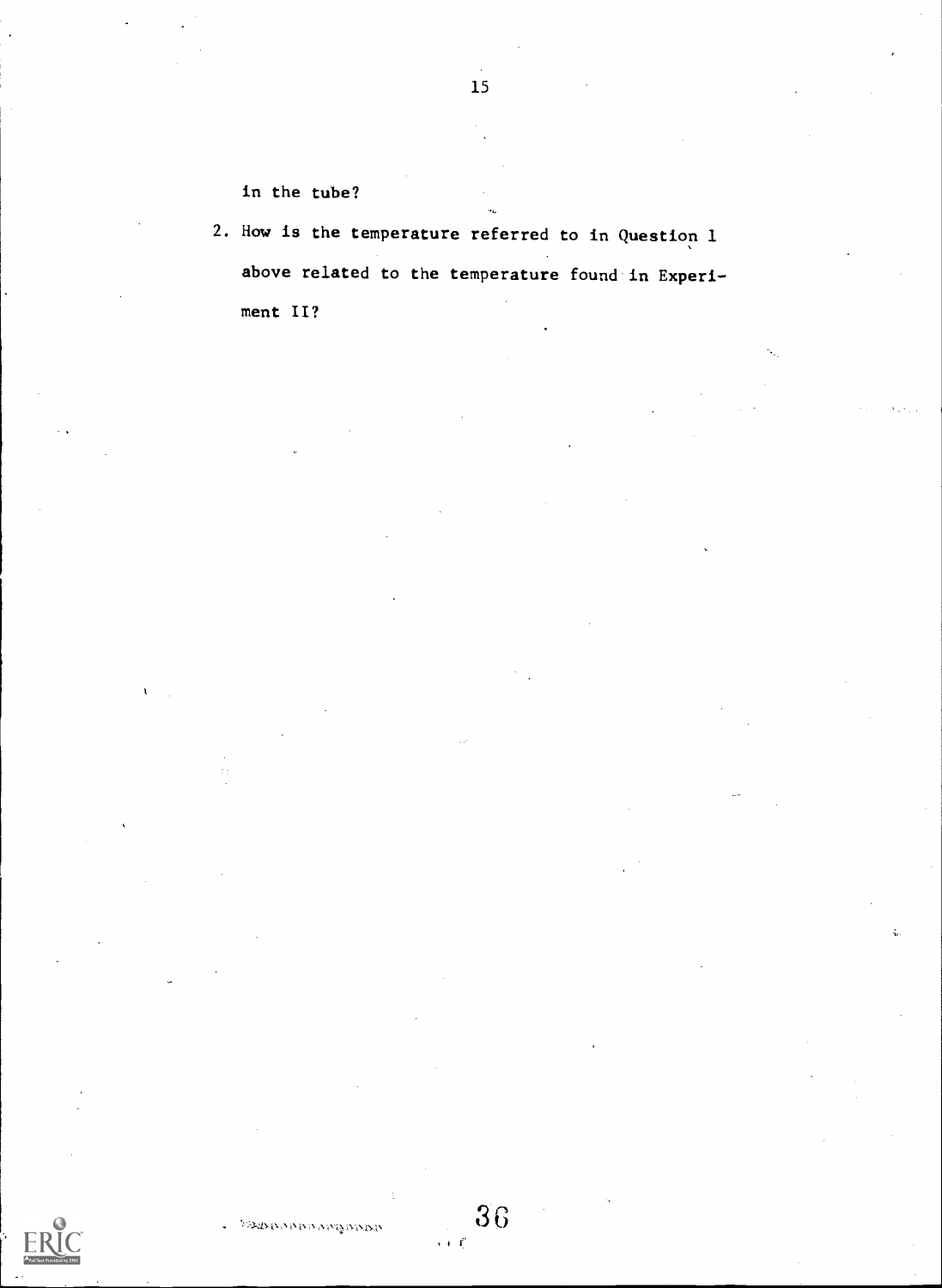

16

 $\bigodot$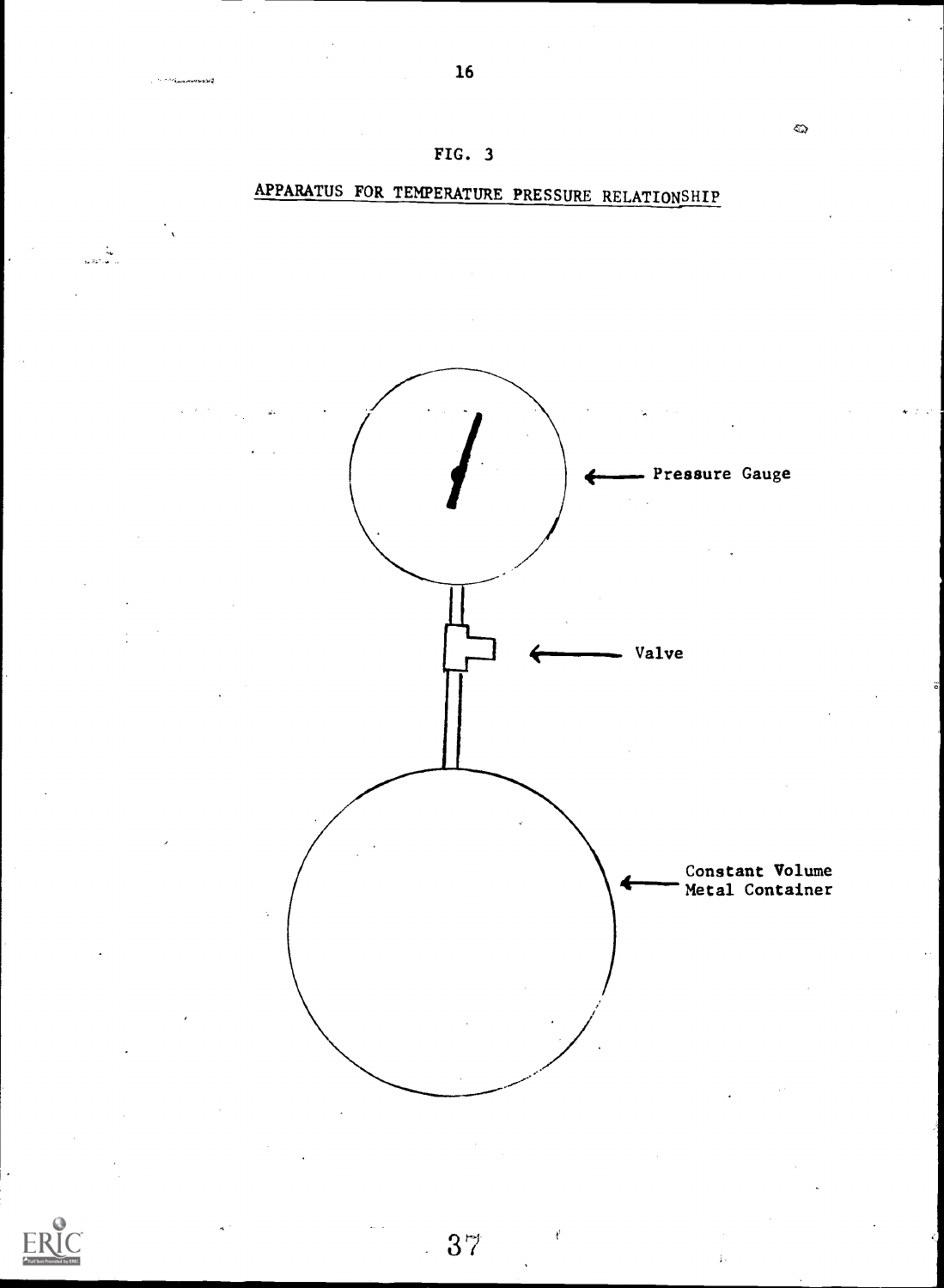## III. APPLICATION OF THE GAS LAWS

#### NUMERICAL CALCULATIONS

The mathematical form of the three gas laws obtained in the previous chapter are similar. Thus, mathematical methods of handling these laws are similar. We shall first consider in detail the treatment of one of them and leave it to you as an exercise to develop the method of applying the others.

Boyles' Law:

Our experimental study:of the relation between the pressure and volume of a gas shows that the pressure is proportional to the reciprocal of the volume or mathematically,  $P\not\subset\overline{V}$  This means that if the temperature is held constant, and the pressure increases, the volume must decrease so that the product-of their values remains the same.

On transposing the volume V to the left-hand side of the equation, we may write the expression as  $PVOC11.e.$  a constant. This equation tells us, if we compress a system of trapped gas and thus double its pressure, its volume will decrease by a half.  $\mathbb{R}$ 

#### Sample Problem

Consider a system of trapped gas which has a volume of 786 ml. and a pressure of 760 mm. of Hg. If the pressure of the gas is decreased to 380 mm of Hg what will the new volume be?

Let us represent the initial values of the pressure and volume of the gas by the quantities  $P_1$  and  $V_1$  and the final values

38

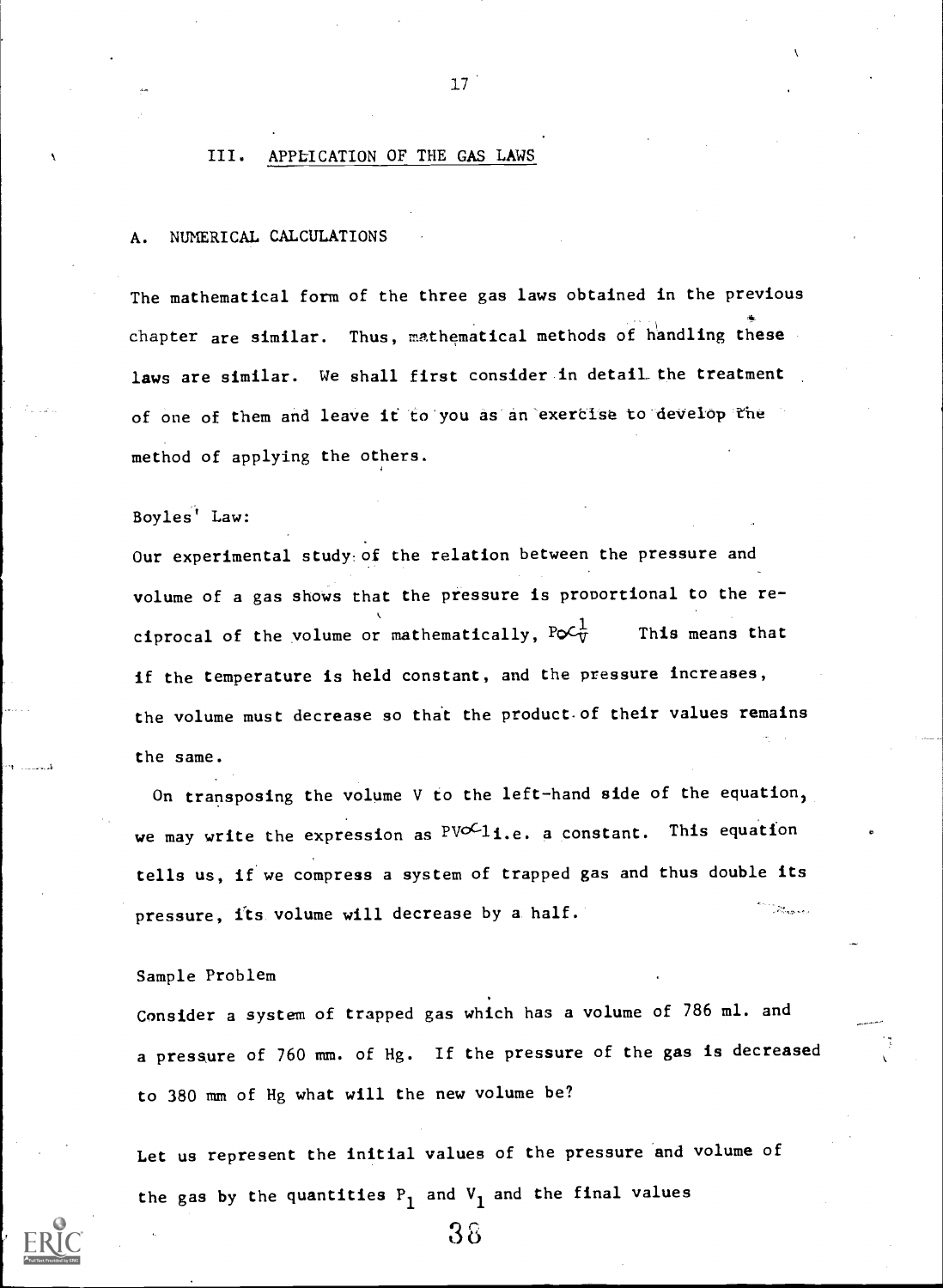of the pressure and volume by  $P_2$  and  $V_2$ . The statement that the product of the values of their pressure and volume remain the same may be written mathematically as:

$$
\mathbf{P}_1 \mathbf{V}_1 = \mathbf{P}_2 \mathbf{V}_2
$$

To find the value of the final volume of the gas we simply solve to the above equation for  $V_2$ . Thus we obtain,

$$
V_2 = P_1 V_1
$$
  

$$
V_2 = P_2 V_1
$$

Using the above numerical values for the quantities on the right-- 3 hand side of the equation we obtain.

$$
V_2 = \frac{(760 \text{ mm. of Hg}) (786 \text{ m1.})}{380 \text{ mm. of Hg}} = 1572 \text{ m1.}
$$

Exercises:

1. Using Charles' Law, derive a mathematical relationship between the values of, the initial volume and temperature,  $\frac{V}{1}$  and  $\frac{T}{1}$ , and the  $\frac{1}{1}$  $\mathbf{1}$ , and the final volume and temperature,  $V$  and  $T$  ,  $2$ of a gas that undergoes an expansion at constant pressure. 2. Using Gay-Lussac's Law as stated above, derive a mathematical relationship between the values of the initial pressure and temperature,  $P_{\perp}$  and T , and the final pressure 1 1 and temperature,  $P_{\alpha}$  and  $T_{\beta}$ , of a gas that is heated or 2 2 cooled while maintaining a constant volume.

Apply these expressions to solve the following problems: Hint: Remember there is something special about the Kelvin or Absolute Temperature scale.

> 3, A gas has a volume of 2.4 liters and a temperature of 27° K.

> > $3<sub>0</sub>$

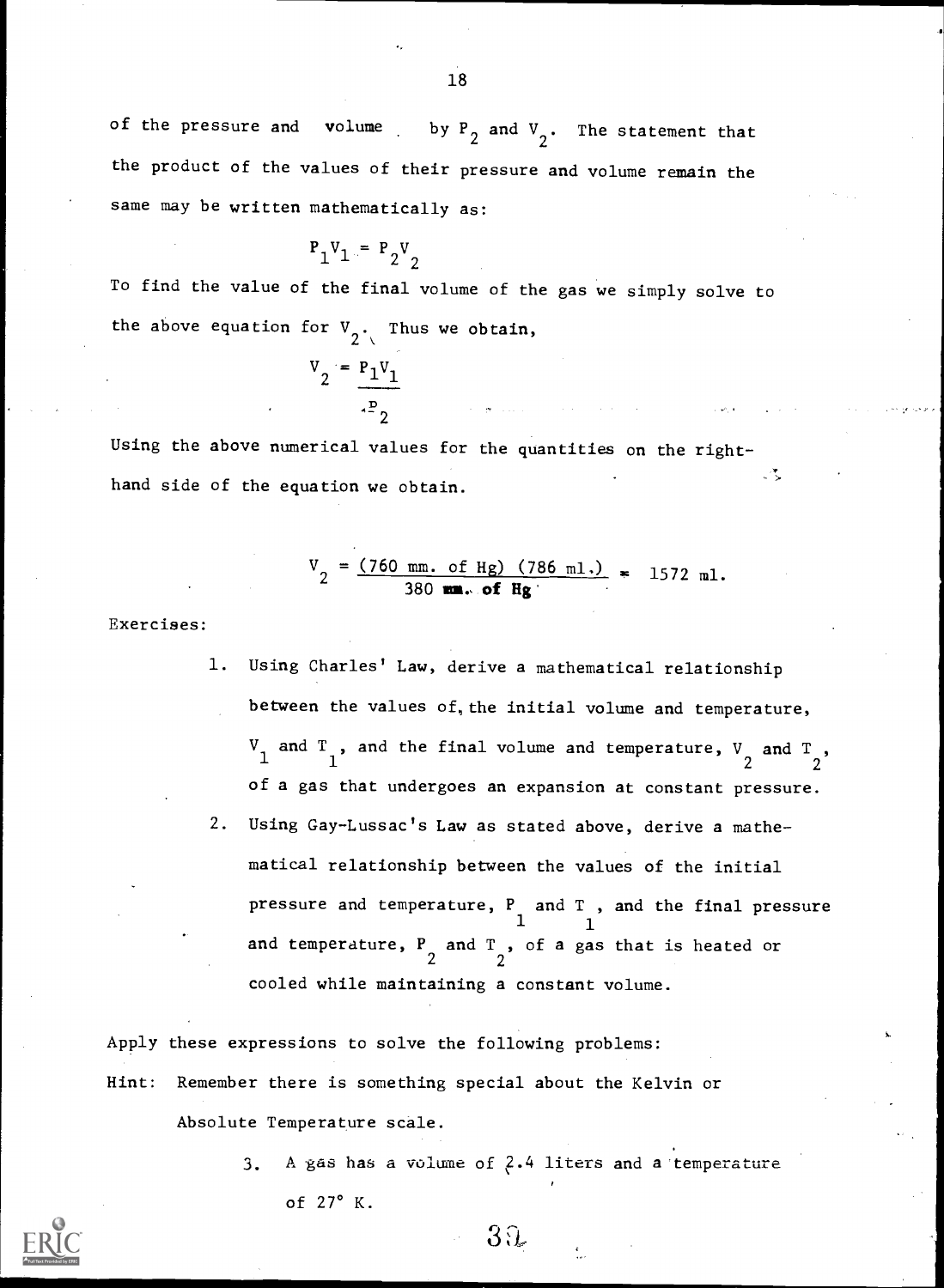If it is heated at constant pressure to a temperature of 123°K at a constant volume, what will be the value of its new pressure?

4. A gas which has a temperature of 50°C and a volume of 63 mm, is heated to twice the temperature at a constant pressure. What will be the value of the new volume?

المواصل والمتعاقبات والمستحدث والمتعارف والمحارب والمحارب والمحارب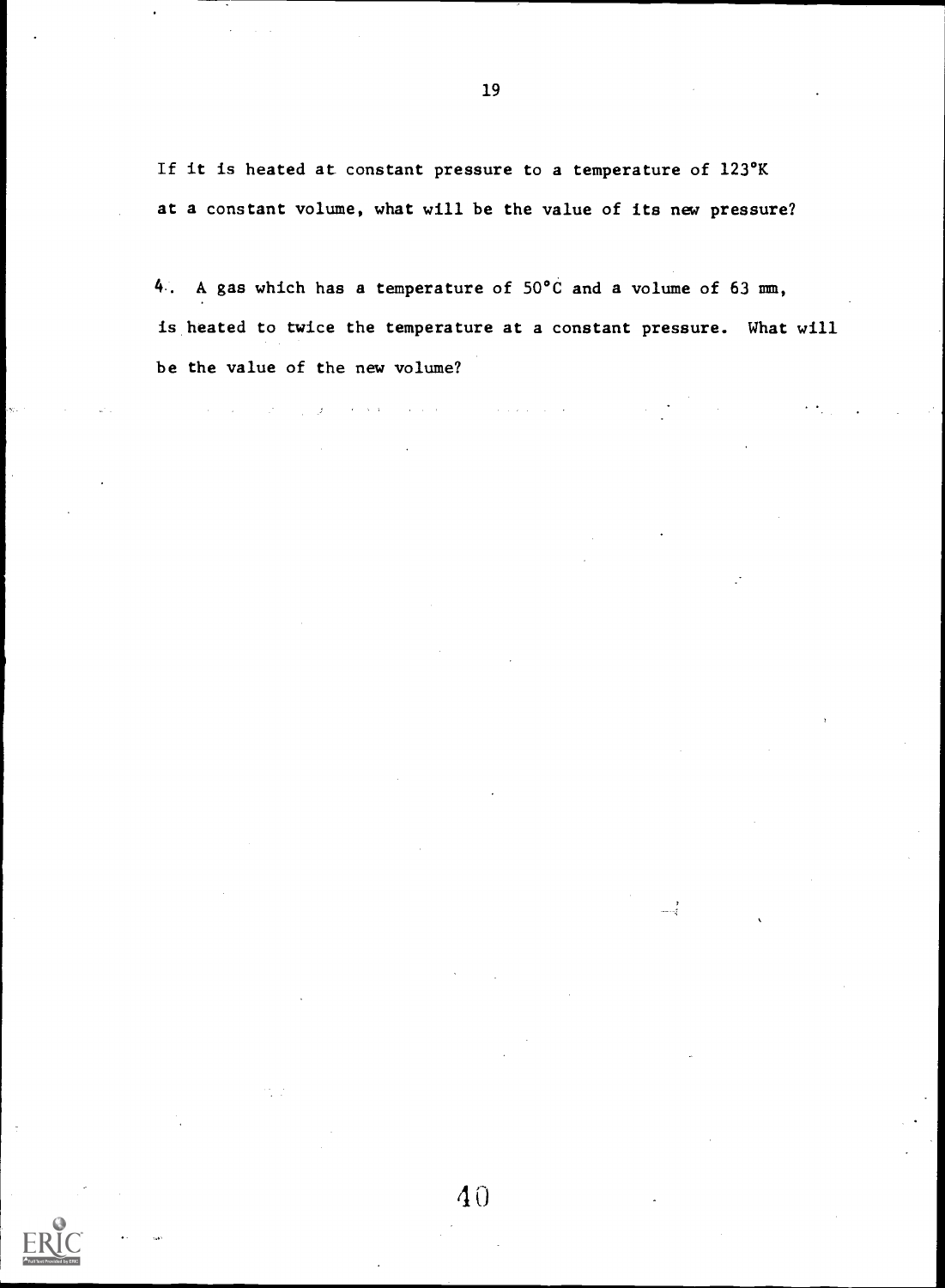## B. CONSTRUCTION OF AN AIR THERMOMETER

One of the values of studying the gas laws is that their results may be put to a practical use such as building a thermometer. For example, once the relationship between the volume and temperature of a gas at constant pressure is established, we may measure the volume of the system and obtain an indirect measure of its temperature. Below we have outlined the directions for building a device called an air thermometer.

20

## Theory

As our apparatus for this experiment we may use the system described in experiment I.

As a first step we must "calibrate" the instrument, thus measuring the precise numerical relationship between the volume and temperature of the air in the cylinder. It must be remembered that at any given pressure the value of the volume of the air at a given temperature depends on the amount of air in the system. But we know that a plot of that relationship yields a straight line. All we need to establish the line is two points. This may be done by determining the volumes of the gas at two easily reproducible temperatures such as the boiling point of water and the freezing point of water. A straight line can then be drawn between these two points to define the rest of the scale.

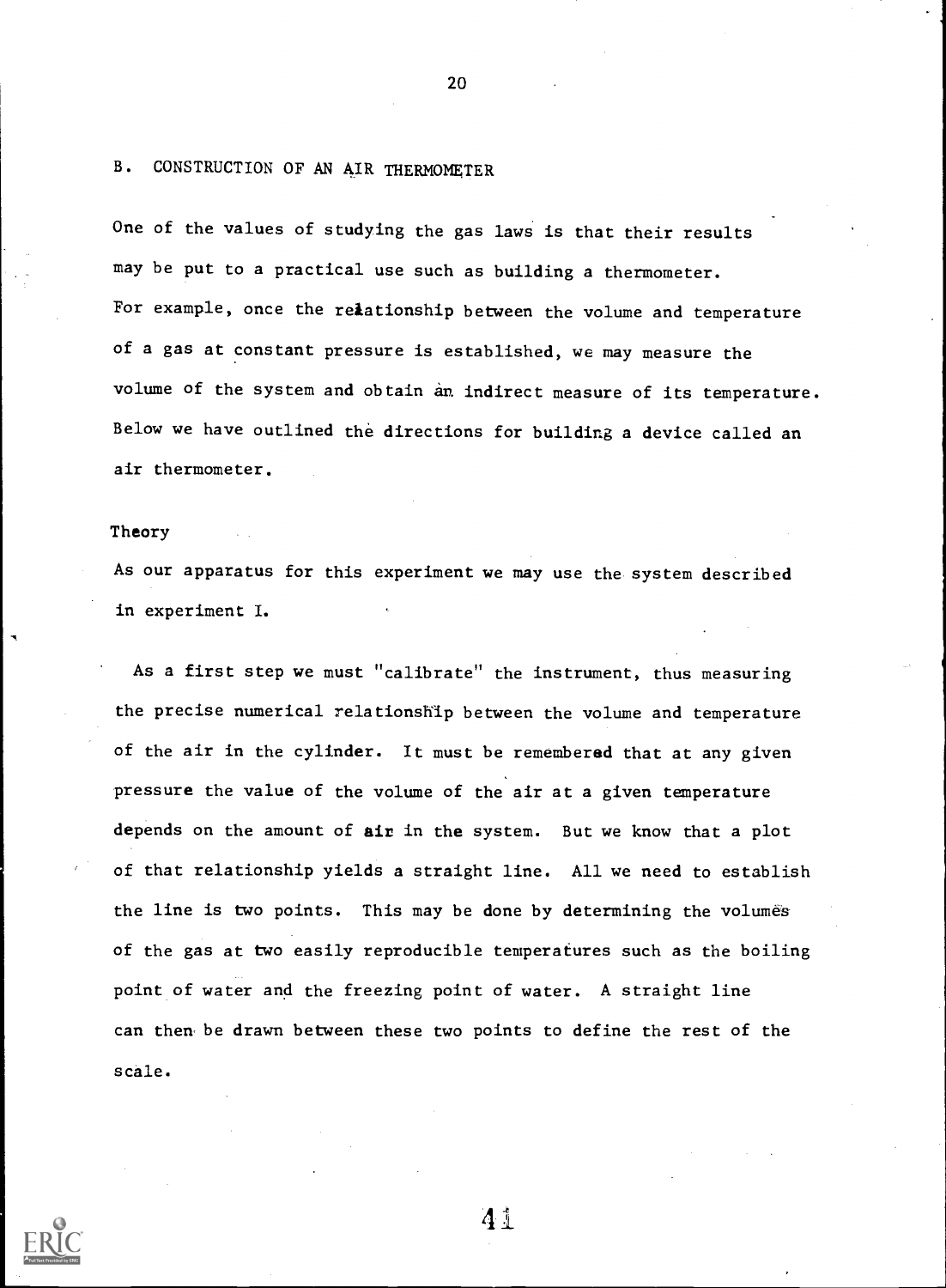#### Procedure

Immerse the cylinder and piston of the apparatus you used in. Experiment I in a mixture of ice and water. (Use as much ice as possible). Support the cylinder firmly as shown in figure two, place a load of about two kilograms on the piston, and adjust the volume of air (use the wire between seal and cylinder wall) at a little more than half the measured capacity of the cylinder. Allow some time for the immersed cylinder and the air to come to the temperature of the icewater bath. What is the volume of the confined air?

Now place the apparatus in hot water and bring to a full, rolling boil. Continue to boil until you are sure the temperature of the confined air is the same as that of the boiling water. Record the volume of the gas.

To plot the temperature of the gas as a function of its volume, draw a pair of perpendicular axes on graph paper. On the horizontal axes mark off a scale for volume that includes zero volume and the values two measured above volumes  $V_1$  and  $V_2$ . On the vertical axis arbitrarily mark two points  $T_1$  and  $T_2$  to represent the freezing and boiling points of water. Mark the two points on the paper which represent the volumes and the temperatures at the freezing point and the boiling point, and draw a straight line through them all the way to the intersection with the temperature axis. This line establishes a temperature scale relating the volume and temperature of the gas.

Now you can choose units for your temperature scale. For example,

42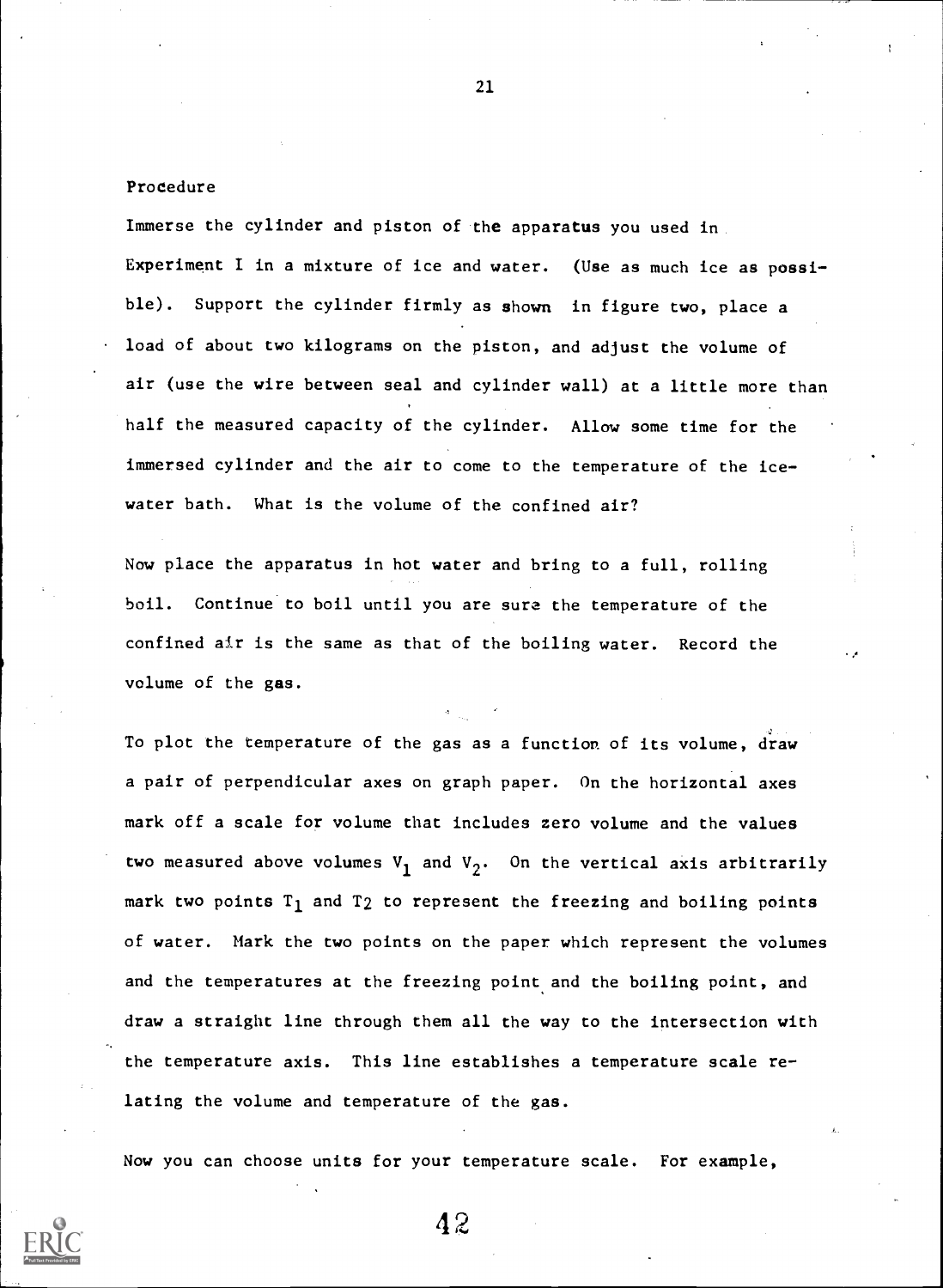to get the centigrade (Celsius) scale, we choose  $0$  for the freezing point and 100 for the boiling point, and then divide the vertical axis into units of Celsius degrees. You now have an air thermometer.

Use your air thermometer to measure the temperature of tap water and compare the value you get with that obtained with a mercury or alcohol thermometer.

What is the temperature in degrees centigrade when the volume on the graph is zero?

So far you have constructed an air thermometer. You may repeat the experiment, using a different gas, such as carbon dioxide or methane, and compare these results with those for air.

Test the accuracy of your thermometer by using it to measure the temperature of tap water. Compare this value obtained using a com mercial mercury thermometer.



43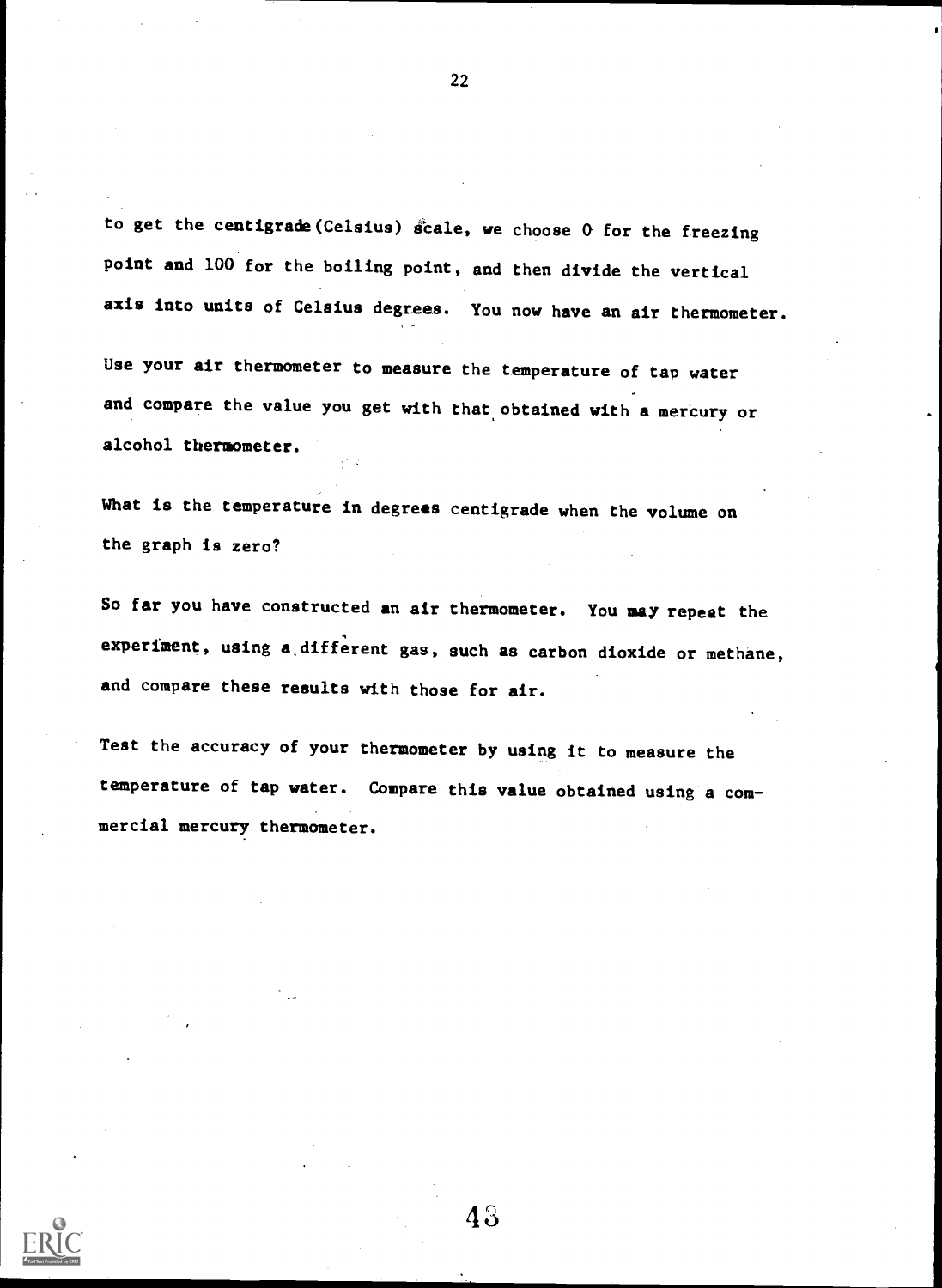## C. A COMPOSITE OF THE GAS LAWS - THE IDEAL GAS LAW

Each of the three gas laws may be put to good use solving practical problems where we need to predict the change in one of the properties (such as pressure or volume) as a result of the change of another. The problems we are able to solve with these laws, however, are limited, because the law only relates two properties if the third remain fixed. For example, if the pressure of a gas increases, the volume can be expected to decrease only if the temperature is kept constant. But what if the temperature is not kept constant? What may we predict about the changes in the values of volume and pressure then? If the temperature and pressure of a gas increased simultaneously, what effect do they have on the change of the volume? Charles' Law demands that an increase of temperature should result in a corresponding increase of the volume, while Boyles' Law requires that the vooume decrease as a result of an increase in pressure. Which effect wins out? In this situation we must combine the two laws and apply them simultaneously. In so dioing we would arrive at a law which contained more information and thus be more powerful than either of the laws separately.

Before we are able to obtain this powerful law, we must add another factor to our considerations of the important parameters of a gas, namely, a measure of the amount of gas under consideration. Clearly at a given temperature and pressure, the volume a gas will

 $\overline{14}$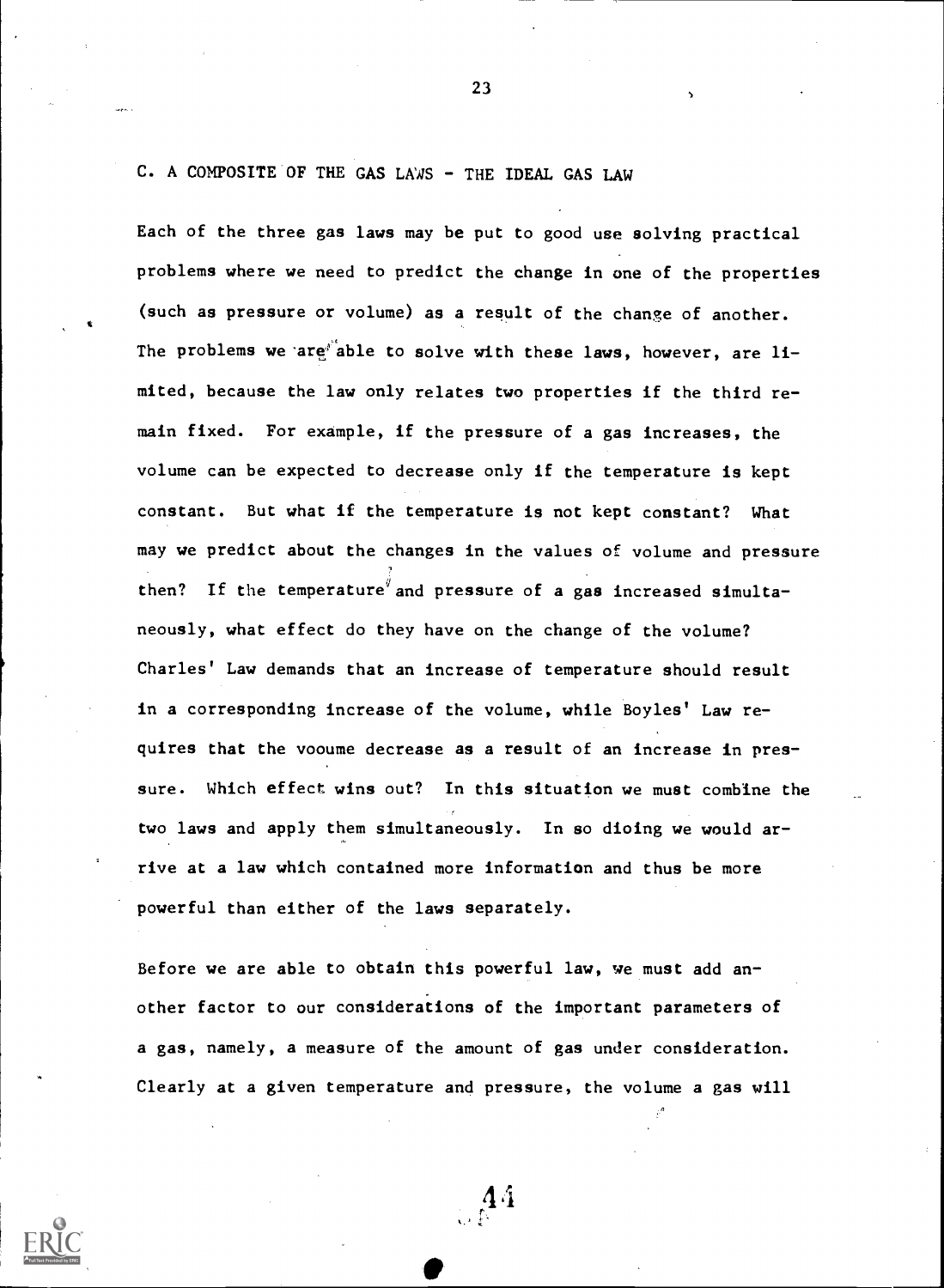assume depends on how much gas is involved. A convenient set of units is the "mole" which is a measure of the number of molecules of a gas. There are  $6.0^2$  X  $10^{23}$  molecules in a mole of gas. Experimental evidence shows that under conditions of constant pressure and temperature, the volume of a gas is proportional to the number of "moles" of the gas. Mathematically this may be stated as:

 $V \propto n$  (P and T held constant)

Boyle's law tells us'that the volume is inversely proportional to the pressure when the amount of gas and the temperature are held constant, or mathematically

> $\sqrt[V]{\infty}$  defines the  $\frac{1}{2}$  contribution of  $\ln a$ P (n and T constant)

Similarly, Charles' Law tells us that the volume is directly proportional to the temperature (measures in degrees Kelvin) when the amount of gas the the pressure are held constant, or mathematically:

 $V \propto T$  (n and P constant)

Combining the above proportions, we get,

$$
\frac{V}{P} \propto \frac{1}{P} nT
$$

In order to go from a proportion to an equality, we insert a constant of proportionality.

$$
V = K \underbrace{1}_{P} nT
$$

Rearranging the above equation, we get,

 $PV = nKT$ .

This expression tells us that the product of the values of the vo-

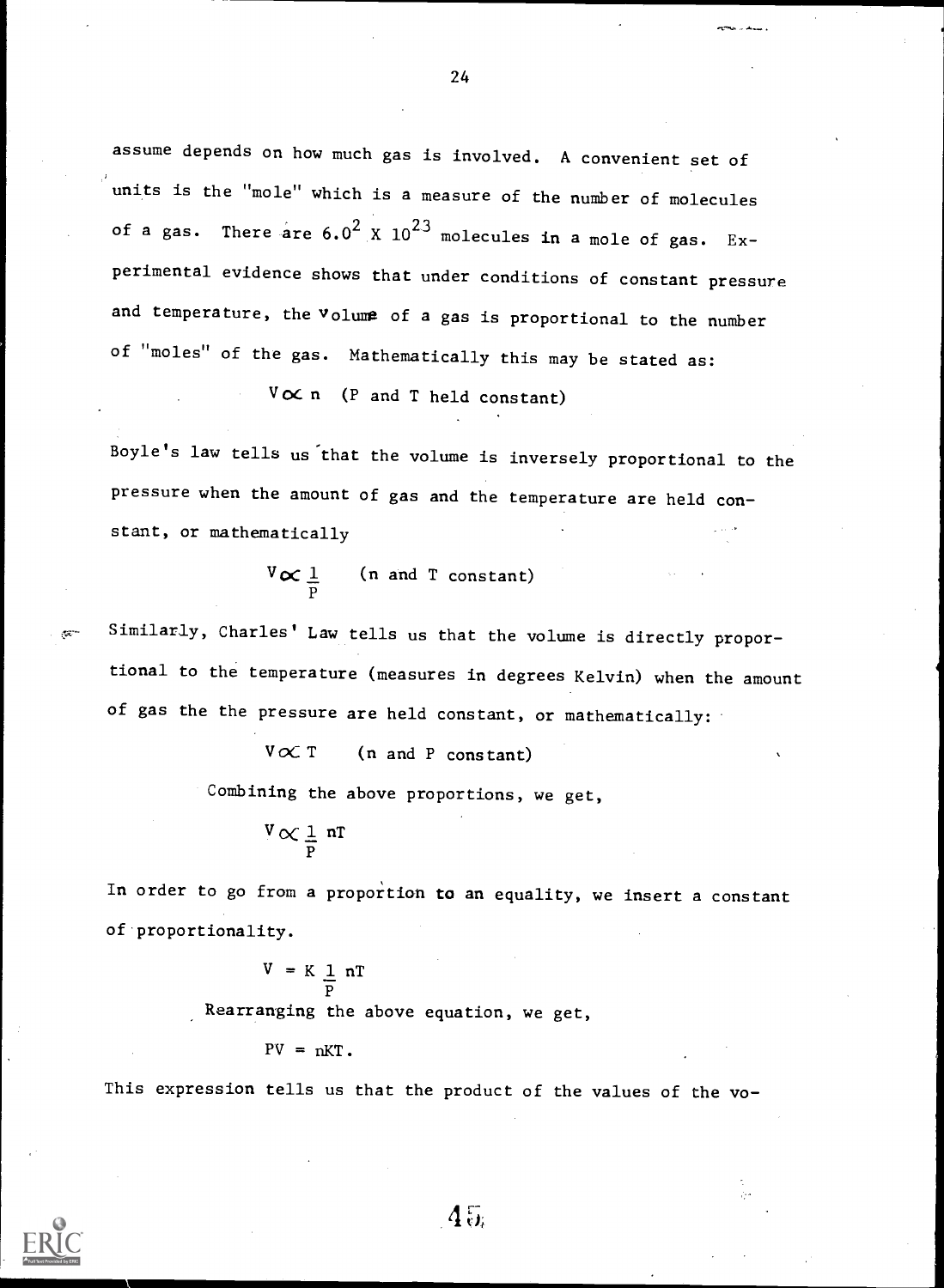lume, pressure, and the reciprocal of the temperature is a constant for a given amount of gas. We may use it to solve the problem posed at the outset of this section. Mamely, what is the effect on the volume of a simultaneous change in temperature and pressure. Moreover it allows us to do more than predict changes. It tells us that the amount of gas, its temperature, and pressure determine the volume of the gas, or conversely the volume, pressure and temperature of a gas will determine the amount of gas we have.

Before we can use this equation to make predictions of the behavior of a gas, however, we must determine the value of the constant K. This is done by experimentally measuring the volume, pressure, temperature and'number of moles of gas in a container and using their values in the above equation to compute the value for the constant K. Once this value is obtained, it is the same for all gases under all conditions. Experimentally we find that 1 mole of gas in a volume, of 22.4 liters and at a pressure of 1 atmosphere has a temperature of  $273^{\circ}$ K. Thus using the above formula we find that:

- $K = \frac{PV}{P}$ nT
	- $=(1 \text{ atm})(22.4)\ell$ (1 mole)(273°K)

 $K = 0.082$  atm.  $\ell$ . mole 'K

Using this value for the constant K, we can predict the volume of a gas if we know its pressure, temperature, and the number of moles it contains. For example, if the temperature of the one mole of gas cited above doubles to become 546° K and its pressure increases to 2 atmospheres,





 $\Lambda$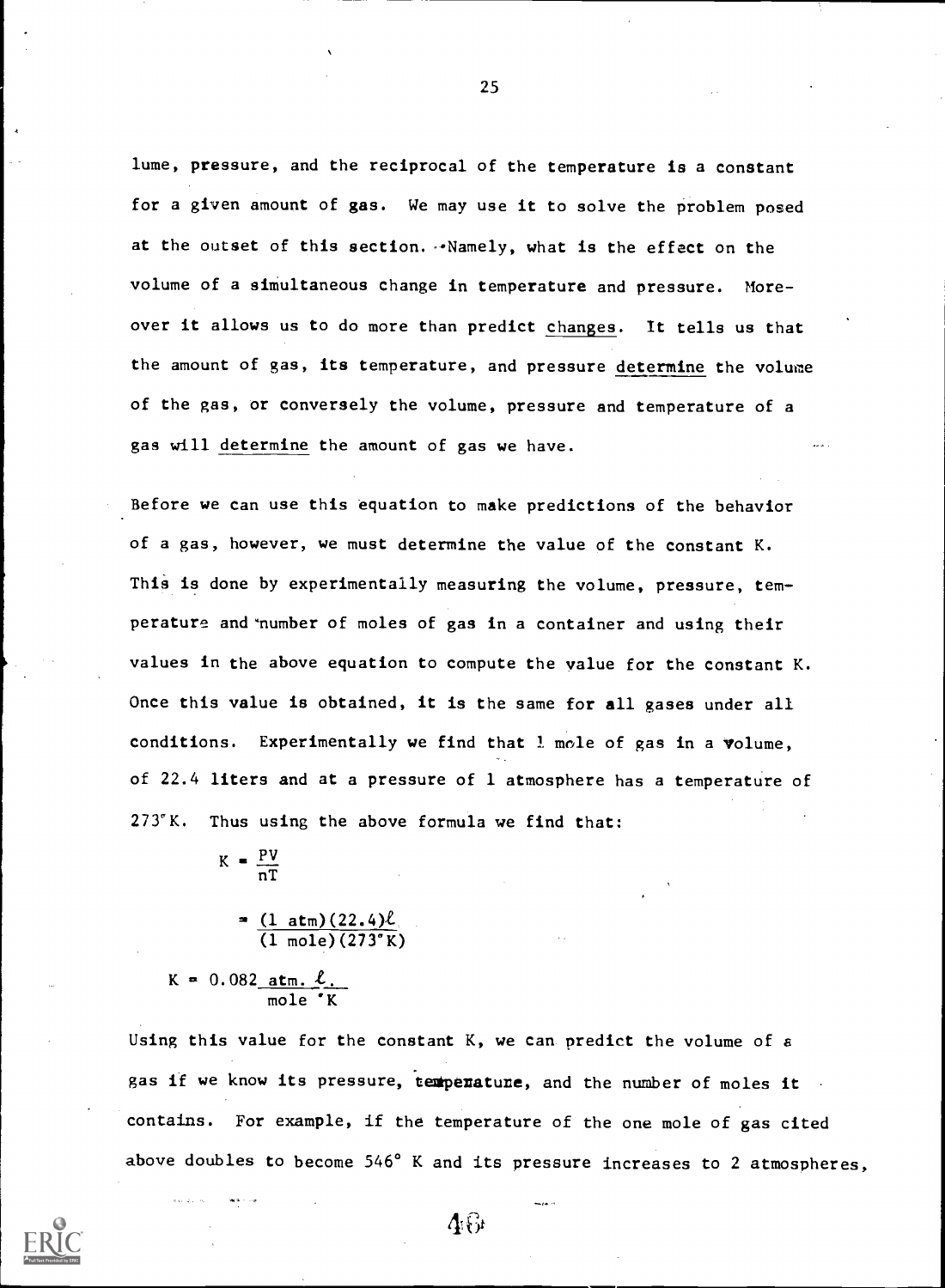then we can obtain the value of its new volume by applying the ideal gas law as follows:

$$
V = \frac{KnT}{P}
$$
\n
$$
= 0.082 \underbrace{\text{atm}.\ell}_{\text{mole}^{\circ}K} \times 1 \text{ mole} \times 546 \text{ K}
$$
\n
$$
= 22.4 \text{ J}
$$

Thus the volume of the gas is unchanged. It should be borne in mind that the numerical value of the constant K depends on the system of units used to measure the volume, pressure, and temperature.

e.g. P could be in dynes cm<sup>2</sup> V could be in  $cm<sup>3</sup>$ T could be in 'K then R =  $8.3143 \times 10^{7}$  dynes - cm or erg 'K mole 'K mole

The ideal law afford a much more powerful handle on the behavior of gases than is provided by any of the laws cited above separately.

47

×.

 $\dot{26}$ 

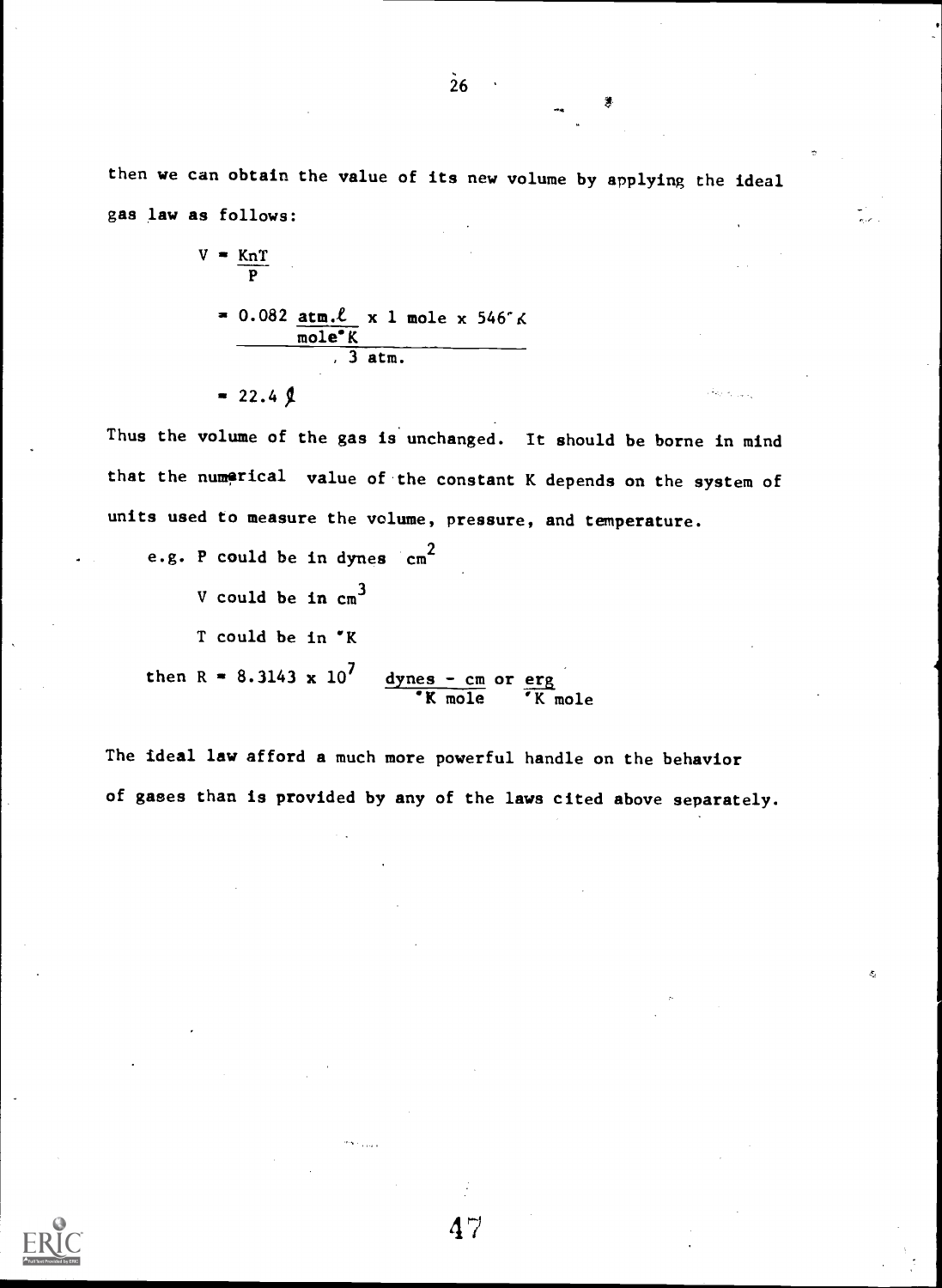PART II

 $\frac{4\pi G^2\tilde{\chi}^2}{4}$ 

KINETIC THEORY

 $\frac{1}{\sqrt{2}}$ à.

(A MICROSCOPIC MODEL FOR THE BEHAVIOR OF GASES)

₩

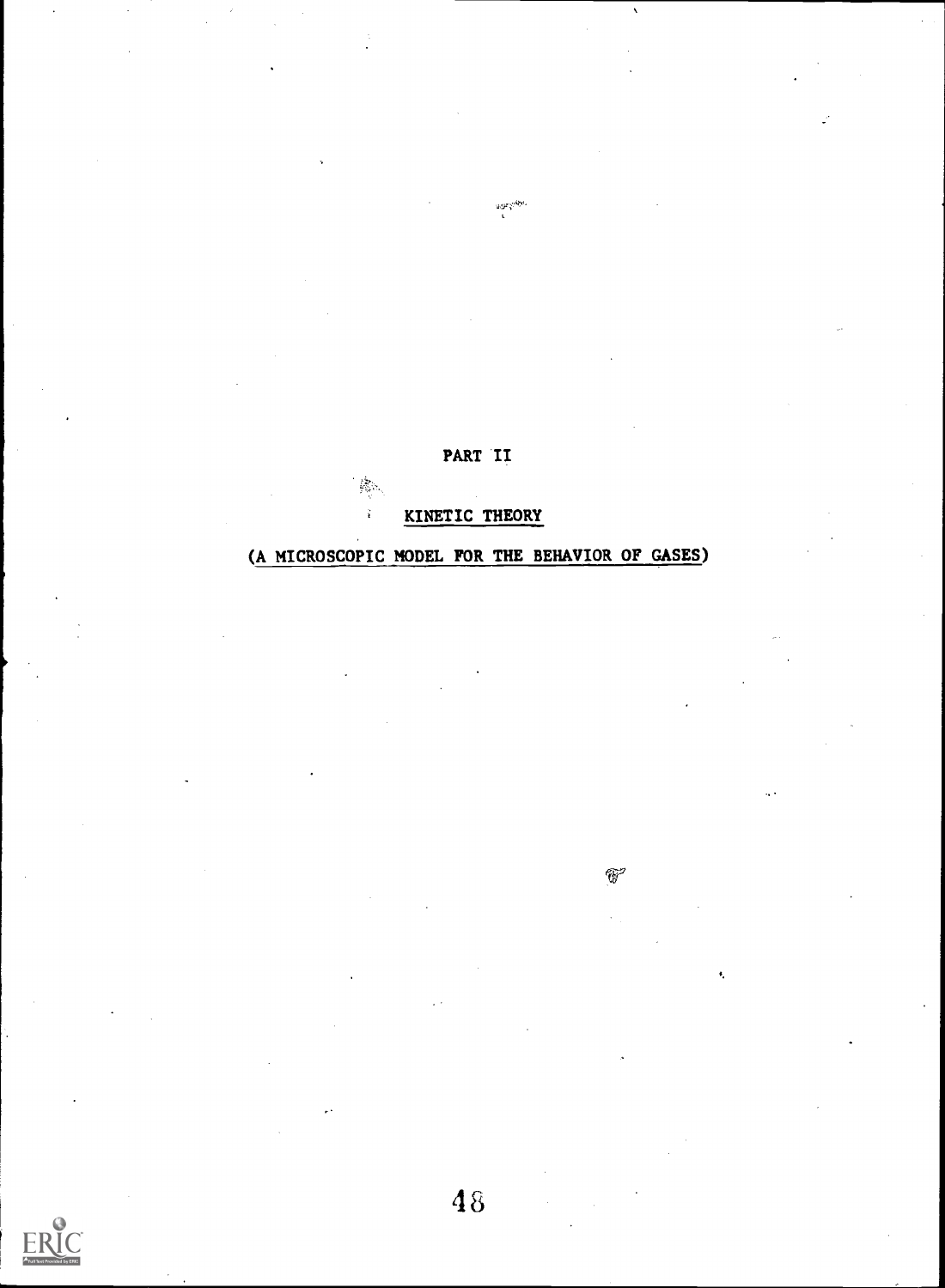## IV. INTRODUCTION

In the previous section we discovered the relations among the properties of gases and established them as useful in making predictions about the behavior of gases. In this section we study the causes of this behavior.

In general the structure of any theory constructed to explain a set of empirical laws has certain common features regardless of the problem to which it is applied, whether it is a microscopic theory of gases or a microscopic theory of chemistry.

#### NAMELY:

- 1. It sets up laws and postulates that are more **basic** than those it is constructed to explain.
- 2. It establishes connections between the basic set of laws and the properties of the system it is constructed to describe.
- 3. Since the new set of laws are more basic, they must be more general, i.e., have a wider range of applications. In addition to explaining the older set of laws, they must lead to new laws and make new connections that the others could not.

In this section we will examine a basic theory of gases, namely, the Kinetic Theory and show that it has the elements of a good theory as outlined above. We will consider the basic postulates of the Kinetic Theory, and its implications as they give rise to explanations of the behavior of gases.



27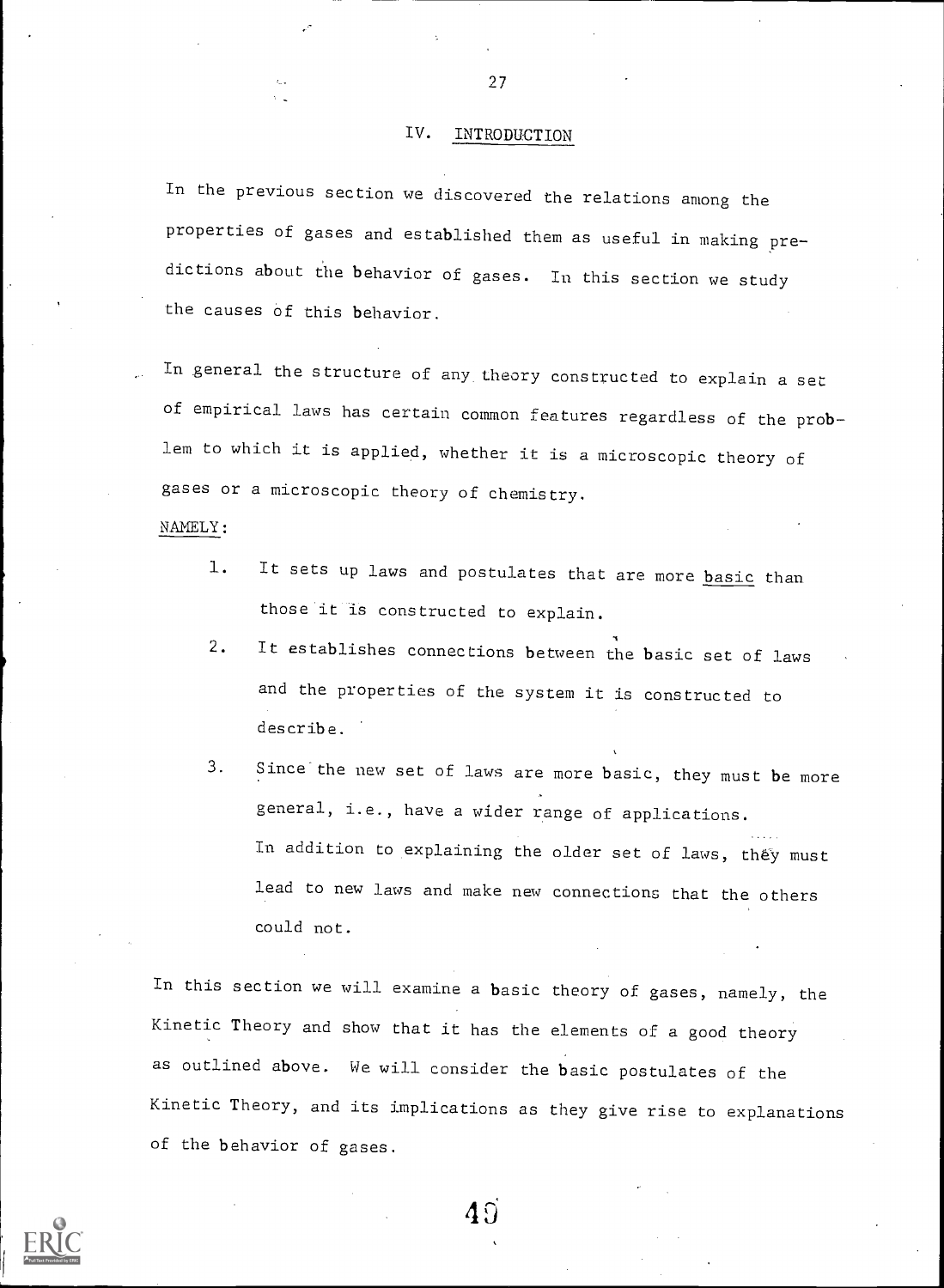As a first step we must establish connections between the behavior of molecules and the consequence of the Kinetic Theory and the macroscopic properties of gases such as pressure and temperature. For example, we know what the pressure of a gas means when we measure it in the laboratory; if we push against a balloon full of gas it resists. The system of gas creates a force outward on the con tainer that holds it. But how do we interpret this in terms of the behavior of molecules that make up the gas? Any theory of gases must make this type of connection, giving properties such as pressure a new meaning, one that is comprehensible in terms of the behavior of the molecules. This is the subject of chapters V and VI. Finally in chapter VIIwe will use some of the concepts devised in chapter with the postulates of the Kinetic Theory to establish the mathematical connection between macroscopic and microscopic properties of a gas such as the pressure, volume and temperature of a gas and the average velocity of its molecules. After this is done the basis of the theory is complete and we are able to apply'it to derive new relationships between properties of gases.

Before we proceed with it's implication let us consider the postulates of the Kinetic Theory. Simply stated, it is the basic premise of the Kinetic Theory that a gas is a collection of molecules and that the properties of a gas as a whole are a consequence of the collective properties of its molecules. Listed point by point, the Kinetic Theory proposes:

a. All gases are made up of molecules that are moving randomly in all directions with a constant average speed.

50

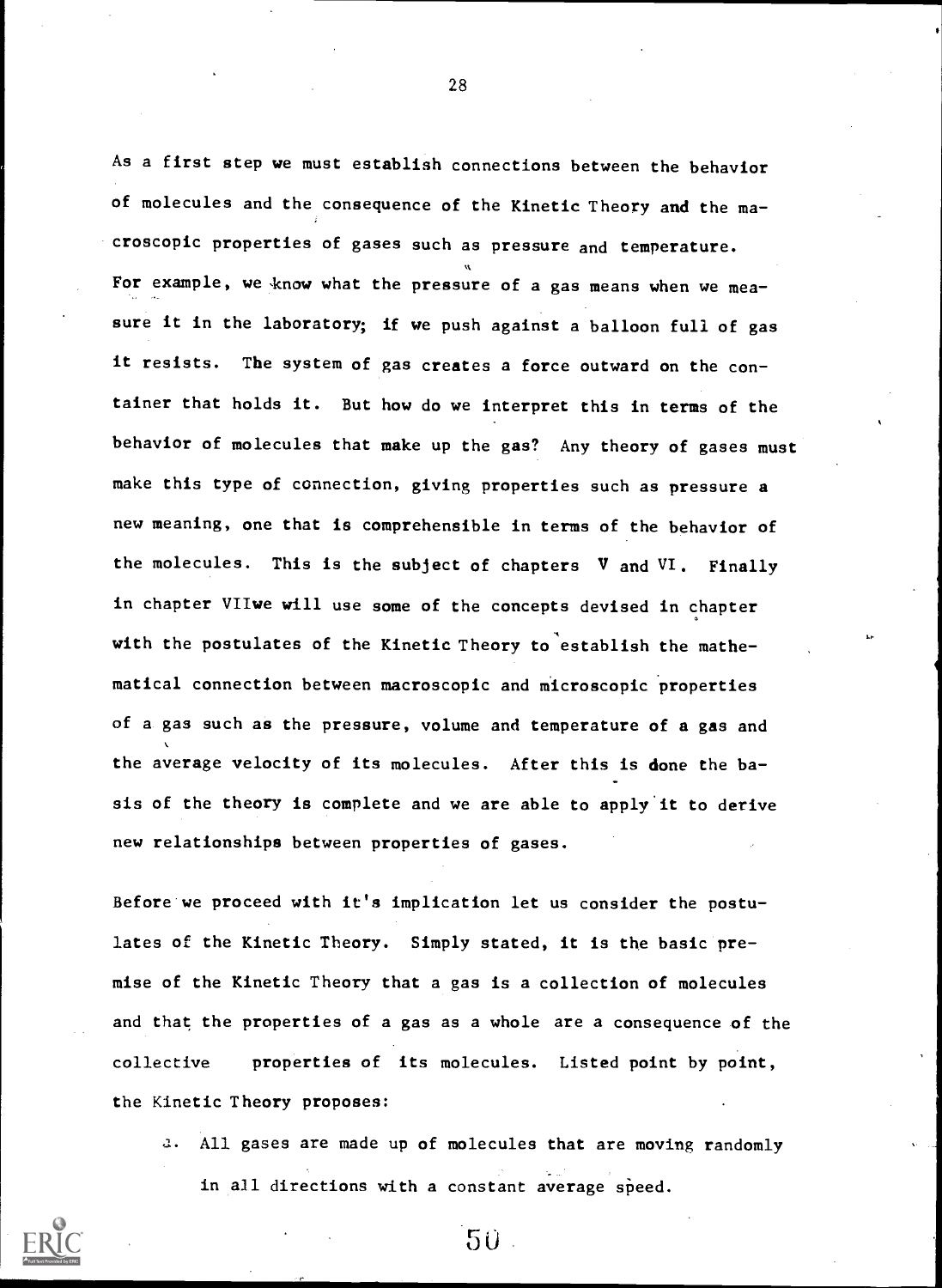- b. Since most laboratory samples of gases on which we make measurements contain a tremendous number of molecules, it is a good approximation to neglect the size of the molecules in any calculation, thus regarding them as having, for all practical purposes, no size at all.
- c. The molecules undergo frequent collisions with one another.
- d. The collisions take place without a net loss of energy, consequently,the total energy of the molecules is constantly being redistributed among themselves.
- e. The molecules obey the laws of classical physics during their collisions with one another and with the walls of their container.



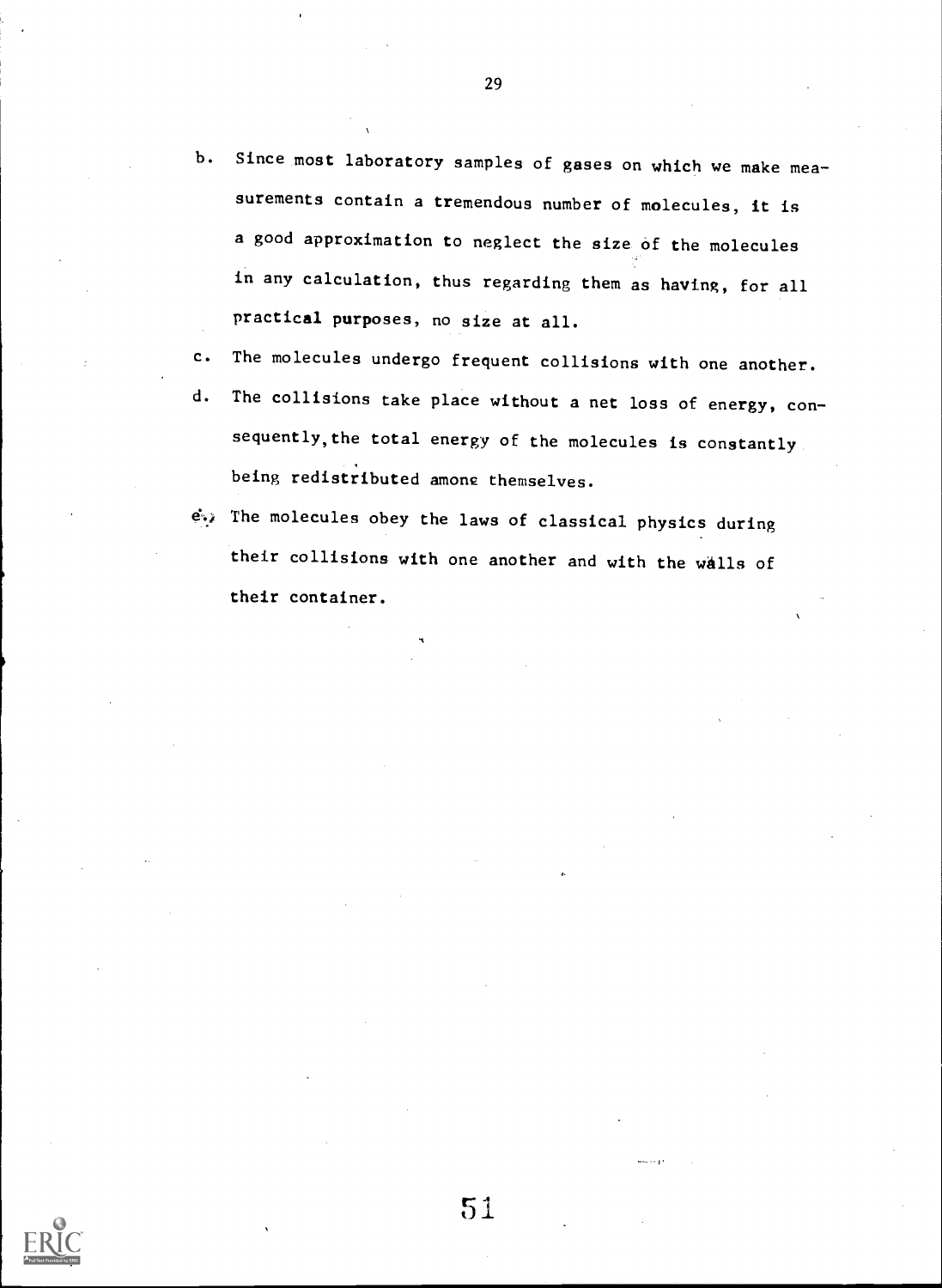## V. DIFFUSION

#### A. SYNOPSIS

In order to gain insight into the properties of the gaseous state and their relation to the assumptions of the Kinetic Theory, it is valuable to conduct a detailed study of one of these properties.

One of the important properties of gases is their ability to diffuse or spread out. A gas always expands to fill its container. If a bottle containing a substance with a strong odor is opened on one side of the room, a few minutes later its odor can be detected on the other side of the room. The molecules of the substance have traveled across the room by traveling.in straight lines between collisions but they did not travel straight across the room. It took several minutes for them to reach the other side, because they were continually colliding with one another and with air molecules. Some may even have been turned completely around. This random scattering of the gas molecules resulting in a net motion in some direction is called diffusion. As the gas molecules diffuse, they become more and more evenly distributed through-out the room. The gas molecules spread throughout the space in which they are contained by the process called diffusion.

In this chapter we study the phencmenon of diffusion in gases and show it to be a natural consequence of the random collisions

-52



30

J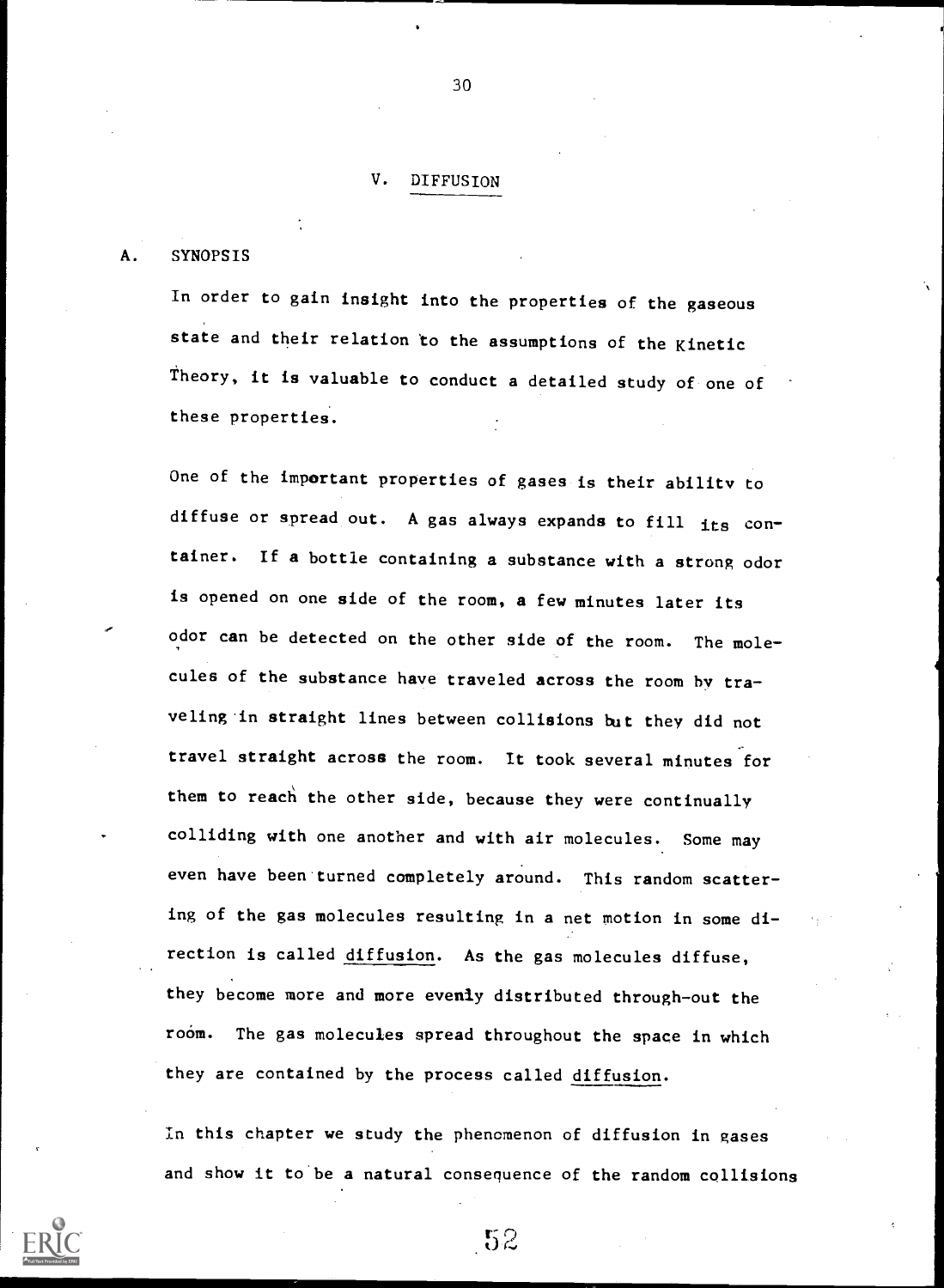of molecules that nake up the gas.

#### B. BROWNIAN MOTION

The first and most fundamental question that arises is, "How may a molecule that is being randomly bombarded by other molecules ever undergo a net displacement in any given direction?" As a rough model of how the effects come about, consider the following activity.

Place a point in the center of a line on a sheet of paper to represent the position of a molecule at some initial' time. Assume that it is moving with some velocity to the right. Draw a line one inch long to represent its new position. Assume at the new position it undergoes a collision with another molecule which either forces it ahead at the same speed or makes it move in the opposite direction with the same speed. The direction in which the molecule is to move is to be randomly selected. One way to assure that the direction of motion is randomly selected is to flip a coin. If the coin lands head up move the molecule to the right. On the other hand if the coin lands tails up, move the molecule to the left. Draw another line an inch long to represent the motion of the molecule in an interval of time following the first collision. At the end of that interval assume that the molecule'undergoes another collision. By flipping the coin again, decide in which direction the molecule would be forced to move. Draw another inch long line to represent the displacement of the molecule following that collision. Continue this process ten times.

53

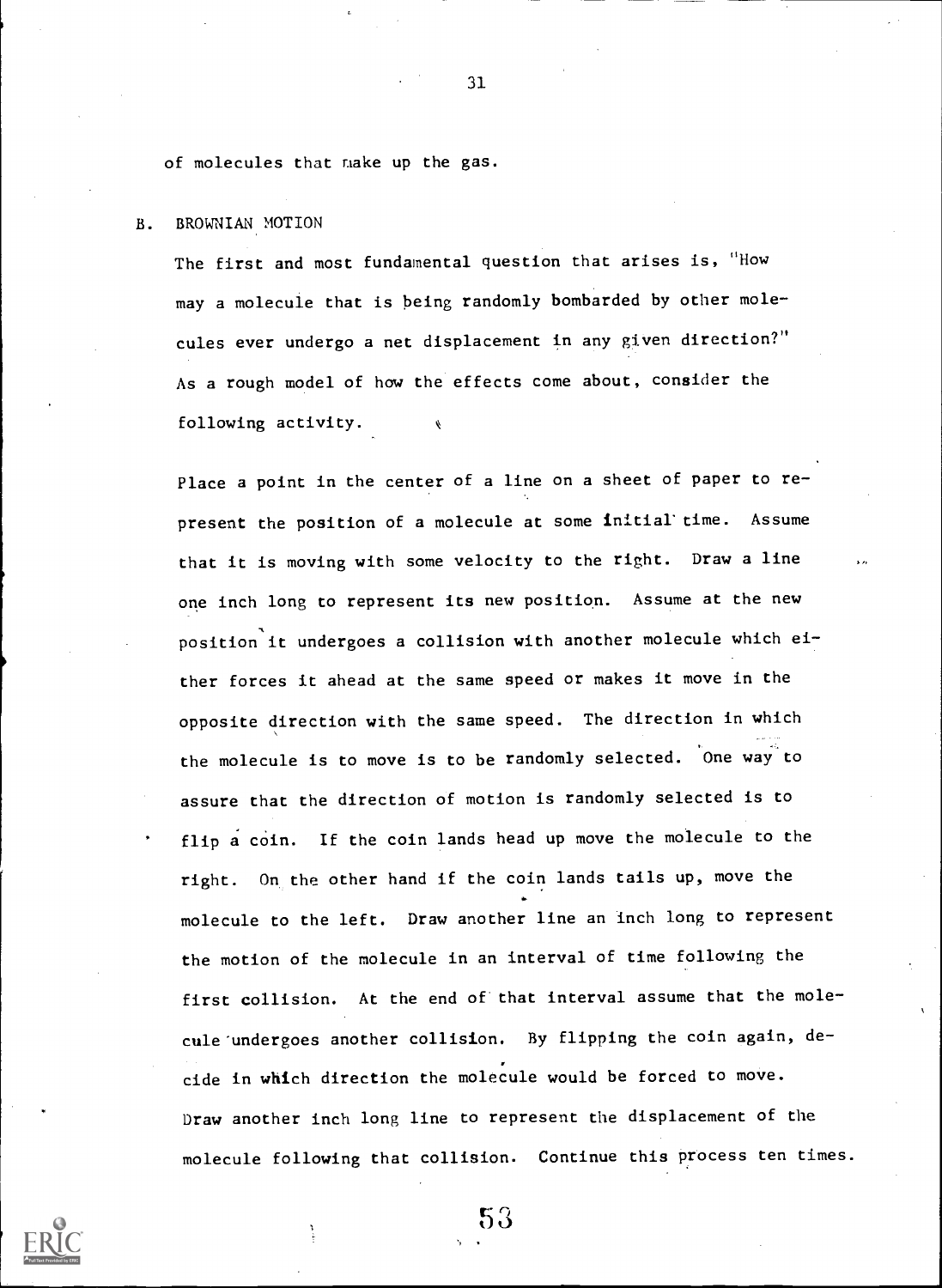Note the final position of the molecule in relation to its starting point. Repeat this process five more times. That is, collect data for five more sets of ten "collisions" each.

After one of these sets of collisions you should have a diagram similar to that in figure 4 below.

Using your data for the six sets of collisions, note:

- a. What is the least distance that you could have moved in one wet of tosses?
- b. What is the greatest distance that could be moved in one set?
- c. What is the average distance moved in each of your sets of 10 tosses? (e.g. in the example set, the distances were 0, 4L, 6R, 2L, 2L, 4R, and the average of, 0,4,6,2,2 and 4 is 18/6 or 3).

Notice that a "big jump", corresponding to 8 or 10 moves to the left or right, is very rare, but smaller' moves of two or four are common. So it is with particles. This motion that results from random collitions is called Brownian Motion. There are clearly some important differences between this kind of imitation "Brownian Motion" by coin-tossing, and real Brownian Motion. Motion in a real gas takes place in three dimensions along all directions. Our example above is all along one line. Particles moving with real Brownian Motion move many different distances between one change of direction and the next because they exchange energy in this process. But in our exchange each "step" or distance equals every other step.



32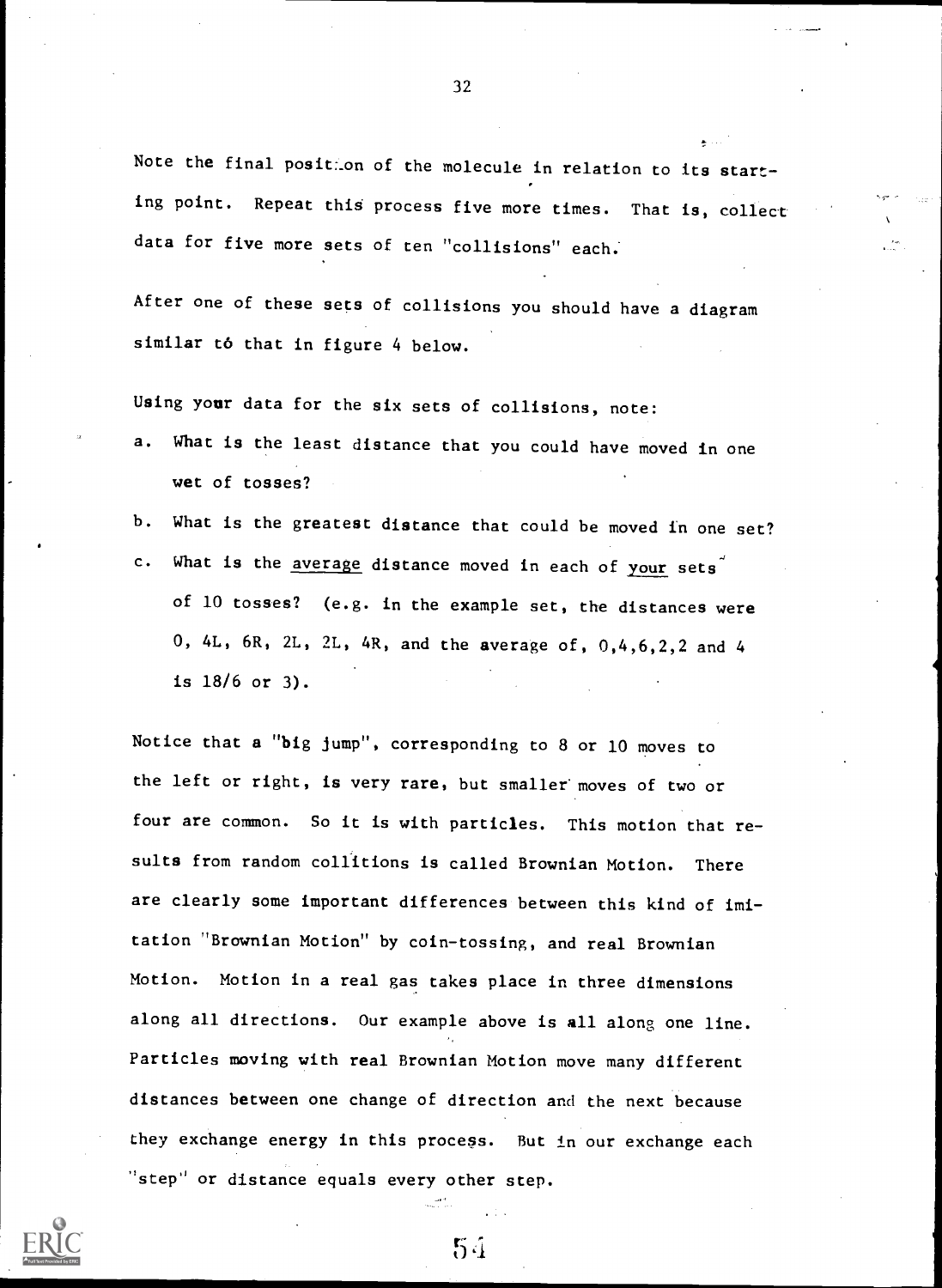You may simulate the feature of random motion in two dimensions by repeating the above activity This time in addition to flipping a coin, spin some object such as a pencil or' bottle that assumes random crientations after each spin and plot the motion of the molecule in the direction of the randomly oriented object. Maintain the rule that the molecule moves forward or backward depending on whether the coin lands heads or tails. The results will be the same, namely, that there is a net displacement of the molecule from its initial position. This time the direction it moved will have been random.

33

C. AN EXPERIMENTAL STUDY.

As we have seen above, the random motion of the molecule of a gas leads to diffusion. It remains to be seen how this applies to real gases.

Below we outline experiments that will shed some light on the relation between diffusion and the molecular properties of gases.

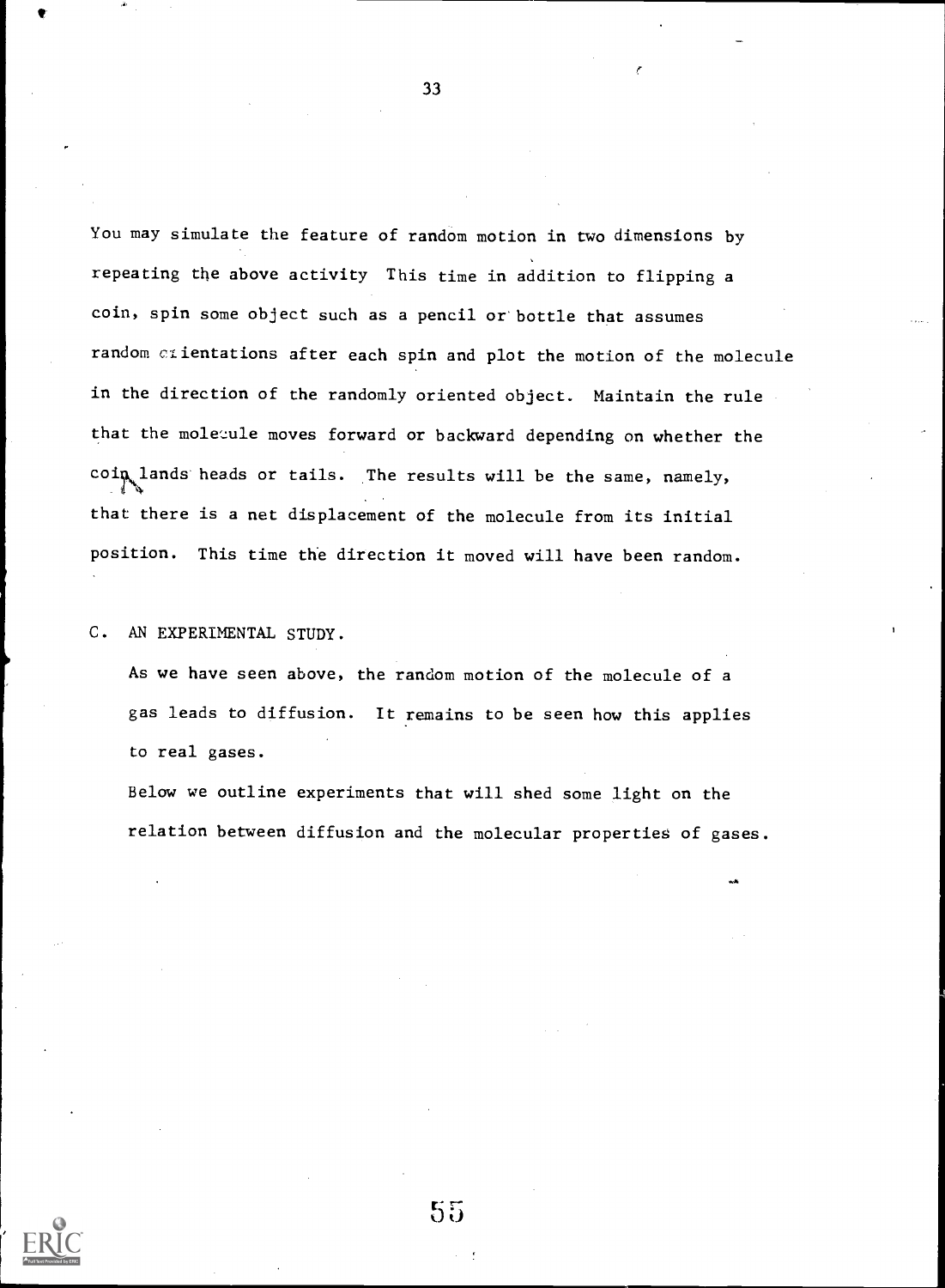



 $-56$ 

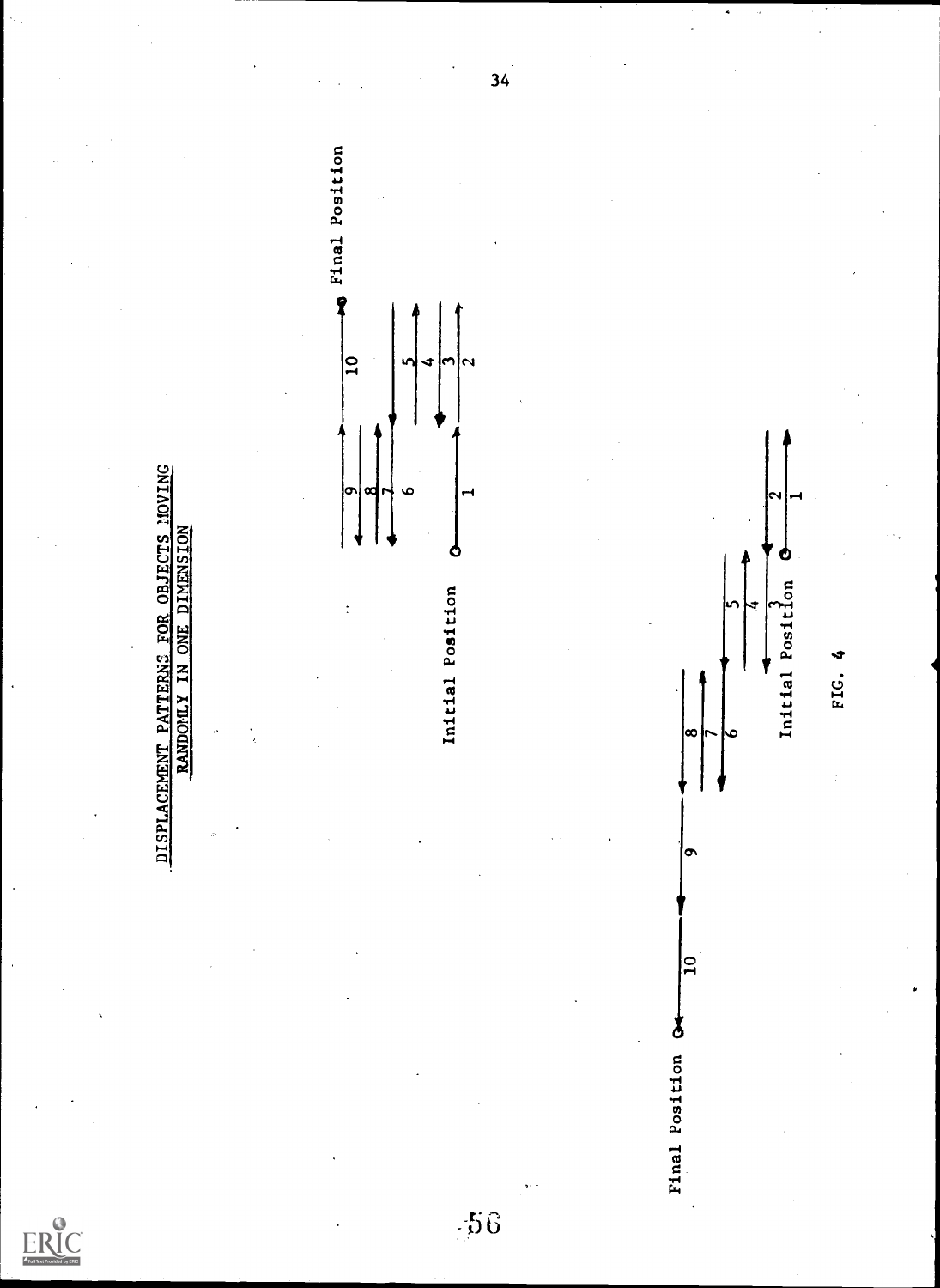## EXPERIMENT IV - DIFFUSION OF A GAS A QUALITATIVE STUDY

## PURPOSE: A demonstration of gaseous diffusion

MATERIAL:

- 1. Ring stand and clamps
- 2. A 24 inch glass tube with approximately one inch diameter open on both ends
- 3. A solution of  $NH_4$  OH
- 4. A solution of HC1
- 5. Cotton wads

PROCEDURE: Fasten the glass or plastic tube horizontally to a ring



Moisten two pieces of cotton, one with hydrochloric acid (HCl) and the other with ammonium hydroxide  $(NH_4OH)$ . Plug one end of the tube with one piece of the moistened cotton and plug the other end of the tube simultaneously with the other. Carefully watch for the appearance of white smoke on the tube. Chemical analysis would show that this is neither  $NH<sub>4</sub>OH$  or HCl but

 $57 -$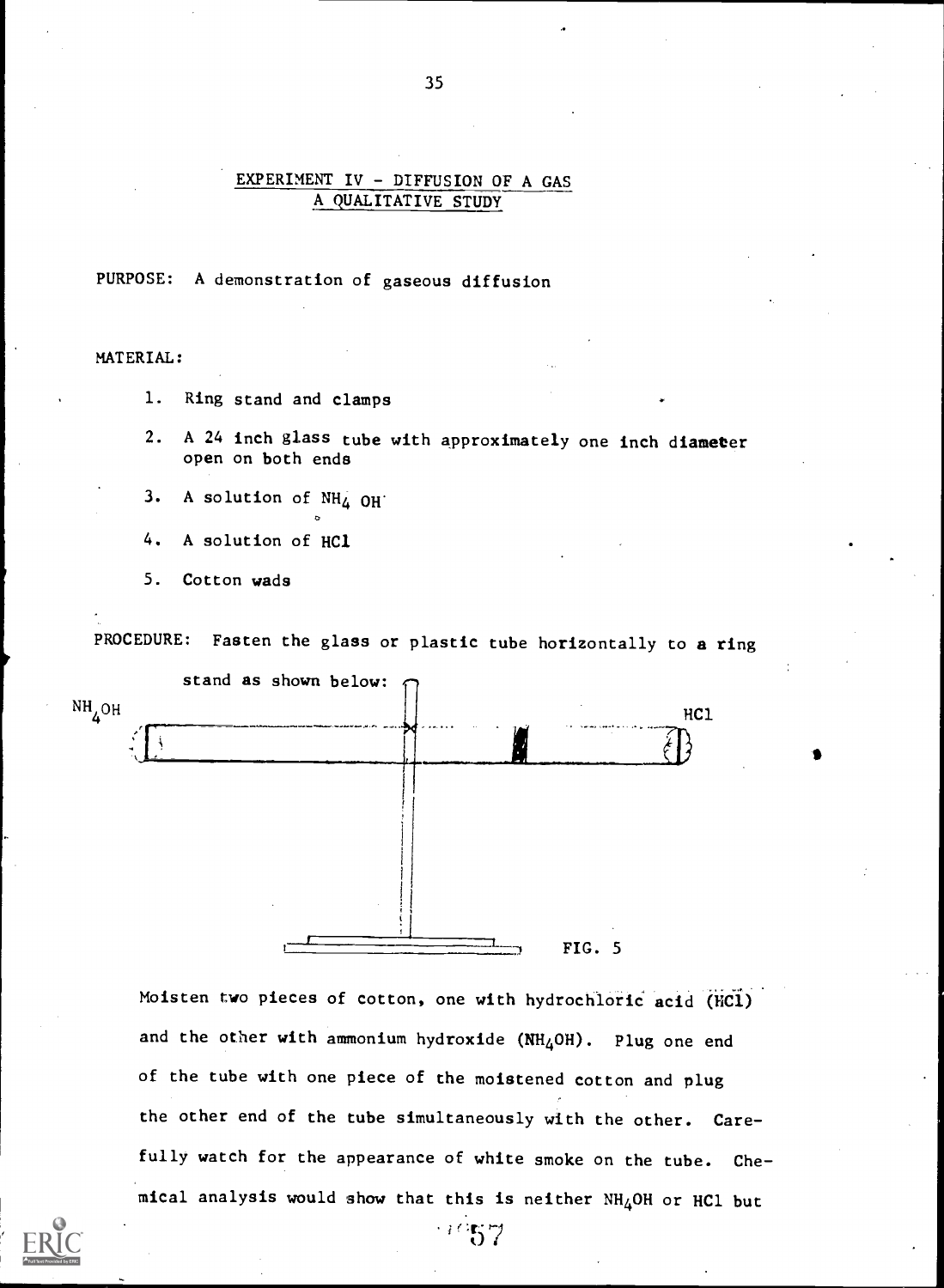a new compound  $NH_4CL$ . (NOTE: Ammonium hydroxide gives off ammonia gas,  $NH<sub>3</sub>$ .)

#### QUESTIONS:

 $\mathcal{F}_3$ 

- 1. Construct an explanation for the appearance of  $NH_4$ CL in the tube.
	- 2. How might the property of diffusion of gases enter your explanation?
	- 3. How might you explain the fact that the ring of  $NH_4$ CL is closest to the cotton with HC1 on it?

Clearly diffusion is involved somehow. Remembering that diffusion is a result of moleculor motion, it would be reasonable to attempt to correlate some property of diffusion, such as the diffusion rate, with some property of molecules, such as moleculor weight. In order to gain more detailed information on this, we must conduct additional experimental studies. For this purpose we recommend the experiment V.

 $58$ 

 $V^{\prime}$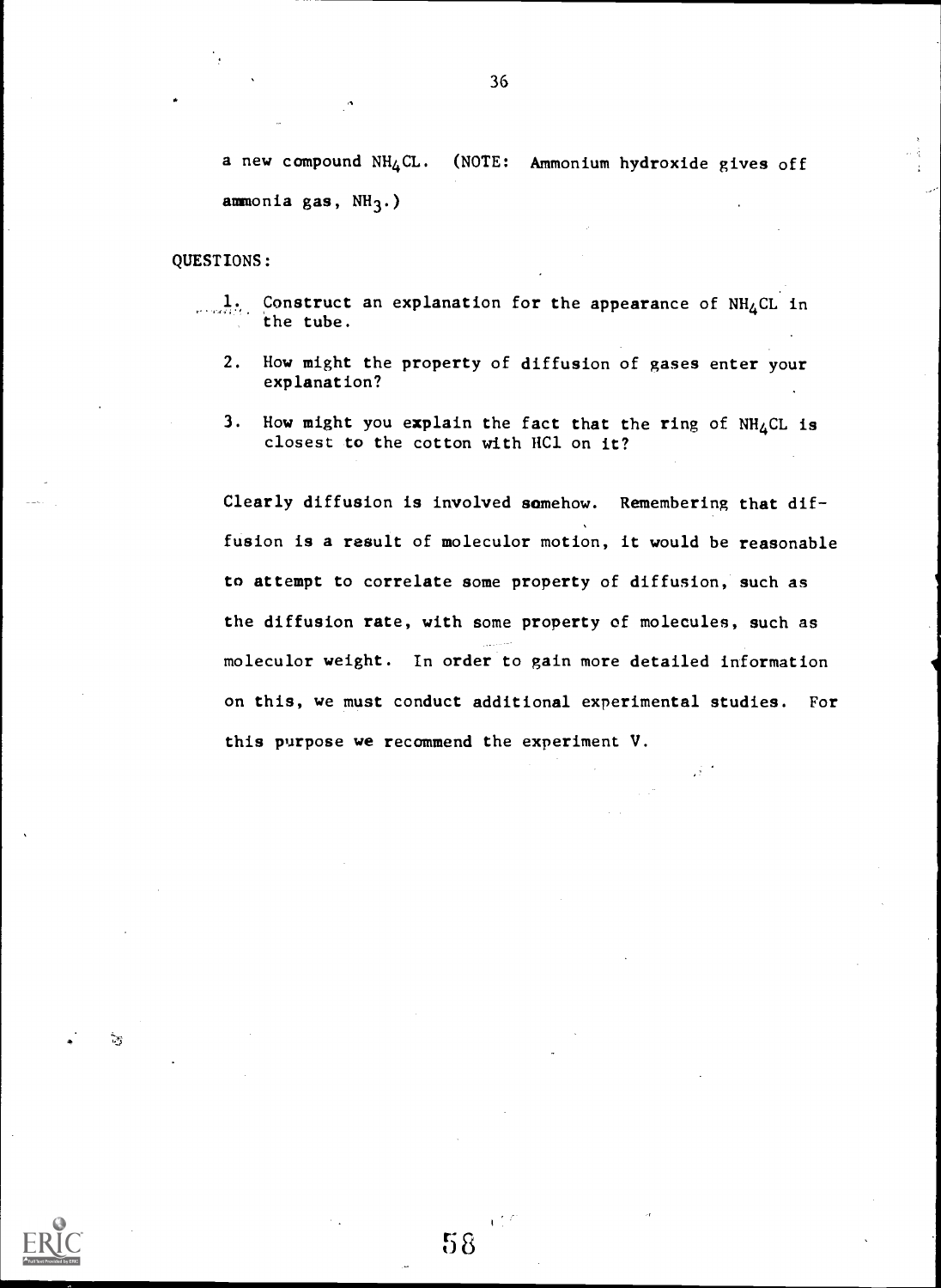## EXPERIMENT V - DIFFUSION OF A LIQUID

PURPOSE: To gather experimental evidence relating the diffusion rate of molecules to their molecular weight.

As we have seen from a study of Brownian Motion of molecules, the property of diffusion is a consequence of the random motion of molecules. Thus, in any medium where the molecules are free to move about we can expect diffusion to occur. The liquid state of matter allows the molecules free motion. Hence we may expect that we may use liquids in this part of our study. If we choose colored liquids. we may gain.the additional-advantage over experiment IV in that we may be able to see the material diffusing.

Ideally we could place a colored liquid soluble in water and watch the diffusion of the colored liquid as it spreads out. But since water is a liquid,its molecules also undergo random motions and the diffusion of water molecules would interfere with that of the colored liquid. To circumvent this we use a gel to arrest the motion of the water molecules. The gel which is used is an agar-water gel in a petri dish. Agar is a protein obtained from certain sea weeds which readily forms a gel when a small amount is added to hot water and the mixture cooled.

 $59$ 

#### MATERIALS NEEDED:

1. Agar suspension (1.5%)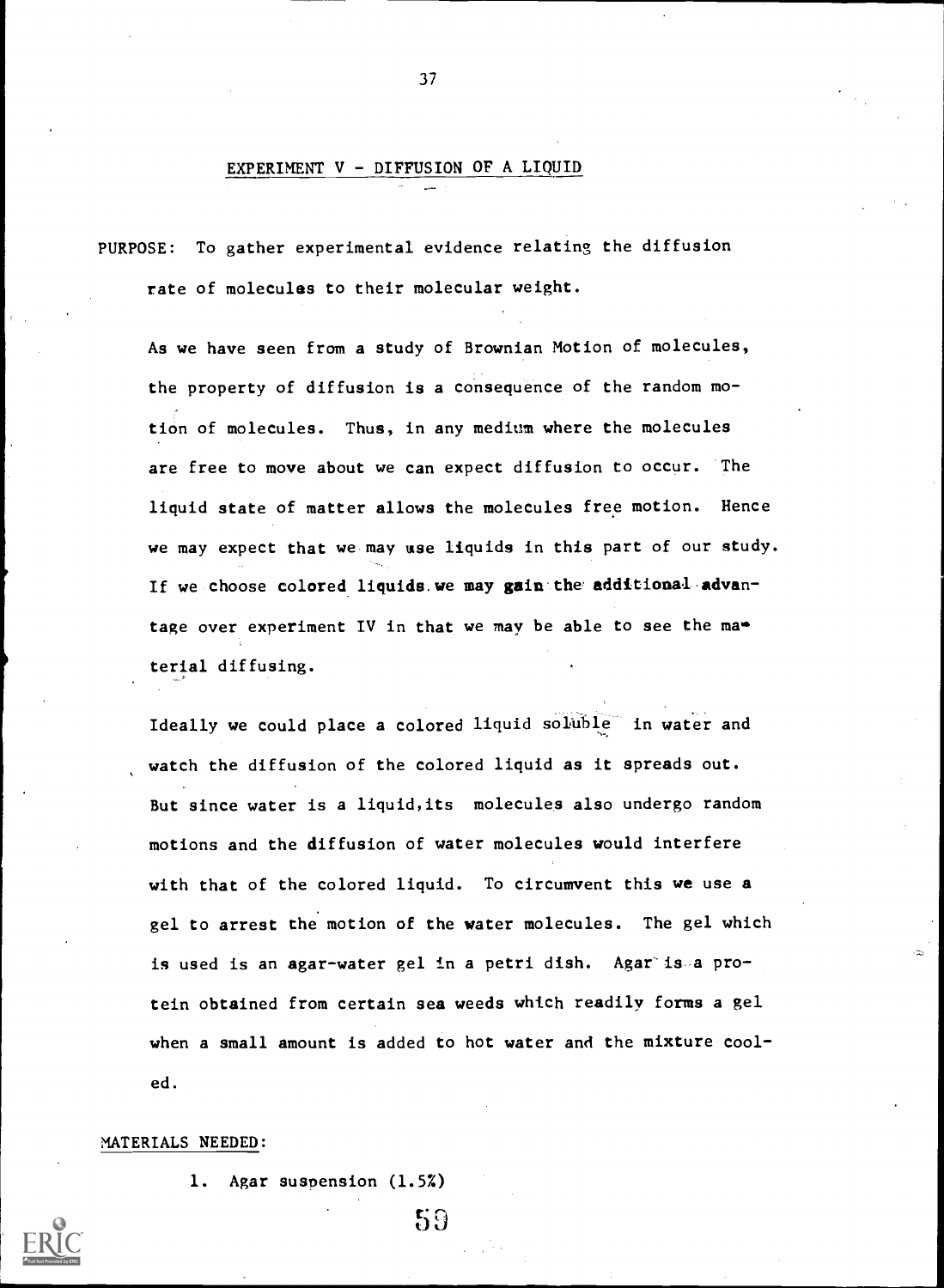- 38
- 2. Petri plates (dishes).

3. Forceps

- 4. Potassium dichromate (crystal)
- 5. Potassium permanganate (crystal)
- 6. Methylene blue
- 7. Stop watch or wall clock with second hand
- 8. Plastic ruler or micrometer caliper
- 9. Graph paper

WARNING: All chemicals should be handled with normal labora-

tory decorum, especially potassium dichromate. It is a harmful dust which may cause skin rash or external ulcers. If you get this substance on your skin or eyes, wash thoroughly with water. Handle all the crystals with a pair of forceps.

PROCEDURE: Select crystals of potassium permanganate, methylene blue, and potassium dichromate of equal size . Place each crystal carefully on the surface of the agar. Noting the rate at which they spread over the surface of the agar, in 45 second intervals. Measure the diameter of the spreading colored area several times for each crystal. Begin immediately after adding the crystals to the agar. Record the distance in millimeters and the time in seconds. Record both the time and diameters in tabular form as shown below.

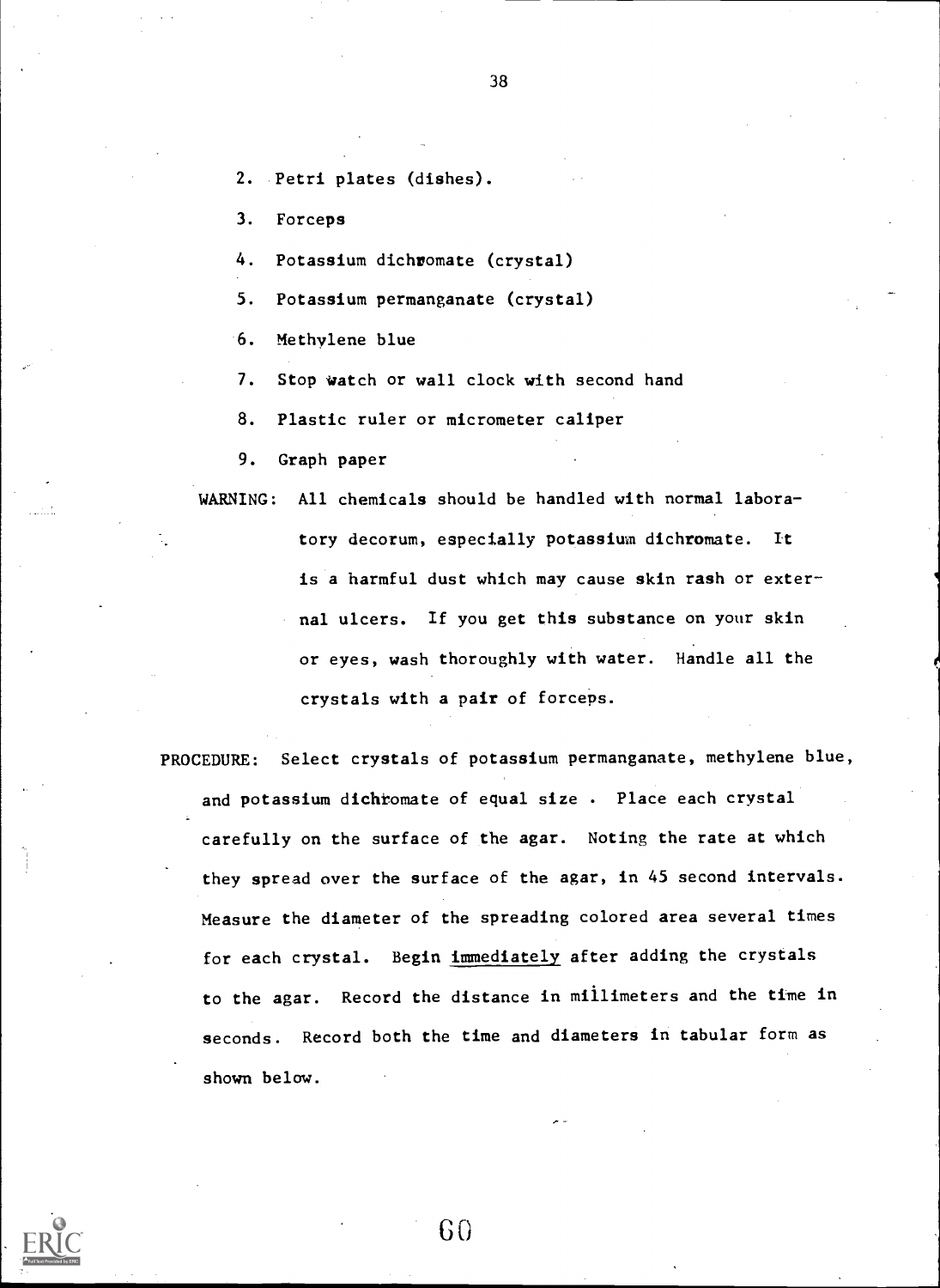The next important factor that we must consider is organization of the data gathered in the experiment. The data should be ordered in such a way as to clearly test the validity of the hypothesis. The hypothesis is "The rate of diffusion is dependent on the size or molecular weight of the diffusible mole- , cules." The most direct means of evaluating the data is to inspect the recorded data and see if, indeed, the potassium permanganate diffused the greatest distance and methylene blue, the least.

Results of the data collected should be compared and discussed.

.<br>Vite

#### TABLE II

## SAMPLE TABLE FOR RECORDING DATA

| Time     | Potassium<br>Permanganate<br>Mol. Wt. 158 | Potassium<br>dichromate<br>Mol. Wt. 294 | Methylene Blue<br>Mol. Wt. 374 |
|----------|-------------------------------------------|-----------------------------------------|--------------------------------|
| $0$ min. |                                           |                                         |                                |
|          |                                           |                                         |                                |
|          |                                           |                                         |                                |
|          |                                           | $\sigma(\sigma_{\rm q})$                |                                |
|          |                                           |                                         |                                |
|          |                                           |                                         |                                |
| $\sim$   |                                           | 61                                      |                                |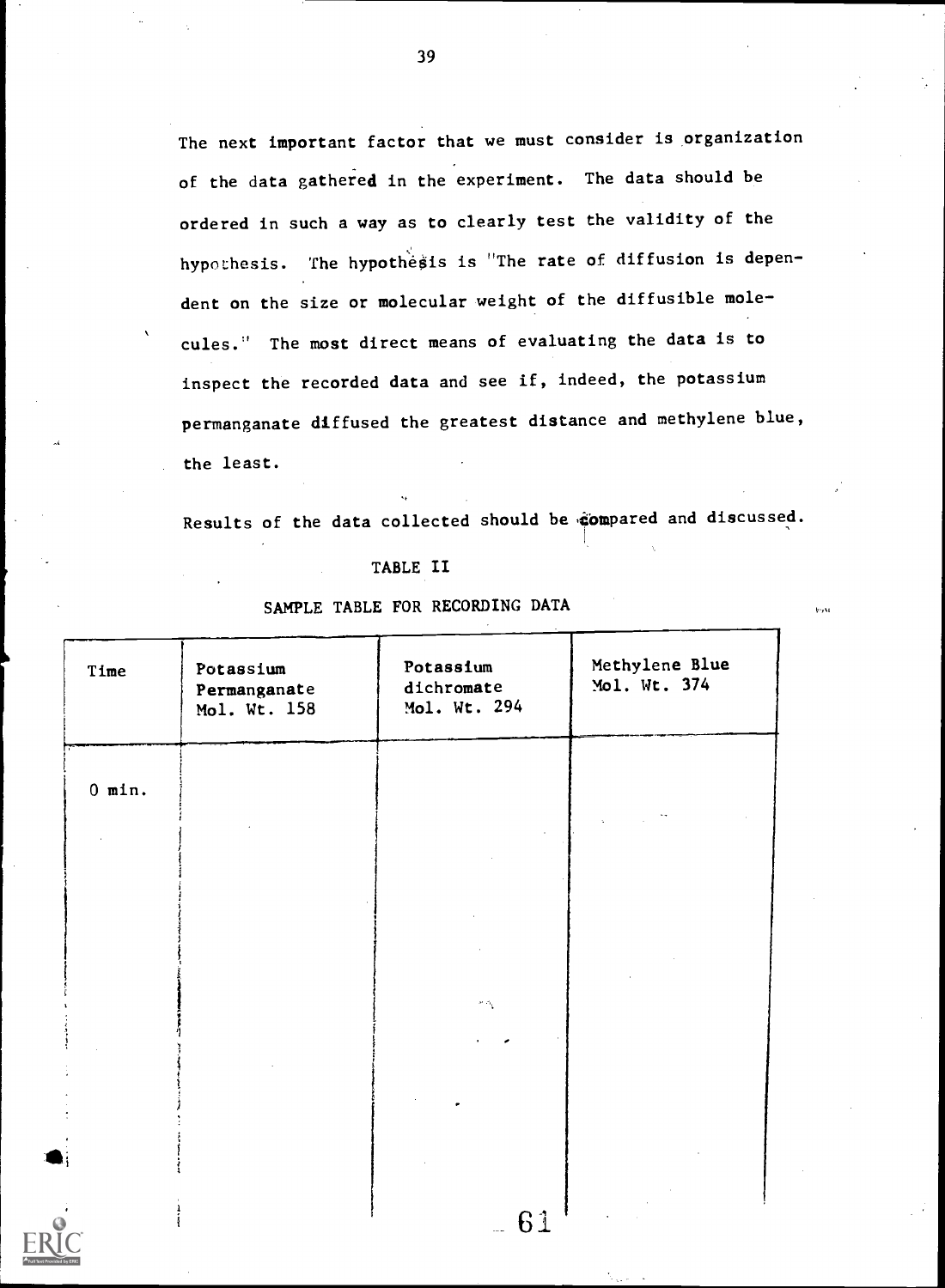# DIFFUSION PATTERNS IN AGAR GEL





Potassium dichromate (N.W. 294)



FIG. 6

6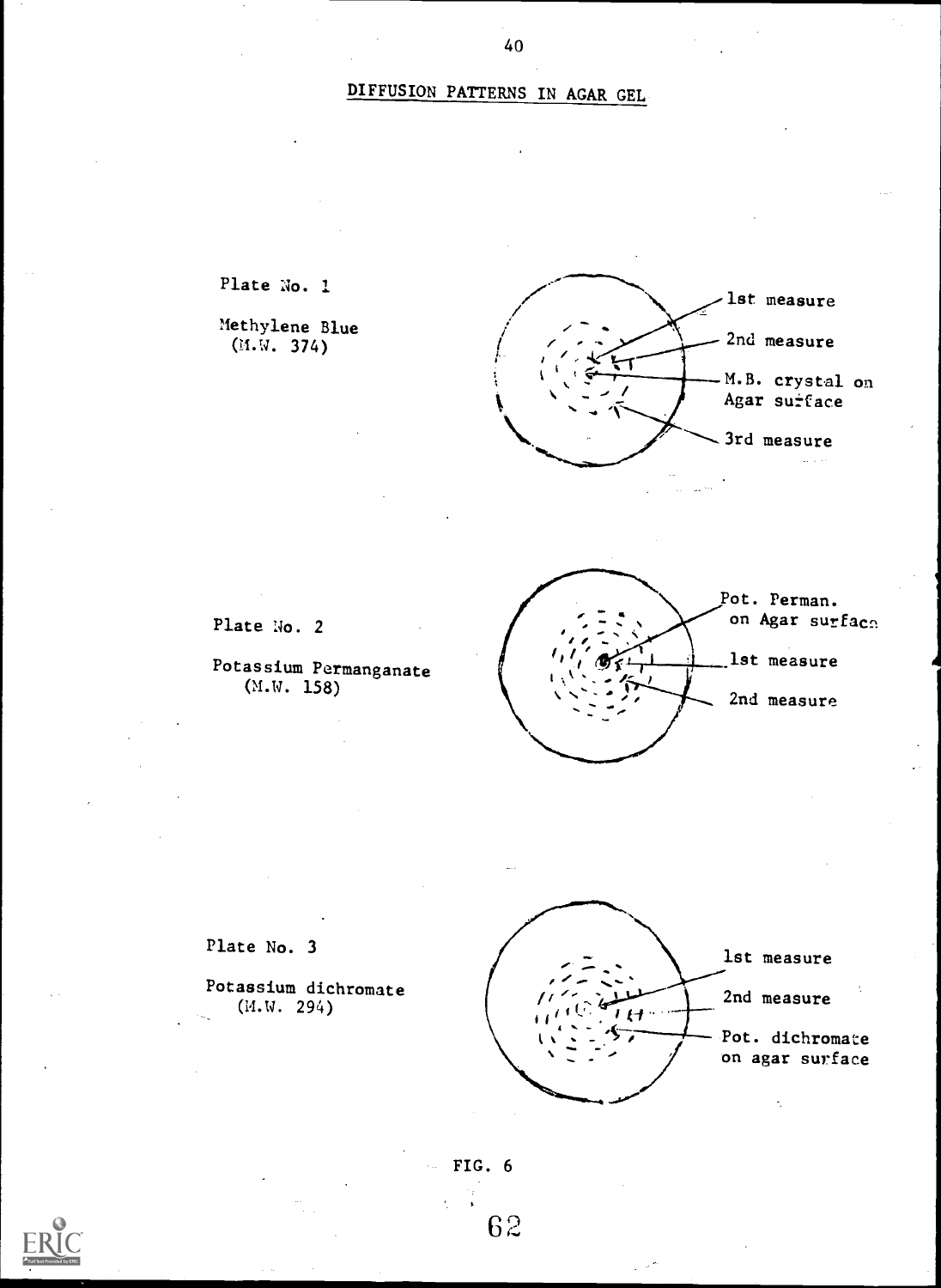## EXPERIMENT VI - DIFFUSION OF A GAS A QUANTITATIVE STUDY

PURPOSE: Measurement of diffusion rate of gases.

EQUIPMENT:

1. Same as Experiment IV

2. Stop watch

PROCEDURE: Use the set-up for showing diffusion of HC1 and  $NH_4$ OH in a glass and perform the experiment again but this time take time to measure the length of the tube, and the distance from one end of the tube to the ring of  $NH_4CL$ .

Measure the time from the insertion of the two pieces of cotton into each end of the tube to the appearance of the smoke ring.







63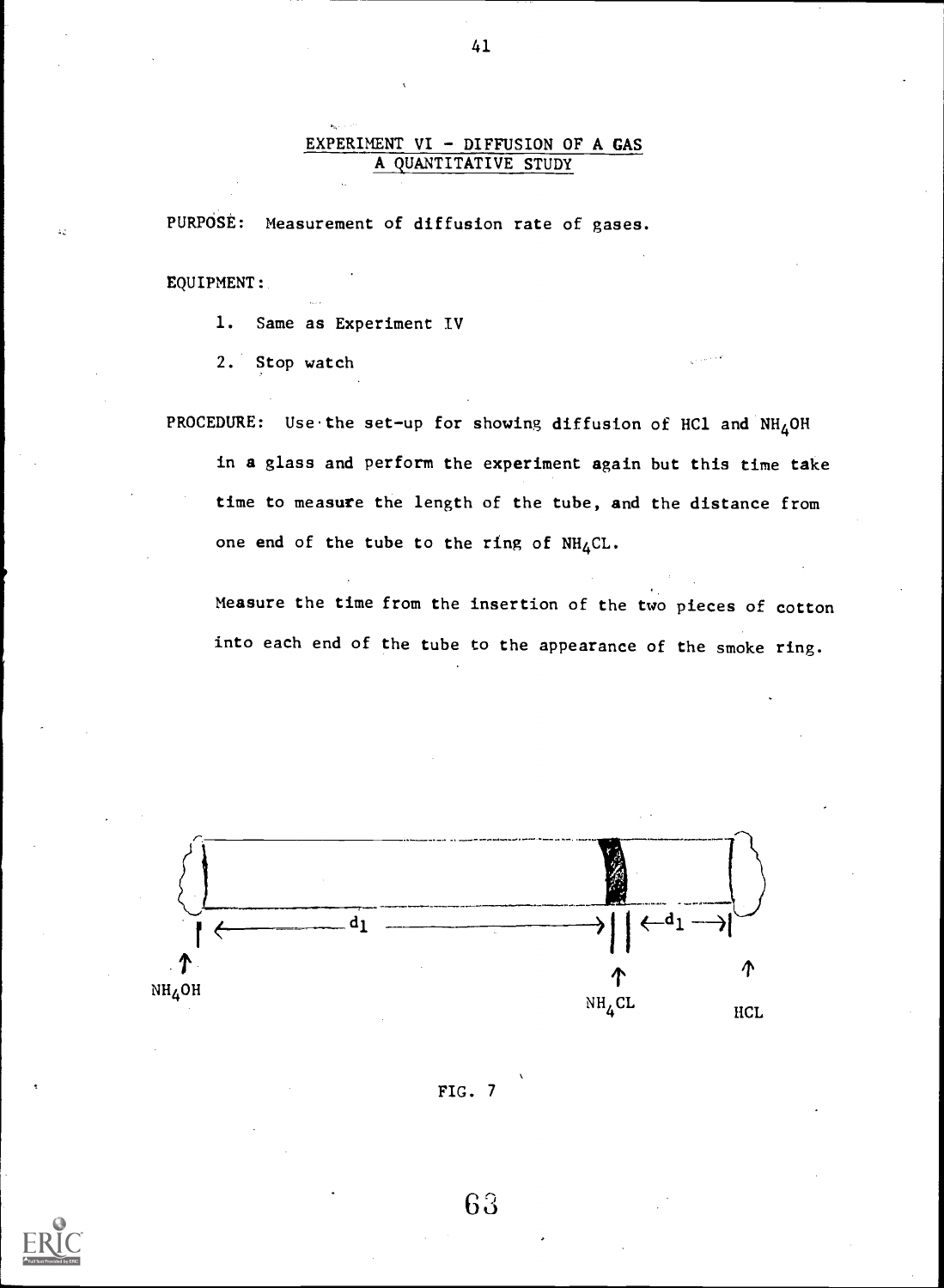A clearer relationship frequently emerges when data are graphed. For this experiment it is instructive to plot two relationships. First plot the diameter the colored spot attains after 3 minutes against its molecular weight. Then plot the various diameters against time for each of the crystals tested.

If the rate of diffusion under our experimental conditions are closely related to molecular weight, the graph will indicate a regular trend. A positive result will bear out our hypothesis.







Diameter Intermediate time (sec.) FIG. 9  $64$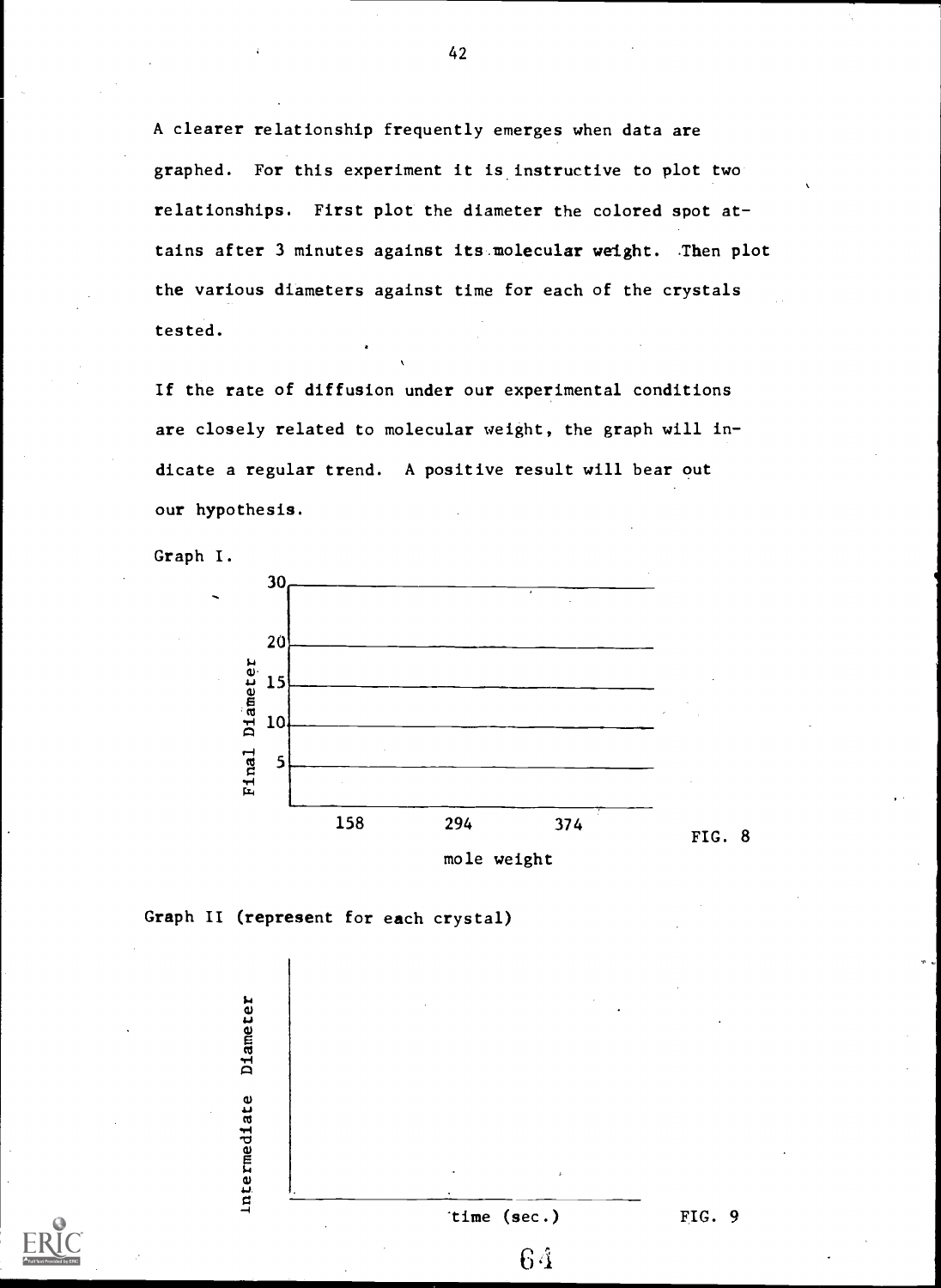COMPUTATIONS:

- 1. Measure the diffusion time of the NH<sub>3</sub> gas as it moves from the NH<sub>4</sub>OH pad to the reaction site where NH<sub>4</sub>CL is formed. Using the distance from the pad to the reaction site, compute the diffusion rate or speed.
- 2. Repeat these measurements and computations for the HC1 gas.
- 3. Compare these results with the results of experiment V., i.e.,discuss whether or not the diffusion rates of gases are related to their molecular weight, as they are for liquids.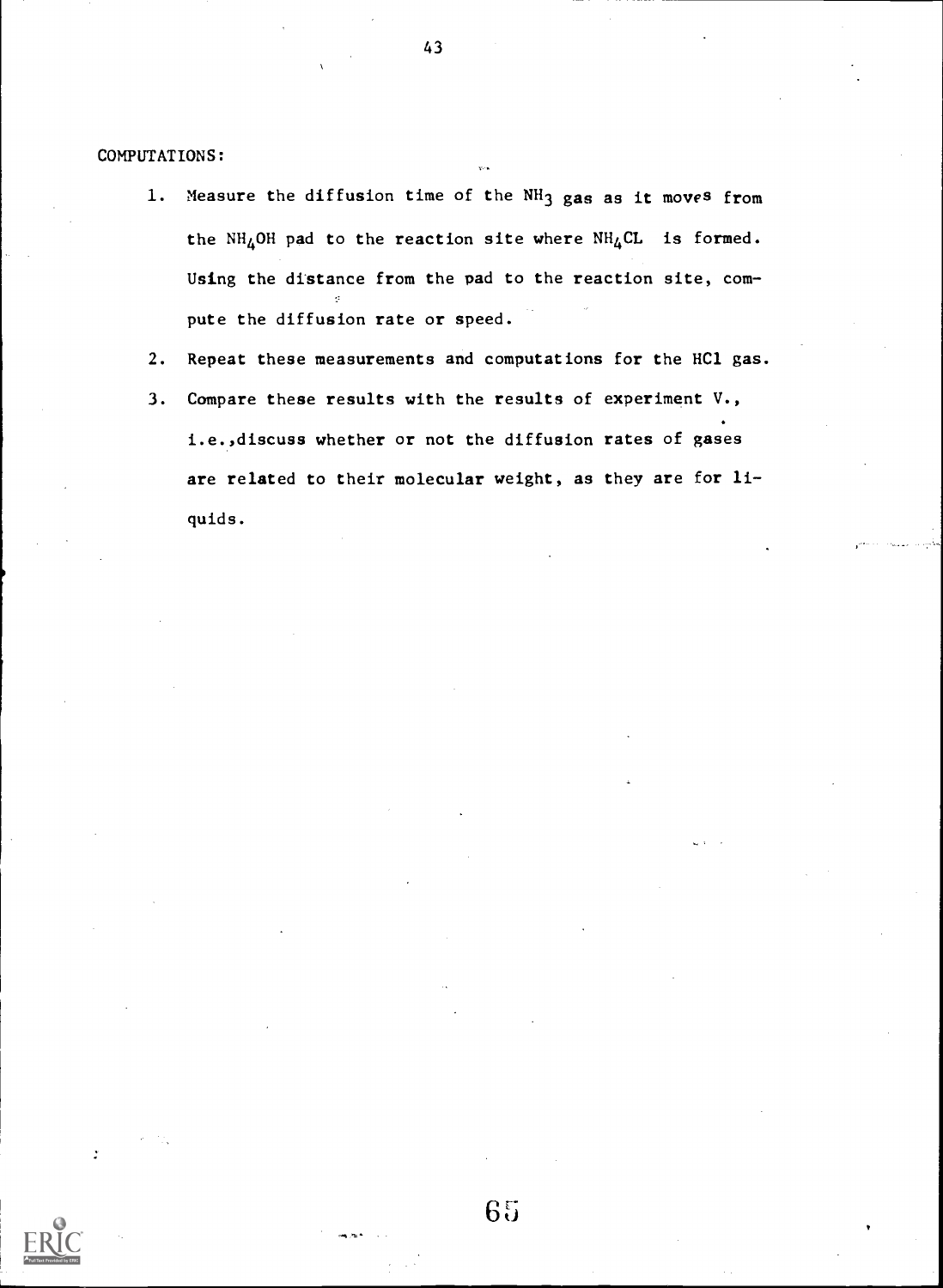## VI. MECHANICAL ANALOGUE SYSTEM

One way of gaining insight into the consequences of the Kinetic Theory of Gases is to study a system that has much the same properties. In this section we outline experiments with two mechanical systems that simulate the behavior of the moleculor properties of gases. Both systems are made up of a large number of randomly colliding objects which imitate the motion of the molecules of gas. The purpose of studying these mechanical models is to construct a molecular interpretation of the large scale or macroscopic properties of a gas, namely pressure and volume.

44

The two systems described below have similar features and are studied for the same purpose. The first employs an inexpensive commercial device that uses small steel balls enclosed in a transparent cylinder to represent the molecules of a gas. The balls are kept in constant motion by the use of a motor driven piston. The second requires an air table and employs cylindrical disks to simulate the action of molecules. The air table is the more preferable since it is a low friction device and thus imitates more closely the properties of real gas molecules. Once the disks are set into motion they maintain their speed through several collisions without outside interference.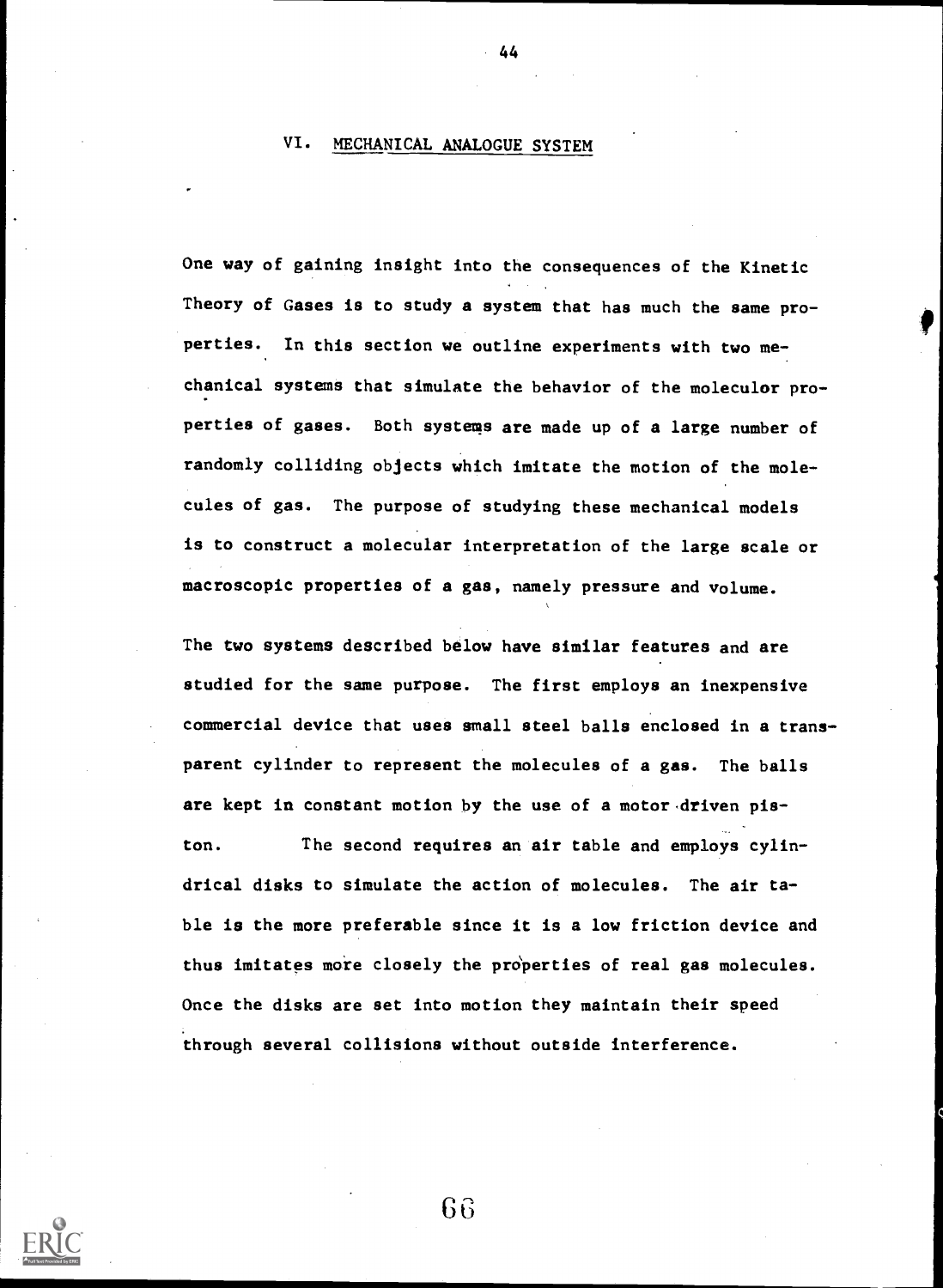EXPERIMENT VII - STEEL SPHERE MECHANICAL MODEL

- PURPOSE: The purpose of this experiment is to establish qualitative connections between the collective properties of molecules in motion and the pressure and volume of a gas.
- APPARATUS: A commercial device known as the "Mechanical Gas Model." A sketch of this apparatus is given in figure 10.
- PROCEDURE: Place steel balls in the cylinder of apparatus and set them into motion by turning on the motor. Note that as the balls begin to move, the plastic lid on top the cylinder uses and is maintained at nearly a constant height by the bombardment of the balls. Measure the volume taken up by the moving balls in the cylindrical chamber. Record this volume.

Double the number of balls in the cylinder and repeat the above procedure.

By adding a resistor in series with the motor,decrease the speed of the motor and repeat the procedures above.

### QUESTIONS:

- 1. How is the force on the lid related to:
	- a. The number of steel balls in the cylinder?
	- b. The speed of the steel balls?
- 2. Construct an interpretation for what is meant by the "pressure of the steel balls within the container." i.e., how is it related to the speed and number of steel balls?

 $6\frac{1}{2}$ 

بعقول

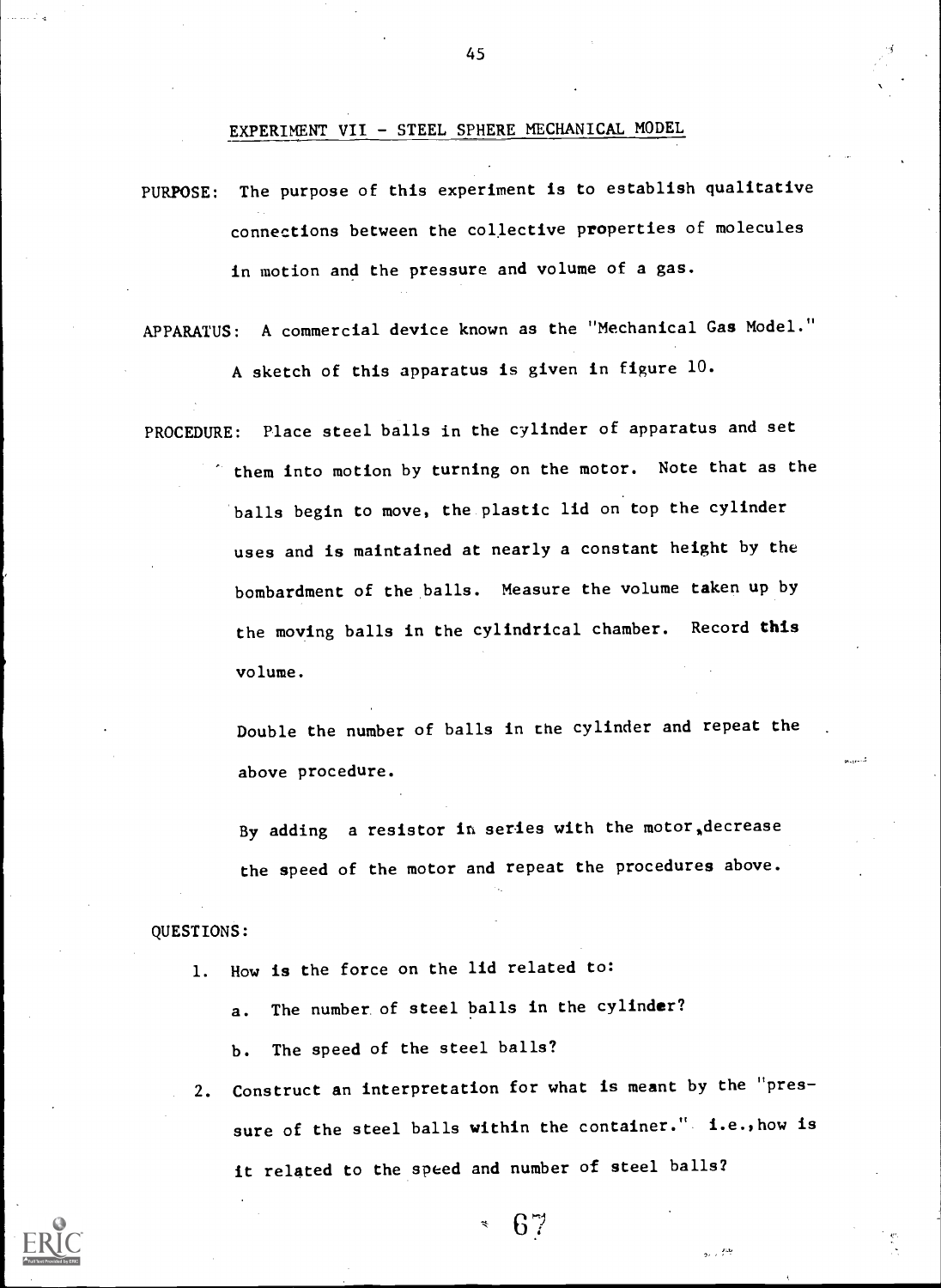

 $6\,$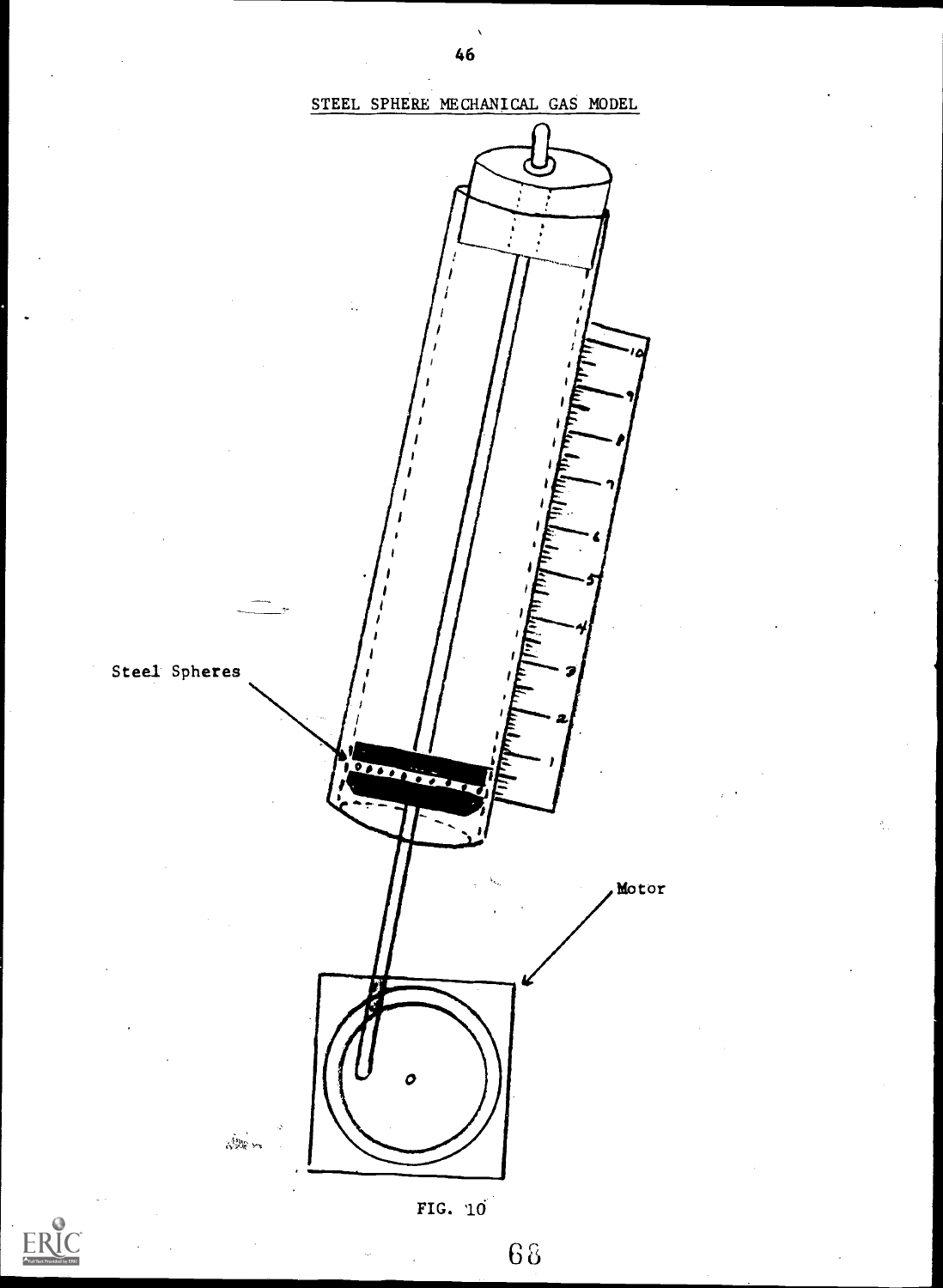- 3. What is the relation between the pressure and volume of the steel balls within the container?
- 4. How is the volume of the chamber containing the balls related to the actual volume of the balls?
- 5. By placing small weights atop the movable lid, prove that the balls within do create a pressure.
- 6. Using the above results, construct a qualitative model of the  $\hat{\theta}_{\rm{max}}$ moleculor behavior of gases.

47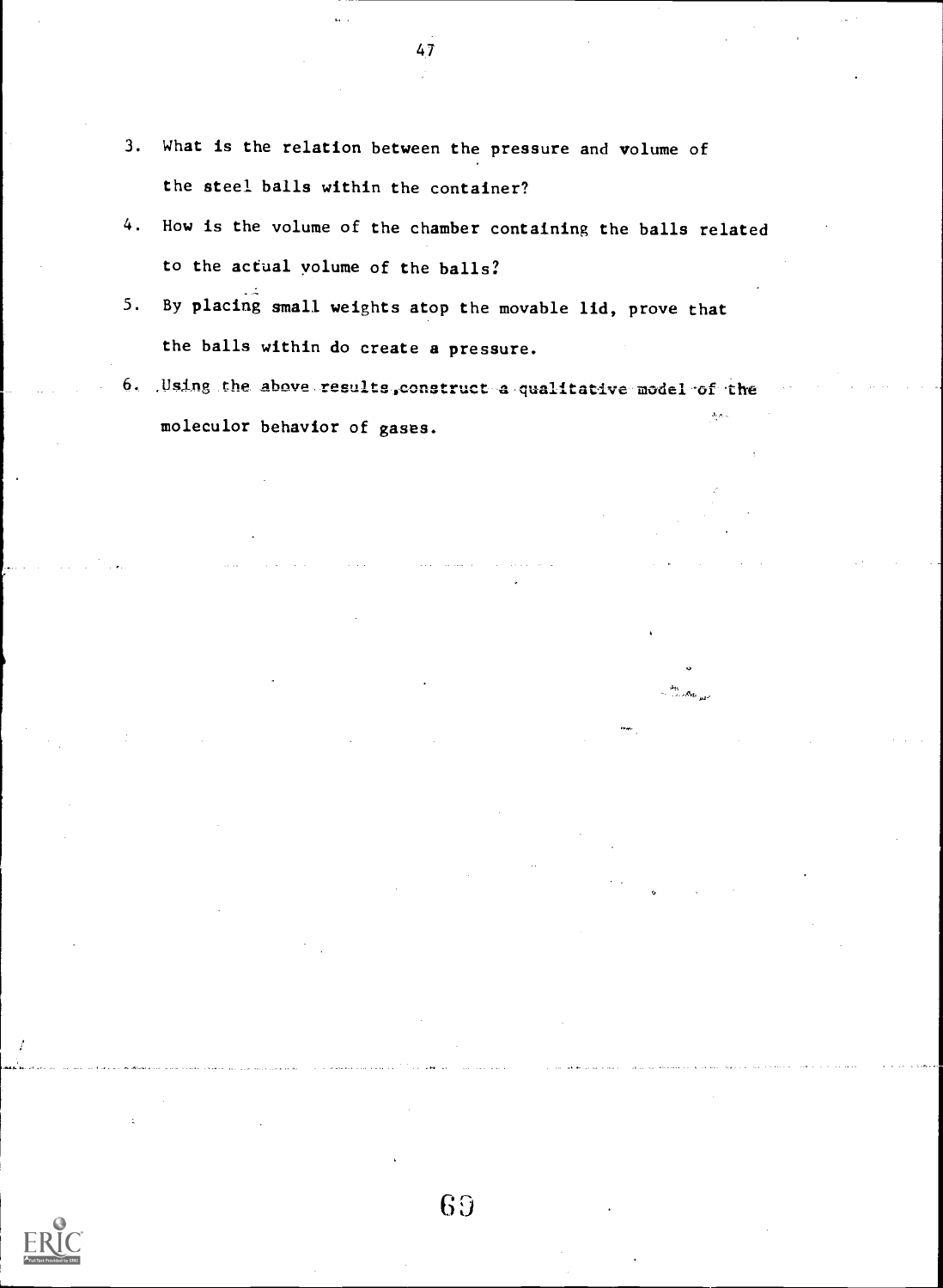EXPERIMENT VIII - AIR TABLE MECHANICAL MODEL

PURPOSE: The purpose of this experiment is to establish qualitative connections between the collective properties of molecules in motion and the pressure and volume of a gas.

APPARATUS: A commercial air table, plastic disks or pucks, and a "Shaking wall" apparatus.

Although the air table has less friction than a normal table, it nonethaless has some. After gaining some initial motion, the pucks slow down and stop eventually. Molecules of a gas do not. If possible, it is advisable to construct <sup>a</sup> closer representation of the continual motion of the molecules of a real gas by using a "shaking wall" apparatus which supplies energy at the boundaries of the wall to keep

the pucks in motion.

PROCEDURE: Using one puck on the table, set it into motion and note the details of its motion along the table and it's interaction with the walls, i.e., How does it move between collisions? Does it gain or lose speed after a collision with the wire walls of the table? Record your results.

> Set up 6 to 12 pucks in random motion with different speeds on the table. Note the properties of interaction between them and the walls of the table. Do the pucks maintain different speeds or do they begin to share an average speed?

With several pucks in random motion on the table, stretch



 $70$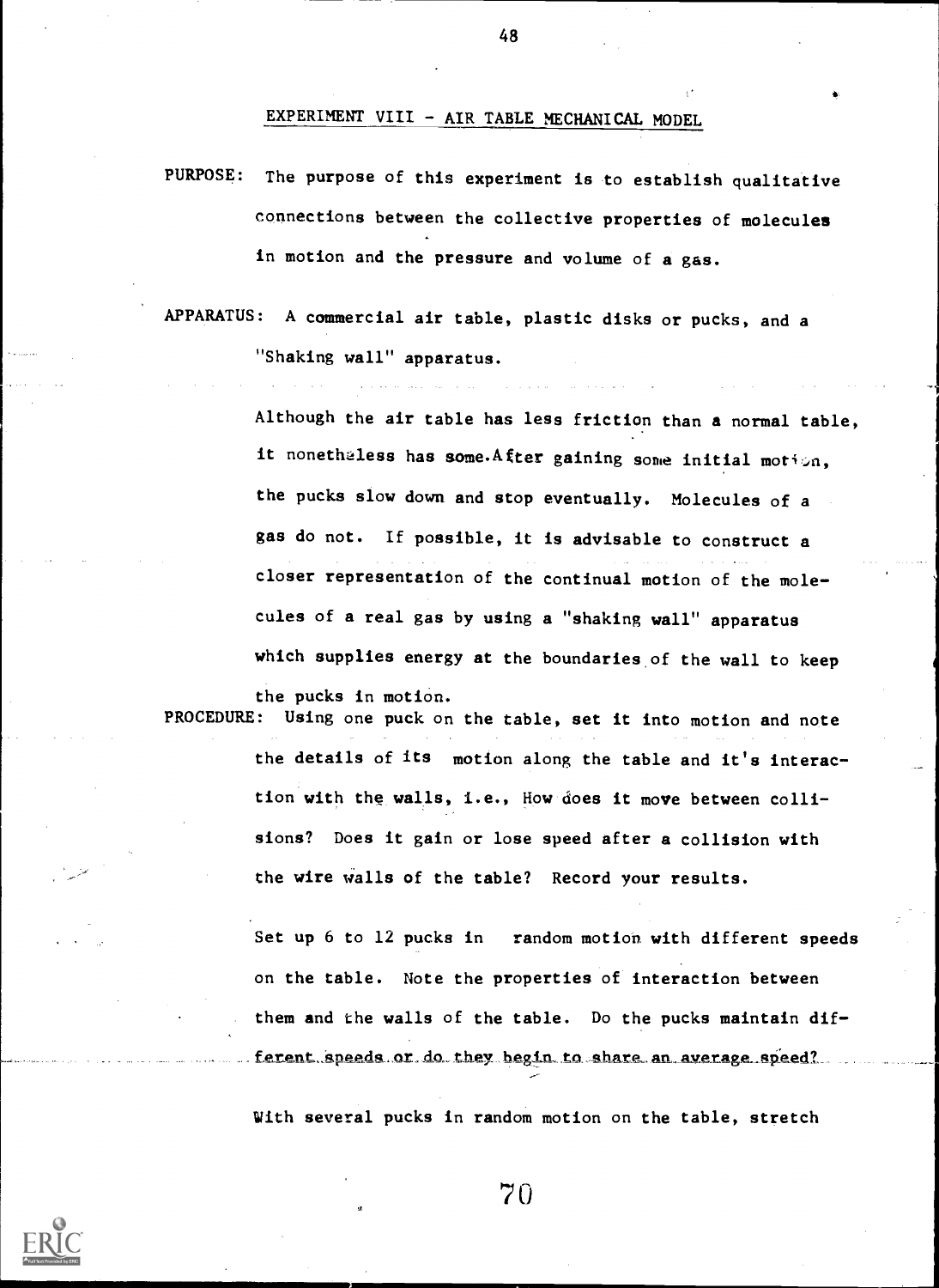a moveable tight wire across one end of the table so that the pucks collide with it. Note the frequency of collision of the pucks with the walls. Stop the pucks and move the wire to the center of the table so that the area accessible to the pucks is half of the original area. Set the pucks into motion again with roughly the same speed. Note the frequency of collision of the pucks with the walls in this instance. How is the frequency of collision related to the pressure? Using the relationship between pressure and the motion of the molecules in experimentVII, construct an explanation of why the pressure of-a container-of gas molecules increases as the volume decreases.

 $\frac{1}{2}$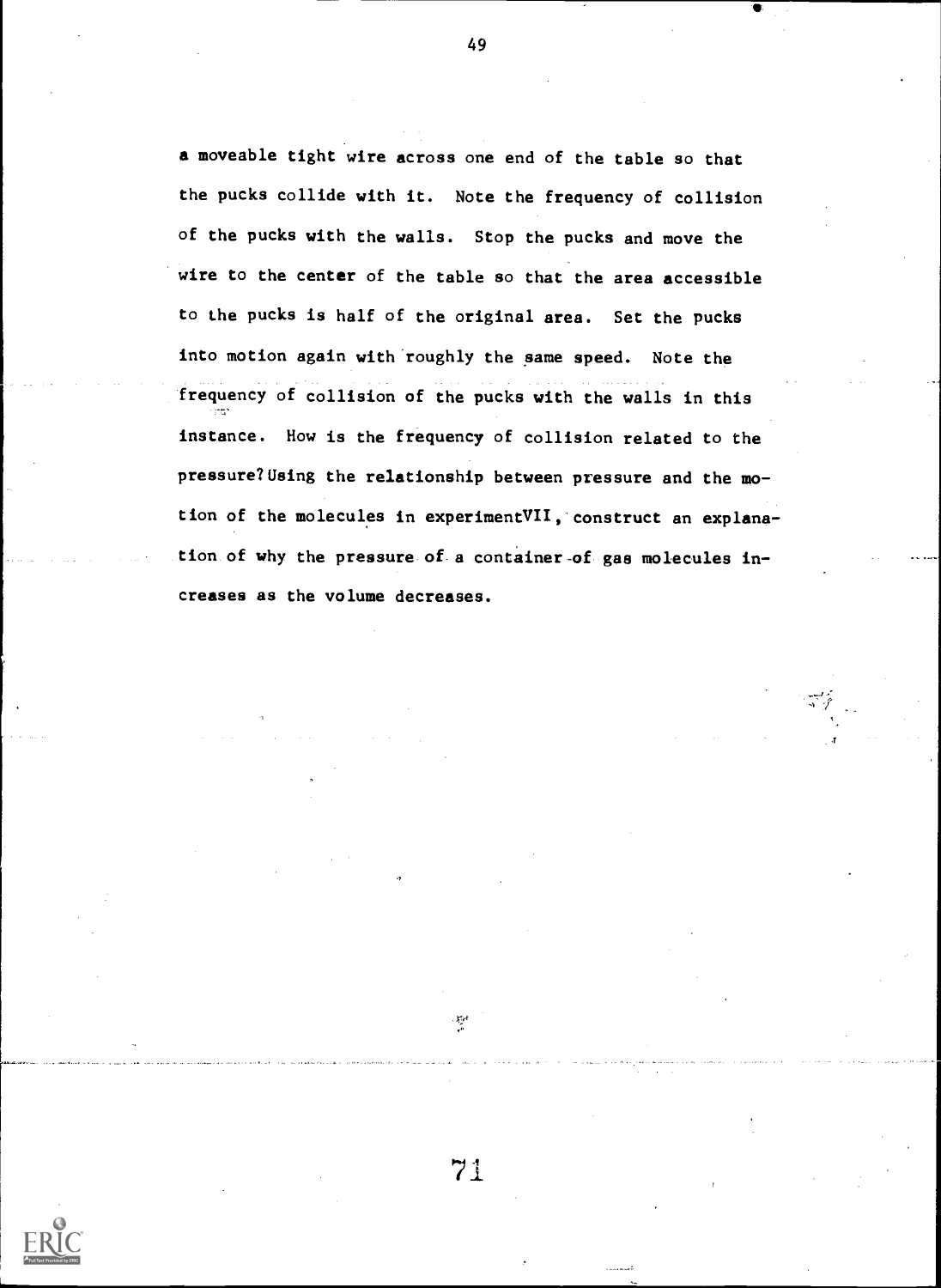## VII. THEORETICAL IMPLICATIONS

## A. SYNOPSIS

In the previous chapter we studied two mechanical systems in order to develop a qualitative understanding of pressure and volume of 4a gas in terms of its molecular properties. We are now in a position to extend these concepts in a more precise quantitative study of the properties of gases on a molecular level. It is the object  $\circ$ f our study in this chapter to establish precise quantitative relations between the macroscopic and microscopic properties of a gas and then to pursue the implications of these relations as they lead to new laws.

Our approach will be mathematical. The kind of reasoning that we will employ is typical of that used in the physical sciences. We begin with a detailed study of the motion of molecules in a container to describe their properties mathematically. Then we use the laws of physics, expressed in mathematical form, to derivea relation between the pressure and volume of the gas and its kinetic properties. We then compare this relation with the expression for the gas law in order to obtain kinetic interpretation for the third property of gases, namely temperature.

As a final step we come full cycle to consider the law governing diffusion rates of gases, this time using the mathematical results derived from the Kinetic Theory. How well these results serve us in understanding new phenomenon such as this is a measure of the value and validity of the Kinetic Theory.

 $72$ 

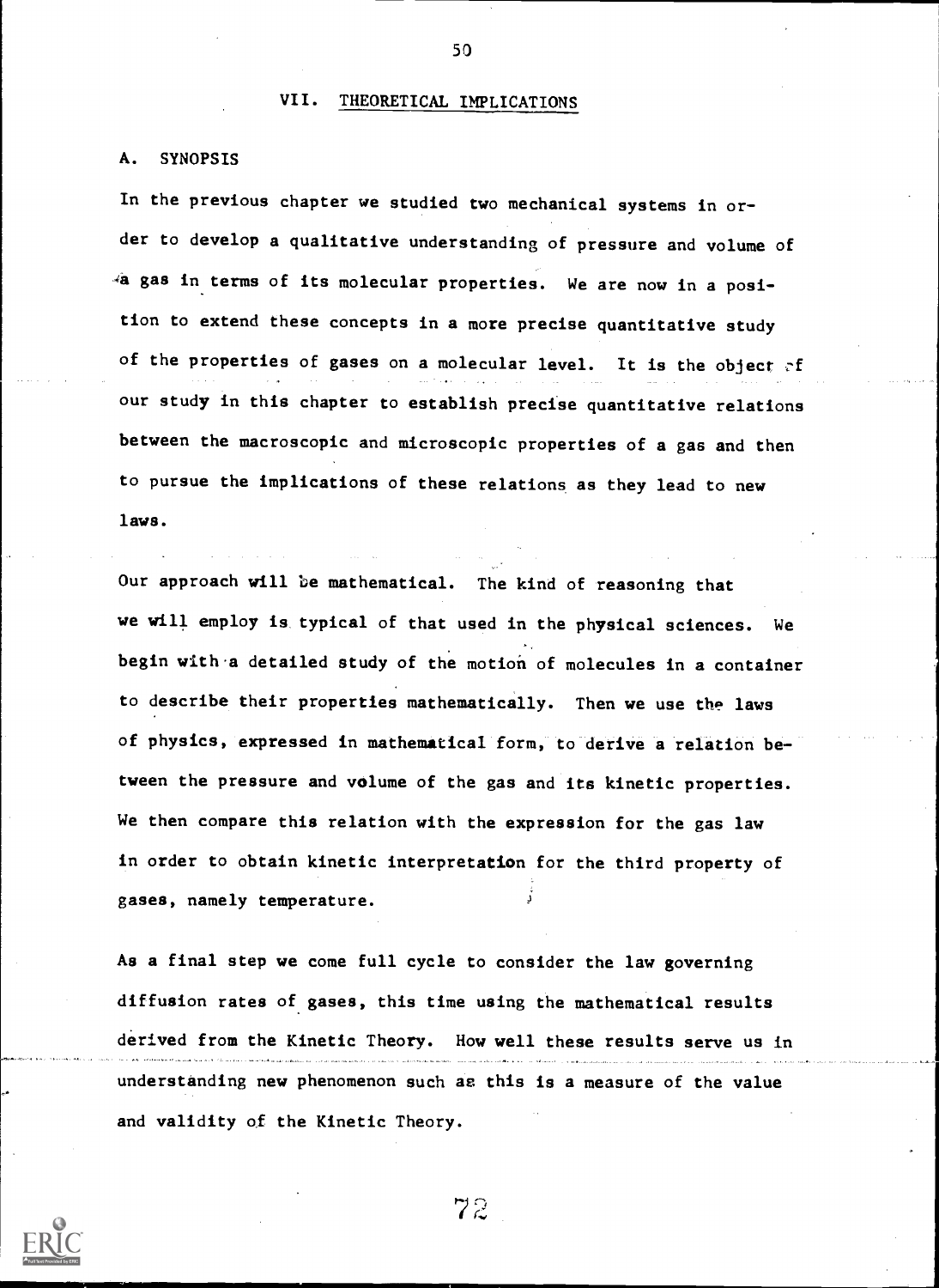- B. RELATIONSHIP BETWEEN PRESSURE, VOLUME, AND THE KINETICS OF GASES
	- 1. The Dynamics of a Single 'iolecule

As we have seen, molecules strike the wall and impart a force to it. Use of the air table analogy suggested that as molecules collide with the wall, they change direction but maintain their speed. If we are to compute the pressure, we must knew how much force is produced. To find this out, we analyze the details of a collision of one molecule. In order to extract a measure of the force imparted during this collision, we must use a law of physics that describes that process, namely, Newton's second law. It states that if an object is forced to change speed and/or direction, a force is required. This force is related to the rate of change of the speed and direction of the molecules by the equation:

 $F = M_{\Delta} v$ 

Where: M is the mass of the molecule  $\Delta v$  is the change in velocity  $\Delta t$  is the time interval in which the change occurs.

On an average the particles that strike the walls of the container may be considered to be moving perpendicular to the wall before and after a collision. Though this is not an exact representation of the collision -for we know that some molecules strike the wall at an angle -for the sake of this calculation, it is a good approximation. Before the collision, a molecule has a speed,  $v$ , as it is moving toward--the wall. After the collision, it moves with the same speed,  $V$ , but in

 $\sim$ 

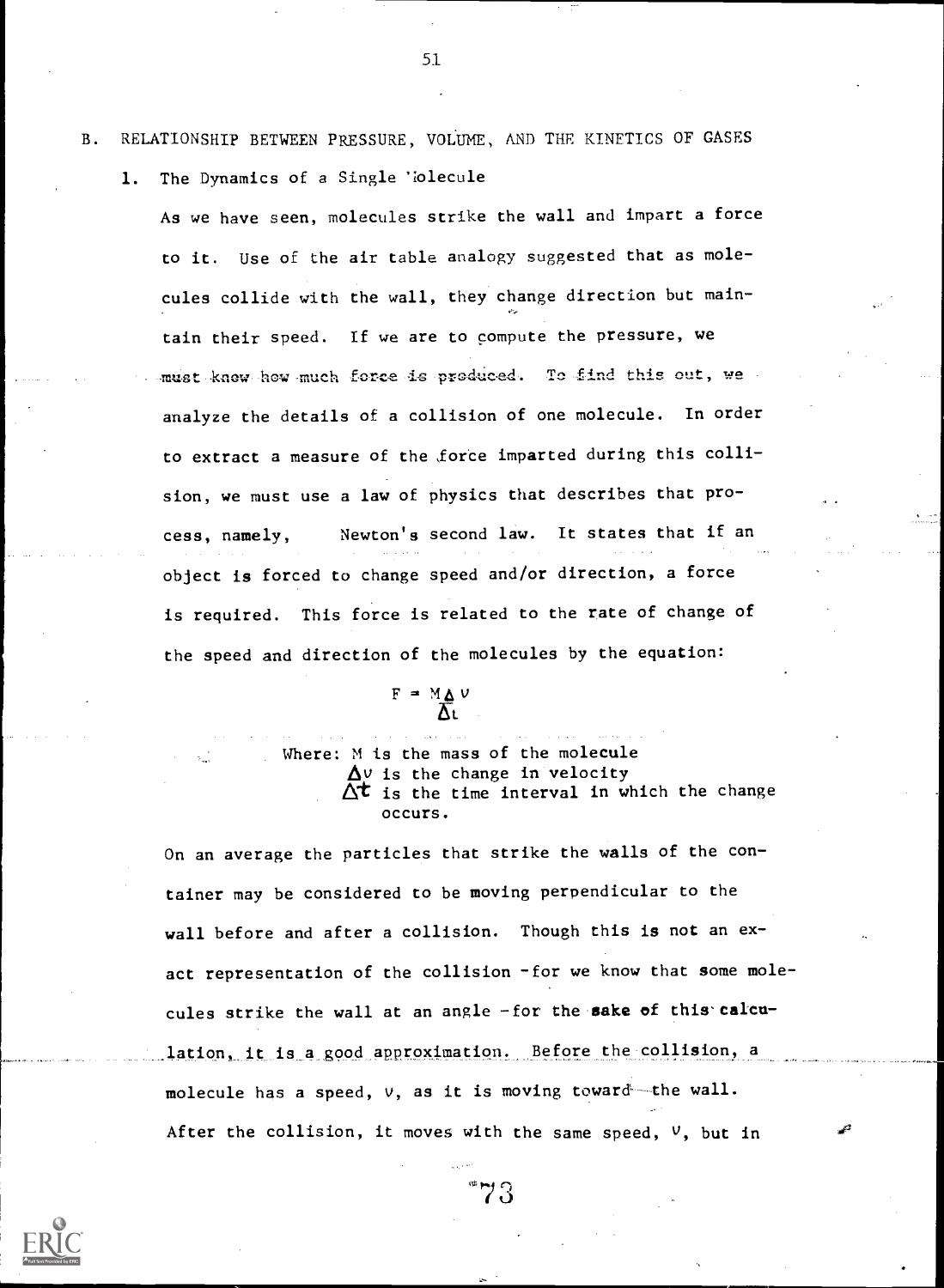the opposite direction. We represent the velocity after the collision by  $-\nu$  since it is moving in the opposite direction from it's initial velocity. Thus the change in velocity is  $\Delta v = (v - v) = v - (-v) = 2v$ . initial final

The fact that the change in velocity is twice the initial speed may seem a bit mysterious. But this is a result of the directional property of velocity which can be understood by using the following analogy.

Forces have the same property as velocity, namely they have a magnitude as well as a direction. Consider a force that is applied to an object so that the force is acting to the right. In order to change the total force acting on the object to a force of the same magnitude acting to the left, we must add twice the original force to the left. The addition of the same amount of force acting to the left cancels the original force and the addition of another force of equal strength to the first produces a net force acting to the left of the same strength as our original force. In this way we can see that it takes twice the original speed acting in the opposite direction to reverse the velocity of the particle described above.

Thus the value of the force that the wall on the particle is given be the equation:

 $F = M2V$ At

In order to obtain the value of the force of the particle on



52

7.1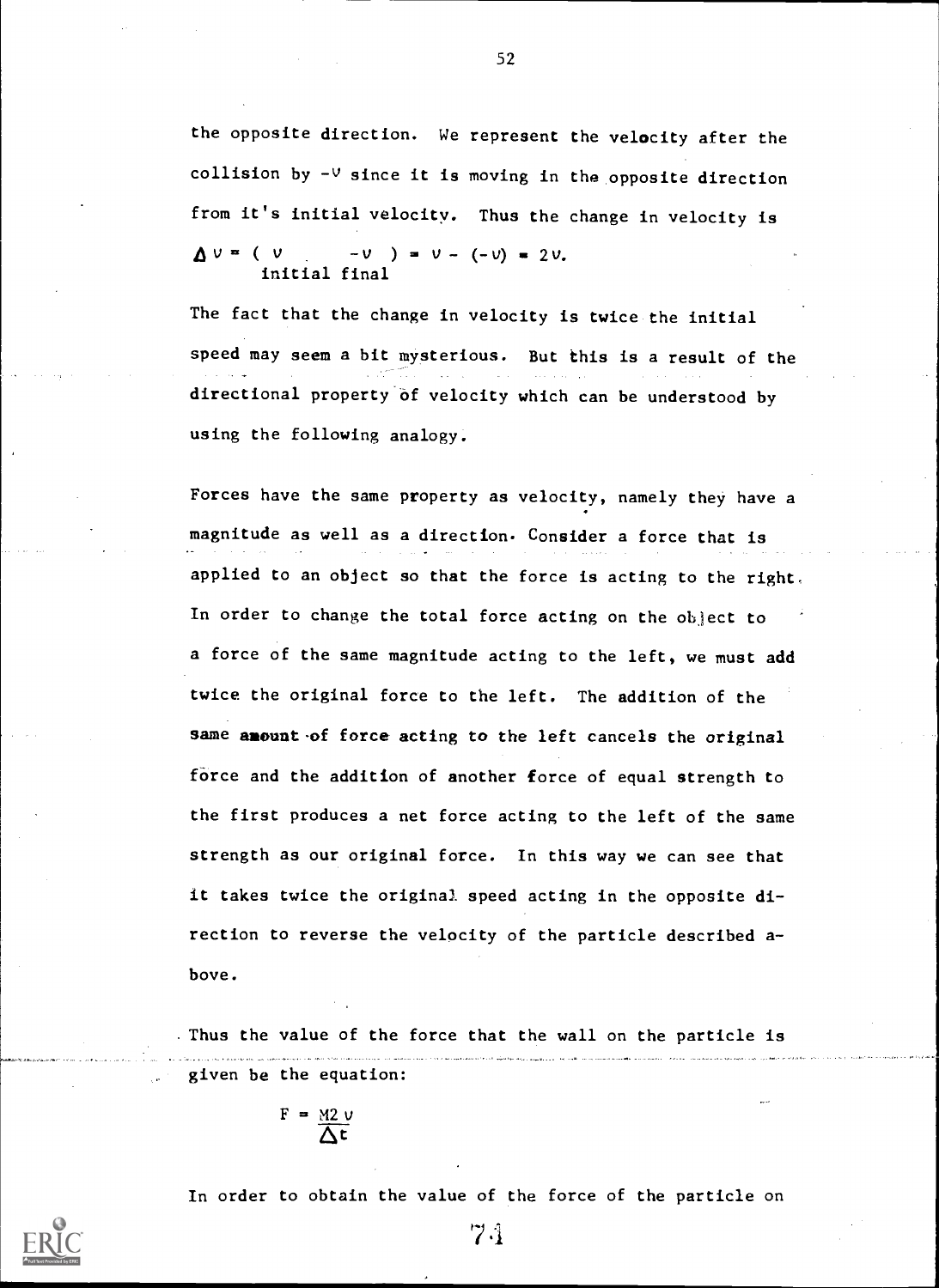the wall, we apply Newton's Third Law, an often quoted - but often misinterpreted law which says that for every action, there is a reaction equal in magnitude and opposite in direction. This means that if the wall exerts a force on the particle, the particle exerts a force of equal magnitde - but opposite direction - on .the wall in return. Hence, the force of the particle on the wall is also given by the expression

53

# $F = \frac{M2V}{\Lambda t}$

Thus by analyzing the change in motion of the molecule we have deduced the force exerted on it and on the wall by it. To complete this expression we-need a value for the time interval.

As we see in the expression above, in order to obtain a number for the value of the force we must identify the value of the time interval in the denominator of the expression. This is difficult because we cannot inspect the details of each collision sufficiently close to detect how much time is required for the collision. We may, however, compute the average force the wall experiences over a longer period of time; for example, the time between collisions. Because the particle is contained in a box, it will return to this wall again after it travels to the other side of the box, collides with the other wall and returns again. If the box has a length, L, across, it takes an amount of time equal to L/v for the particle to traverse the box. Thus in a time interval,  $2L/v$ ,

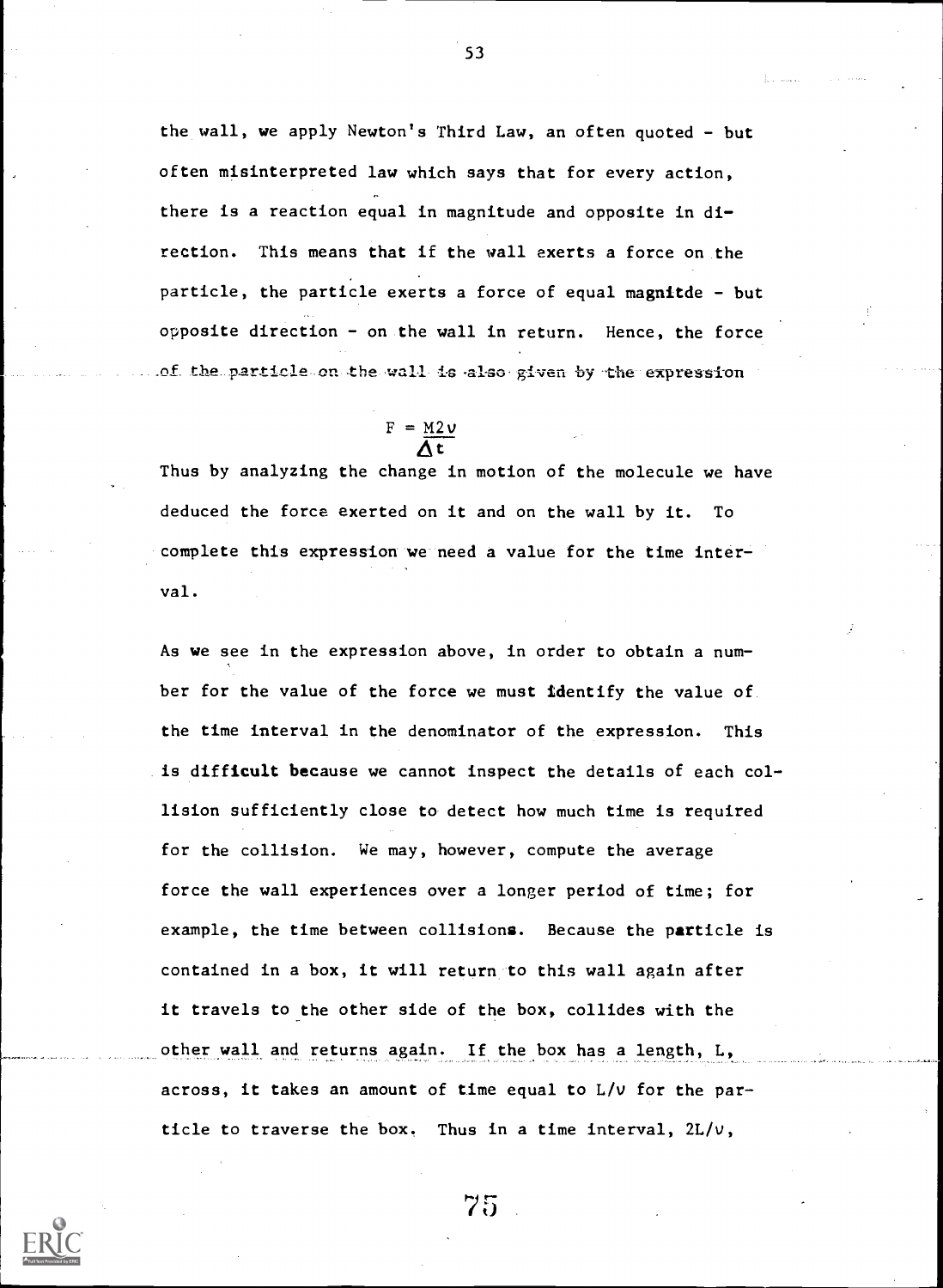after the first collision, the particle will have tranversed the length of the box twice and returned for its second collision with the same wall. Every 2L/v seconds the wall im- , parts a change in velocity of 2V to the particle. hence the average force imparted is given by:

> $F = 2Mv = Mv^2$  $2L/V$   $L^{2}$

2. The Effects of Many Molecules

To take into account the effects of more than one particle we need only multiply by the number of particles colliding with the wall over this time interval. If we have N randomly moving particles in the box at any given time, 1/3 will be moving to right and left, 1/3 will be moving up and down, and 1/3 will be moving in and out. Over the time interval it takes one molecule to move across the box twice, all of the molecules moving in that direction will have struck the wall. Thus the total force on the wall in the time interval is N/3 times the force of a single molecule or mathematically it is given by the expression:

> $F = N \quad MV$ 3 L

We may convert this force into a pressure by dividing the total force on the wall by the area of the wall. Since we have assumed that the particle is in a cubical box of length b-on-a-side, the area of one wall of the box is  $L^2$ . Thus the pressure is given by:



54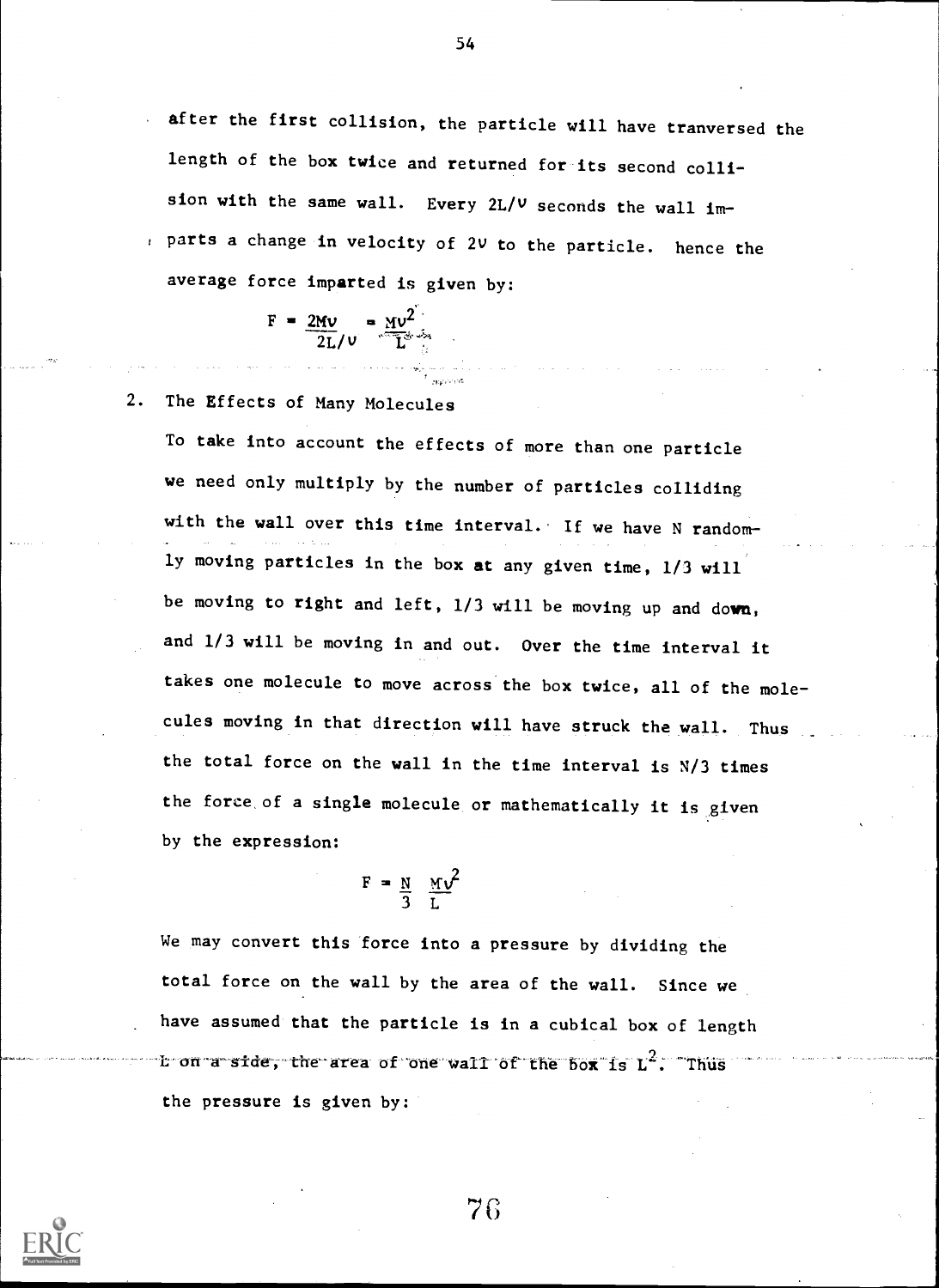$$
P = \frac{F}{L^2} = \frac{N}{3} \frac{MV^2}{L^3}
$$

We may further simplify this expression by replacing the quantity  $L^3$  by the volume of the box  $V$ . But recalling that a gas fills it's container, the volume of the box is also the volume of the gas. Thus, we may rewrite the above expressions:

$$
P = \frac{N}{3} \frac{Mv^2}{V}
$$

$$
PV = \frac{N}{3} \, \text{M}^2
$$

or

Hence we have arrived at an expression relating the pressure and volume of the gas within the box to the average speed and mass of its molecules.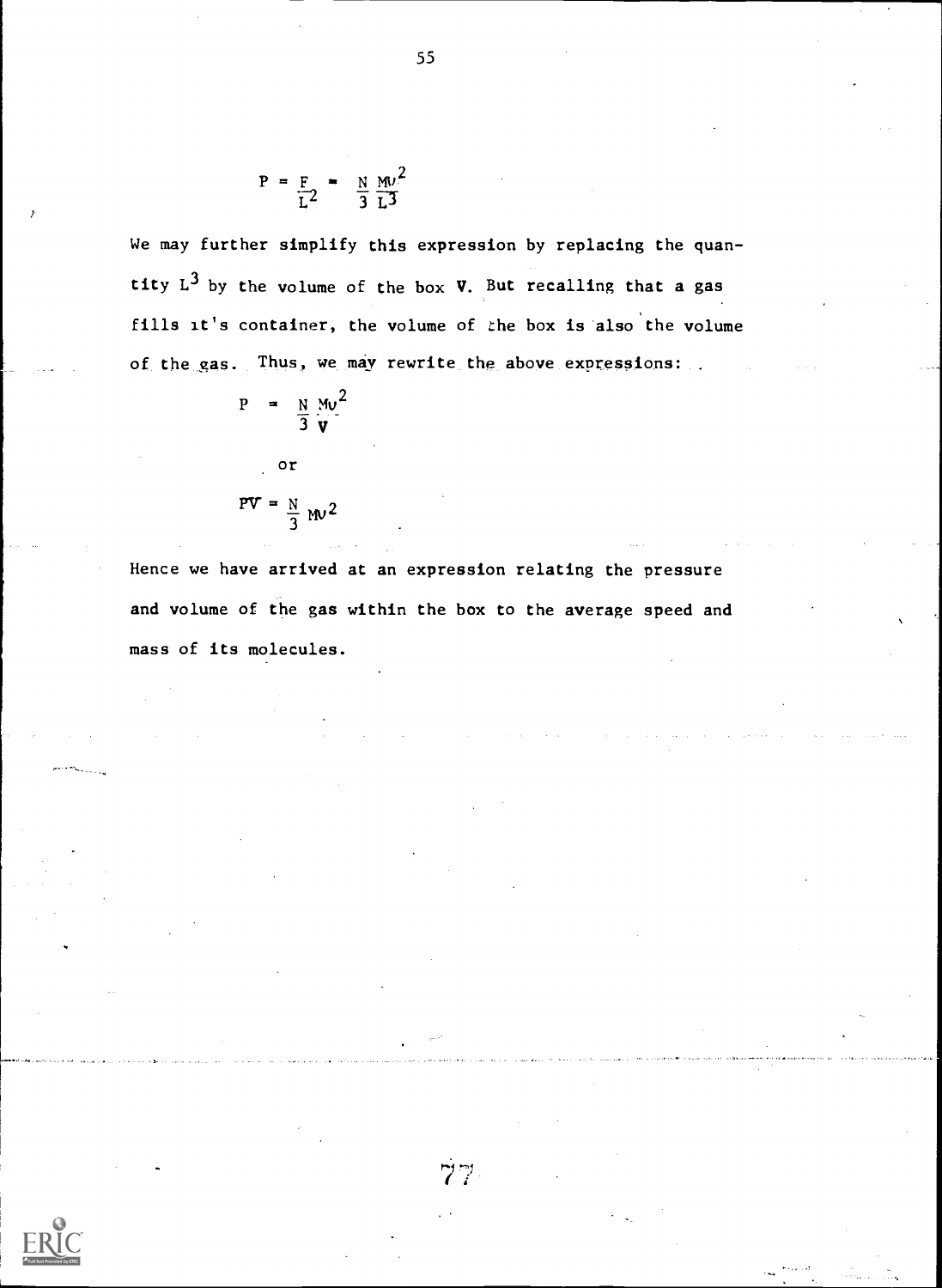# C. RELATIONSHIP BETWEEN TEMPERATURE AND KINETICS OF GASES

It should be borne in mind that the above relationship has been derived solely on the basis of considerations made re garding the physics of molecular motion. We have made no reference to the Gas Laws in obtaining it. Our study is, however, incomplete as we have not yet included temperature in our considerations. This is more difficult as there is no analogue for temperature in the laws of mechanics. This is not so with the other parameters of a gas. A single molecule has volume and, as we.saw in the above derivation, is capable of exerting <sup>a</sup> pressure. But it is not capable of exhibiting a "temperature." It turns out that temperature is a property of a collection, of molecules.

Thus we are unable to "derive" a connection between temperature and the properties of molecules as we did above, using the laws of physics alone. To establish this connection we must resort to another approach. We will assume the Gas Law is true and that our derivation above is correct and combine the two relations to arrive at an interpretation for temperature.

Combining the relation

and

 $PV = N Mv^2$ 3

#### $PV = NKT$

we arrive at the equation

$$
KT = \frac{1}{3} M v^2
$$

7 8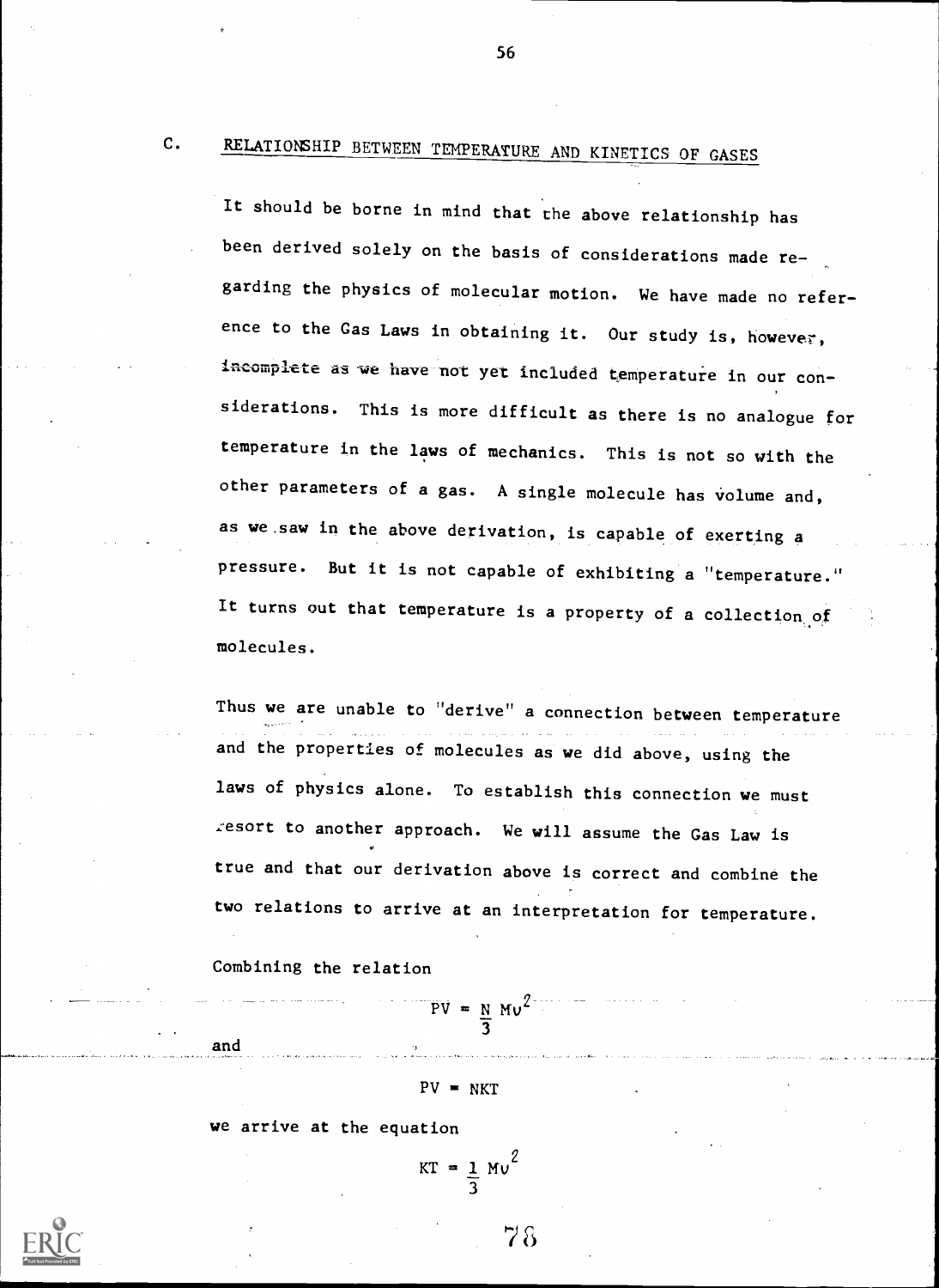This tells us that the temperature of an object is directly proportional to the product of the mass and velocity squared (or the kinetic energy) of the molecules of the object. This is a basic relationship that extends beyond the properties of gases; it also applies to other states of matter as well.

Notice that we have not "explained" the Gas Laws for we have had to assume that they were true in order to arrive at an interpretation for temperature, but we have gone a long way in understanding them. Once we have derived the above equations, we may use them to arrive at new relationships. For example, we are now in a position to investigate the properties of diffusion and explain why its rate depends on the molecular weights as it does.

79

 $\mathbf{L}$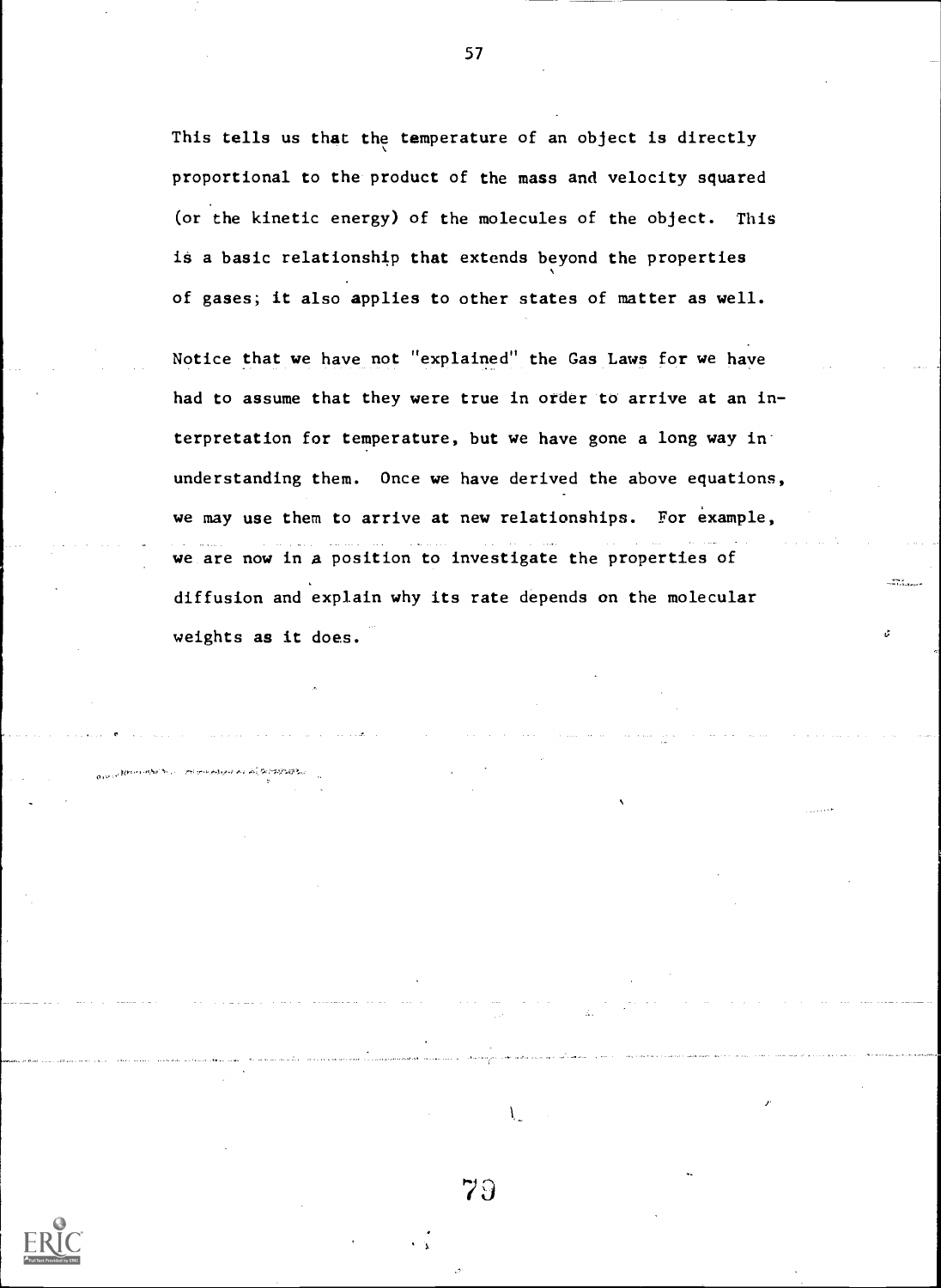### D. APPLICATION OF KINETIC THEORY

1. Derivation of the Law for the Rates of Diffusion of a Gas (Grahm's Law).

In. Experiment VI we saw that the diffusion rate of a gas is related to its molecular weight. Let's see why. In the experiment the two\_ gases that diffused in the tube were both at the same temperature, namely room temperature. The temperature of each is related to the velocity and mass of the molecules by:

$$
kT_1 = 1/3 M_1 v_1^2
$$
  

$$
kT_2 = 1/3 M_2 v_2^2
$$

where the subscripts 1 and 2 refer to the two different gases.

As the temperatures are equal we may equal, the right hand sides of the above equations are also equal to one another, giving the result:

$$
1/3 M_1v_1^2 = 1/3 M_2v_2^2
$$

Or rewriting the equation, we obtain the relation:

 $M_1 / M_2 = v_2^2 / v_1^2$ 

Qualitatively, this equation tells us that at equal temperatures, the heavier a gas the more slowly it diffuses.

This equation is an expression of Grahm's Law. Grahm, a Scottish scientist, in a study of the diffusion rates of gases, arrived at this expression empirically before the advent of the Kinetic Theory. It is a valuable law that was used for many things, one of which, as we shall see below, was to indirectly measure the molecular weights of gases.



8t)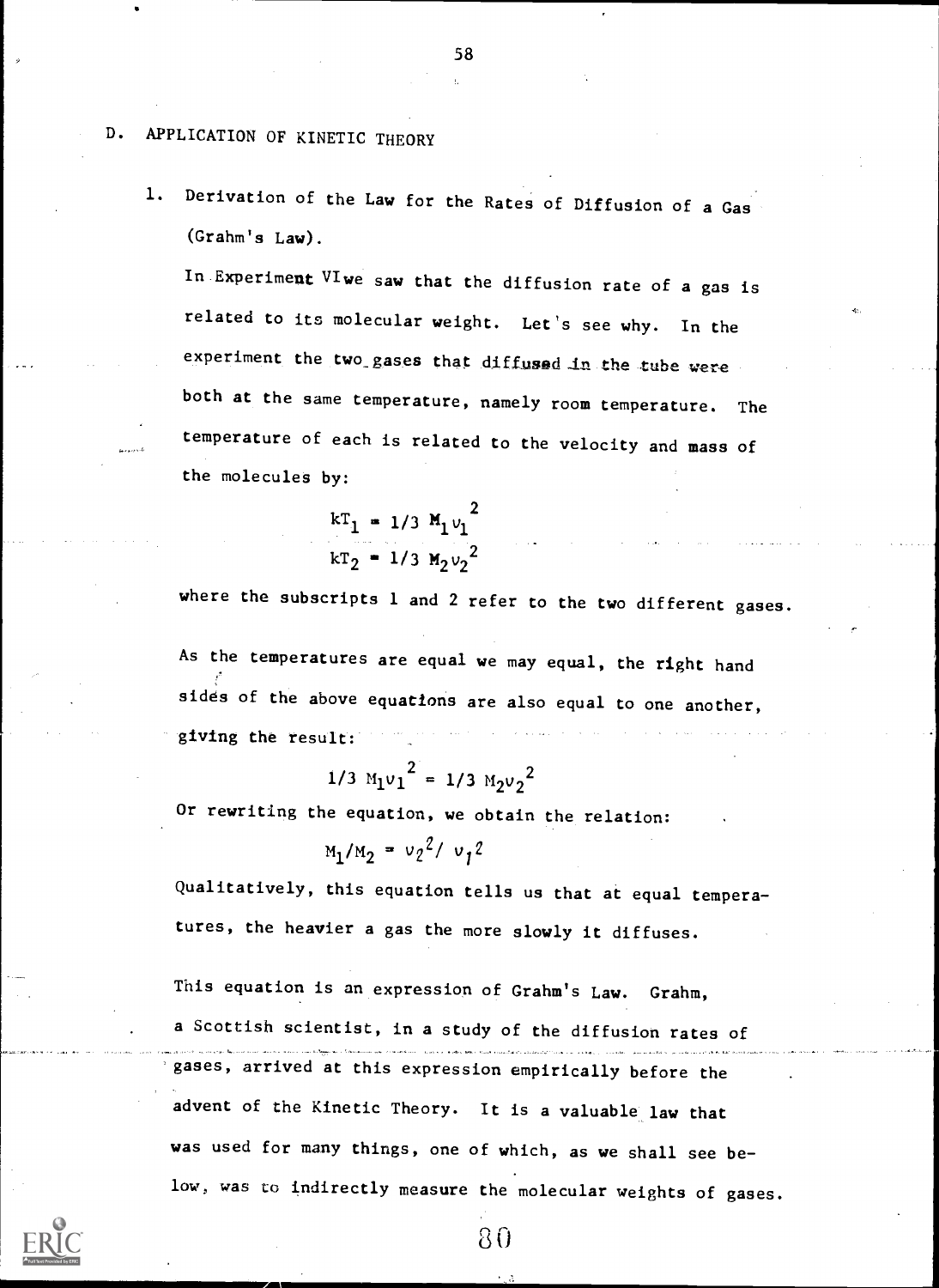#### PROBLEMS

#### Sample Problems

Two gases are at the same temperature. The mass of a molecule of gas 1 is 121 times the mass of a molecule of gas 2. What is the ratio of their speeds?

Using Graham's Law we can relate the ratio of masses of the molecules of the gases to their velocities.

Thus we have

 $v_2^2$ 

where the subscripts  $1$  and  $2$  refer to the two gases.

Since the mass of the molecule of one gas 121 times that of the other

Thus

 $v<sub>1</sub>$ <sup>2</sup>,  $v<sub>2</sub>$  $'2$   $/_{V_2}$   $2 = 121$ 

 $M_1/_{M_2} = 121$ 

or  $V_{2/_{V_1}} = \sqrt{121} = 11$ The speed of the lighter molecules is eleven times that of the heavier

molecules.

2. Suppose we wanted to double the velocity of a gas that is at a temperature of 100°C. How high would we have to raise the temperature of this gas?

This problem involves an application of the relation  $KT = 1$  (M $\blacktriangleright$   $(2)$  to one 3 gas at two different temperatures. It is vital to remember that T absolute temperature; before any calculations are performed, all temperatures must first be expressed in the Kelvin scale! Initially the temperature is  $T_1$ , where  $KT_1 = 1$  (Mv<sup>2</sup>/2), and the final temperature is  $T_2$  where 1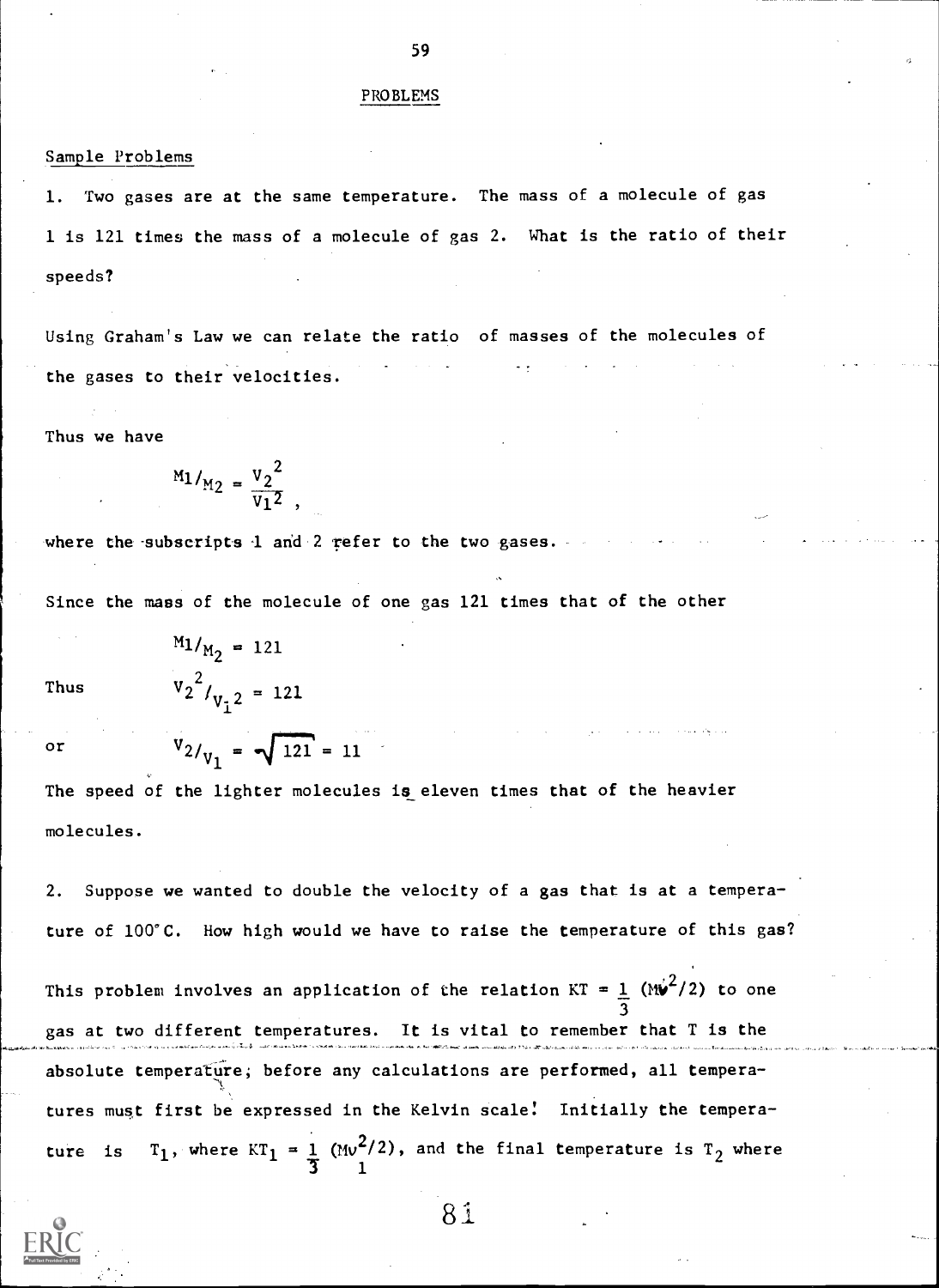$$
KT_2 = \frac{1}{3} (Mv^2/2)
$$

Thus,

or

 $\frac{KT_1}{T} = (Mv_1^2/2)$  $\frac{1}{(Mv_2^2/2)}$ ,  $\frac{T_1}{T_2}$  =  $v^2$  $T_2 = \frac{1}{2}$ 2

2

Since  $v_2 = 2v_1$  and  $T_1 = 100^{\circ}C + 273^{\circ} = 373^{\circ}K$ , we may substitute these values in the above equation obtaining,

$$
\frac{373 \text{ K}}{\text{T}_2} = \frac{v_1^2}{(2v_1)^2}
$$

or

$$
\frac{373 \text{ K}}{T_2} = \frac{1}{4}
$$

Hence

$$
T_2 = 1492 \cdot K
$$

 $T_2$  = 4 (373°K)

or

 $T_2$  (degrees centigrade) = 1219 °C

#### Practice Problems

3. The ratio of the velocities of two gases at the same temperature is 3 to 1. What is the "ratio of their masses?

4. Gases  $SO_2$  and  $H_2$  have a mass ratio 64/2. What is the ratio of the average speeds of their molecules at a given temperature?

5. If a gas is at 6°C, and its average random kinetic energy is doubled, what does its temperature become?

6. A gas has had its temperature raised from 27'C to 327'C. By what factor have the molecules. had their average speed increased?



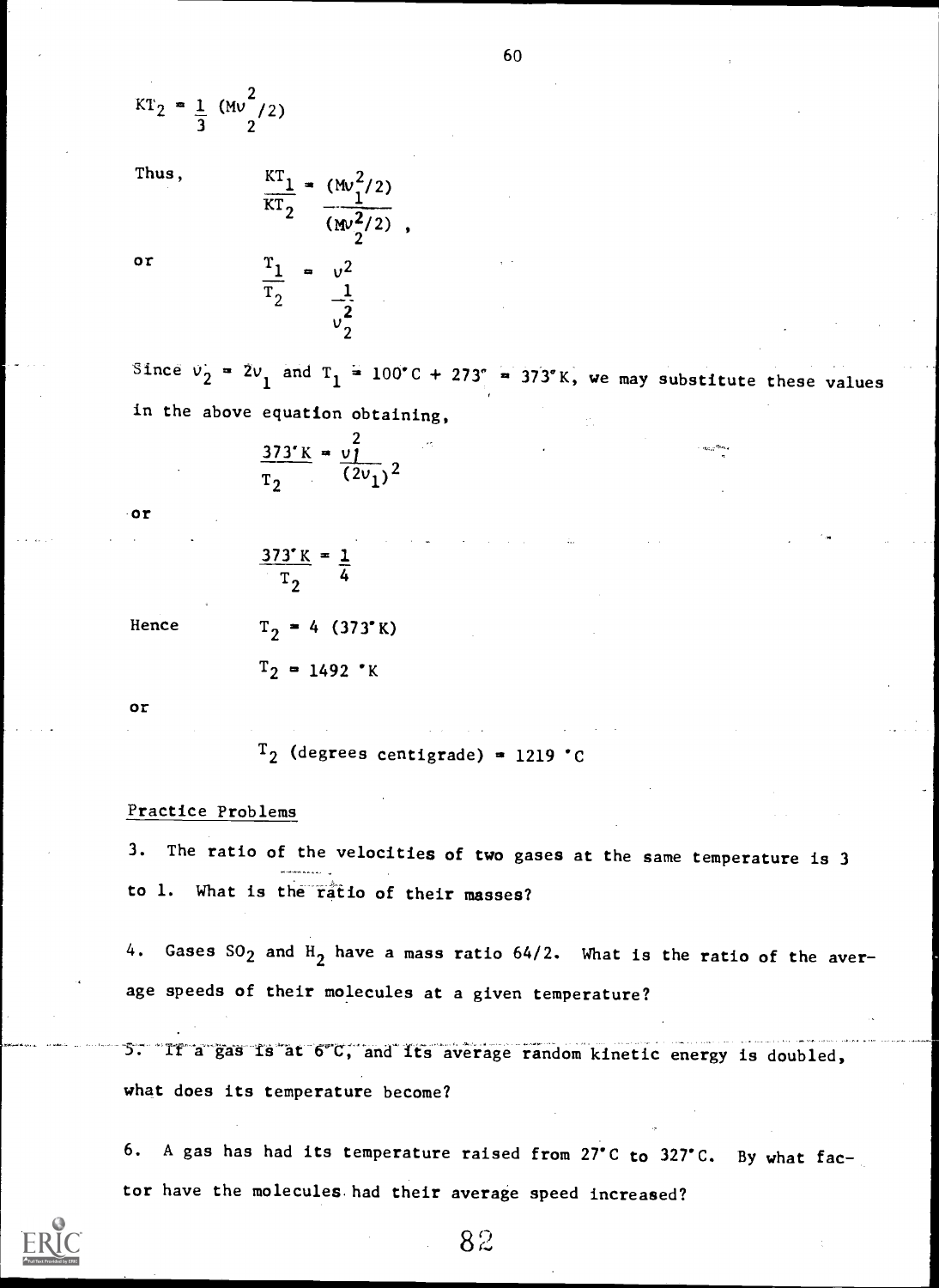## PART III

# THE IDEAL GAS LAW REVISITED



83

ΥÎ,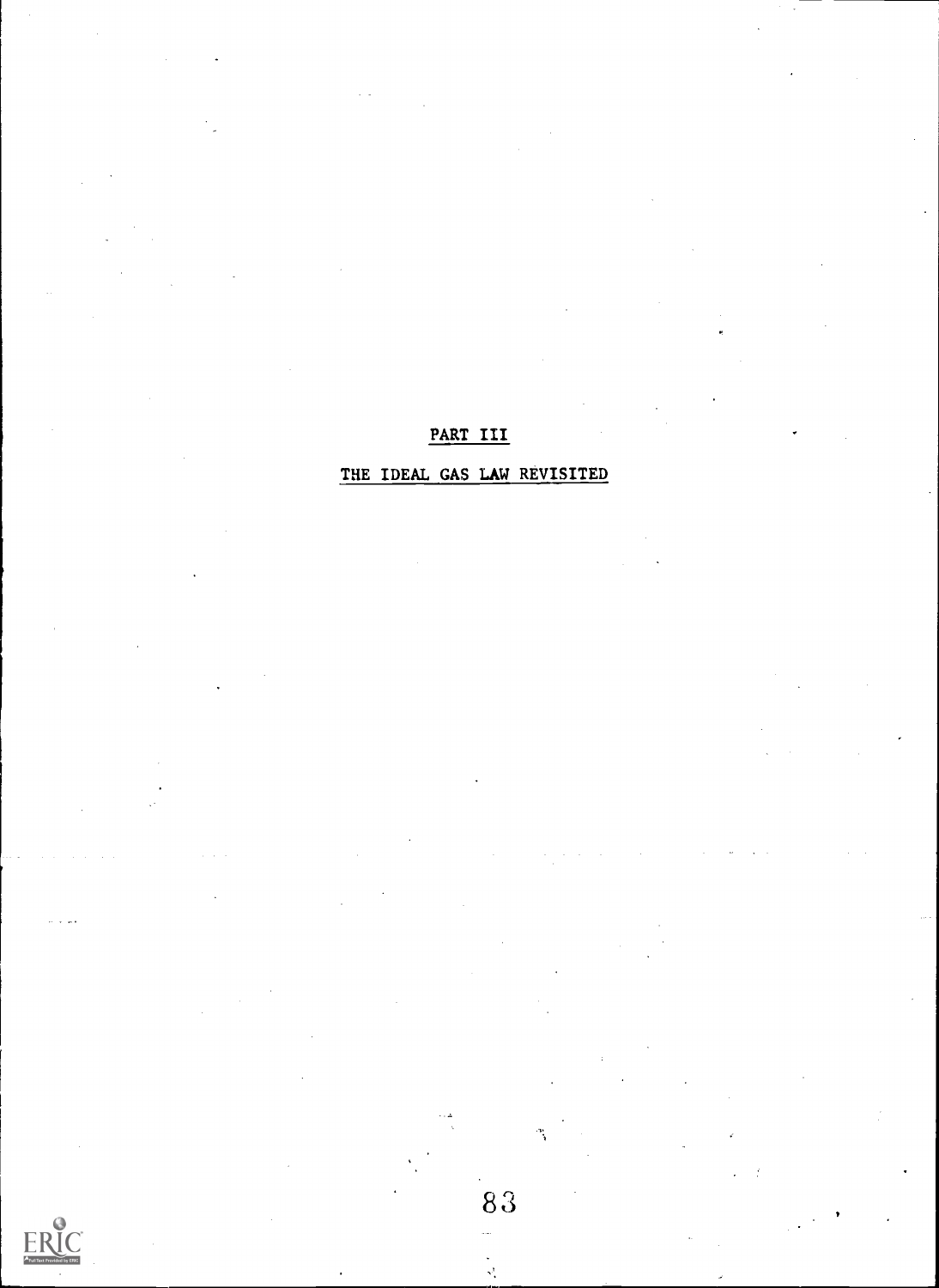#### VIII. THE IDEAL GAS LAW REVISITED

By experimenting with gases at conditions close to normal laboratory conditions, we have found that the relation between the pressure, volume, and temperature of a gas is given by  $PV = nKT$ . It turns out that over a fairly wide range of temperatures and pressures that this law is fairly accurate. But are there any limitations to the applications of this law? As we have seen in the experiment? the formula makes <sup>a</sup> prediction that we know cannot be correct. Namely that if we set the pressure of a gas at some predetermined value and decreased its temperature to "zero" degrees Kelvin it would have no volume! Clearly this is incorrect. For molecules have volume no matter what temperature.

If we gather data on the properties of several gases over ranges of high pressures and temperatures,we may see this deviation in their bevior from the ideal gas law. One way to represent these deviations in one fell swoop is to plot the value of the quantity  $PV$ . If the nKT gas obeys the gas laws, this quantity will equal 1. On the other hand if the volume is greater or less than that predicted by the gas laws the quantity will be vary correspondingly. In figure 11 we have plotted the experimental values of this quantity for two realigases at high pressures and temperatures.

The deviation from ideal behavior is due to a combination of two factors. First the volume that is referred to in the equations is a -measure of the volume available for motion of the molecules as we saw in the derivation of the gas laws. For real gases, however, the

8 ti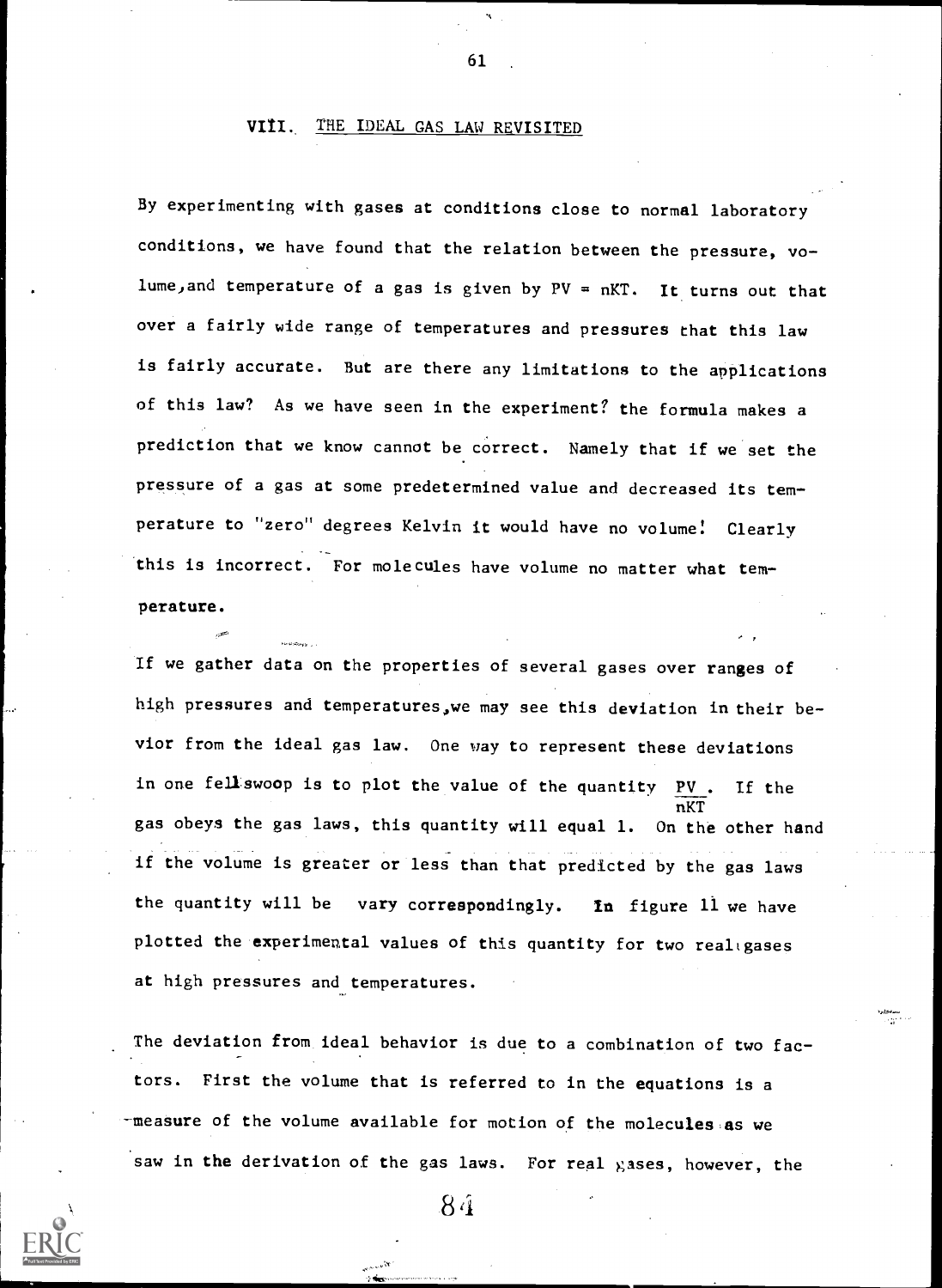constant temperature, and the molecules become sufficiently close to gether, the attractive forces of the molecules take over and the gas changes state going from a gas to a liquid or solid. The ideal gas law can make no such prediction as it neglects these forces.

A plot of P versus V for the ideal gas law is compared to the Van der Waal formula in figure 12below. The two "humps" in the plot of the Van der Waal equation is in the region of volume where a phase change occurs and the gas becomes a liquid.

The Van der Waal equation is not the ultimate equation; it too has its faults. But it was a step in the right direction and an improvement over the Ideal Gas Law. There is no simple equation that describes the behavior of a gas perfectly over all ranges of temperature and , pressure. Any that we use will have some limitations.

All of these considerations tell us that the Ideal Gas Law is only  $\mathbb{R}$ an approximate description of the behavior of gases. But we should have expected this as the laws were derived empirically. Nonetheless, the law is an accurate description over a wide range of temperatures and pressure and a valuable contribution to our knowledge of the physics of gases.

8G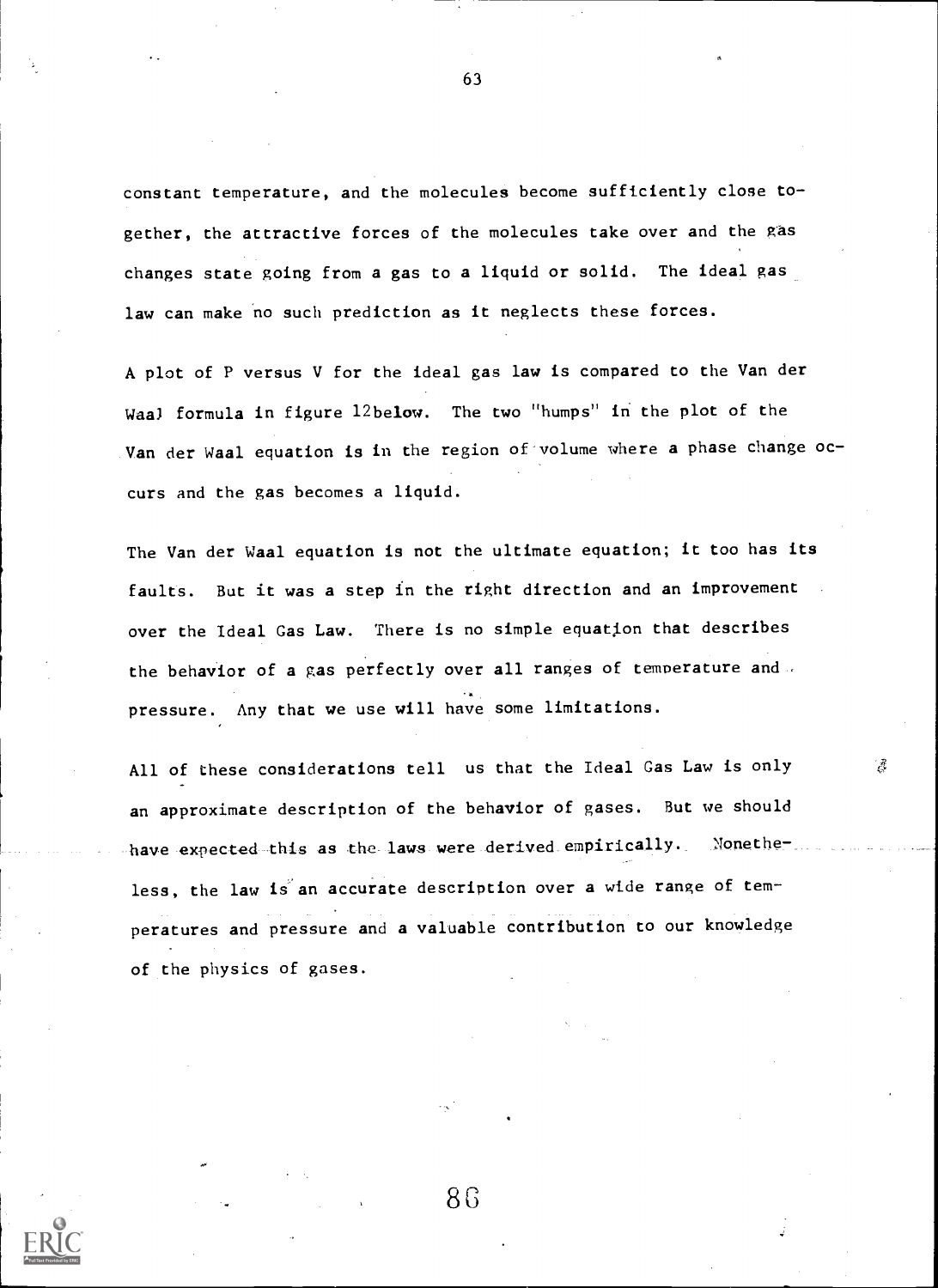#### MEASURE OF DEVIATION OF BEHAVIOR OF REAL GASES FROM IDEAL GAS LAW



FIG. 11

Explanation for the deviation of the compressibility curve from ideal:

- 1. At low pressures,below 150 atmospheres,the intermolecular attractive forces cause a decrease in the pressure, which in turn causes the product PV to be lower than expected.
- 2. At high pressure,above 150 atmospheres,the volume occupied by the molecules is not negligible compared to the total volume. The quantity V should represent only the free available space for motion. Thus the volume measured and plotted is greater than this as it includes the volume of the molecules as well.

 $8\%$